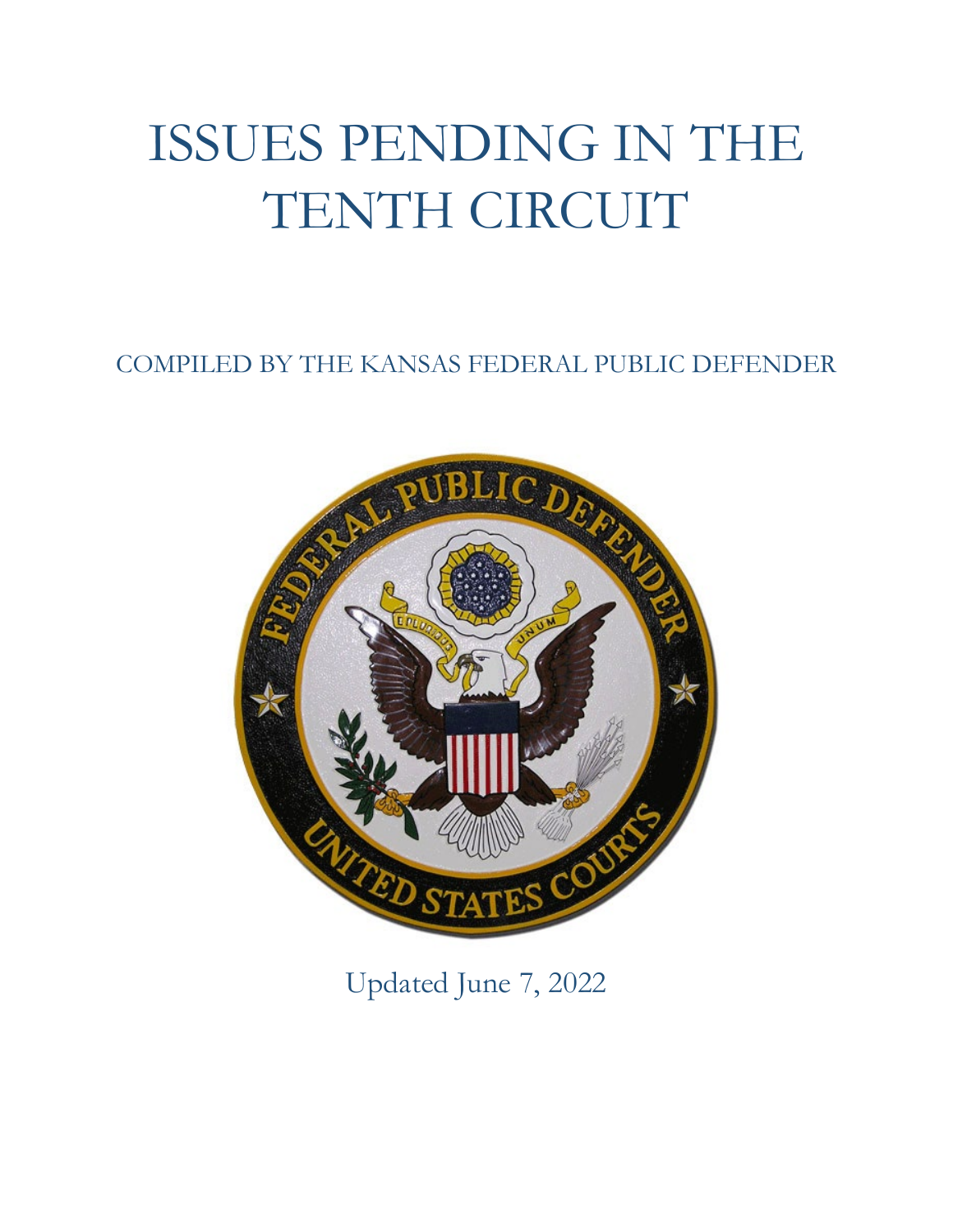# PREFACE

In the fall of 2014, we (the Kansas Federal Public Defender) contacted the Tenth Circuit Court of Appeals about compiling a list of issues pending in the Court. To accomplish our goal, we needed the Tenth Circuit's assistance, and the Court came through (we are particularly indebted to Chief Deputy Clerk Chris Wolpert). Without the Tenth Circuit's assistance, this document would not exist.

We borrowed this idea from the Federal Public Defender for the Central District of Illinois. We thank them for allowing us to follow their lead.

A few words on the contents of this document. First, when an appeal is decided, the issue summary for that case will be removed from this document (as no longer pending).

Second, we have categorized issues in what we hope is a sensible approach. The categories are neither static nor exhaustive. We might add new ones, combine old ones, or make any other changes we see fit. Our goal is to make this as user-friendly as possible.

Third, the document is searchable. If you want to know if there are any *Terry* issues pending, just search for "*Terry*" or "frisk." The easiest way to search is to use the keyboard shortcut CTRL + F (this launches a "find" function).

Fourth, there are bookmarks and the Table of Contents is hyperlinked to the body of the outline.

Fifth, at the end of the document, we have included a list of recently added cases (within the last month), with the issues in those cases parenthetically noted. We think this list will be a good resource for those who wish to use this document on a regular basis (and we thank former AFPD Jill Wichlens (Denver) for the suggestion).

Sixth, we do not mean to suggest an opinion on the merits of any case by our summaries. Our summaries are based on a very quick look at the briefs—we apologize if we bungle or omit any of your issues.

And finally, the document is available to anyone, for whatever use it might provide. We suggest the following uses: (1) when filing a brief in the Tenth Circuit or litigating an issue in the district court, to determine whether similar issues are currently pending, and, if so, to advise the Court and to review the briefs to assist in formulating arguments; (2) to assist attorneys in preserving issues in the district court (by providing notice of issues recently raised); and (3) to become better writers (by reading others' work and attempting to improve on it in our own work).

Our goal is to update this document weekly. If we fall behind, we apologize. If you are aware of an issue that we might have missed, please send the case name and number our way.

Please direct all inquiries to Dan Hansmeier at  $d$ aniel hansmeier@fd.org, Paige Nichols at [paige\\_nichols@fd.org,](mailto:paige_nichols@fd.org) or Kayla Gassmann at [kayla\\_gassmann@fd.org.](mailto:kayla_gassmann@fd.org)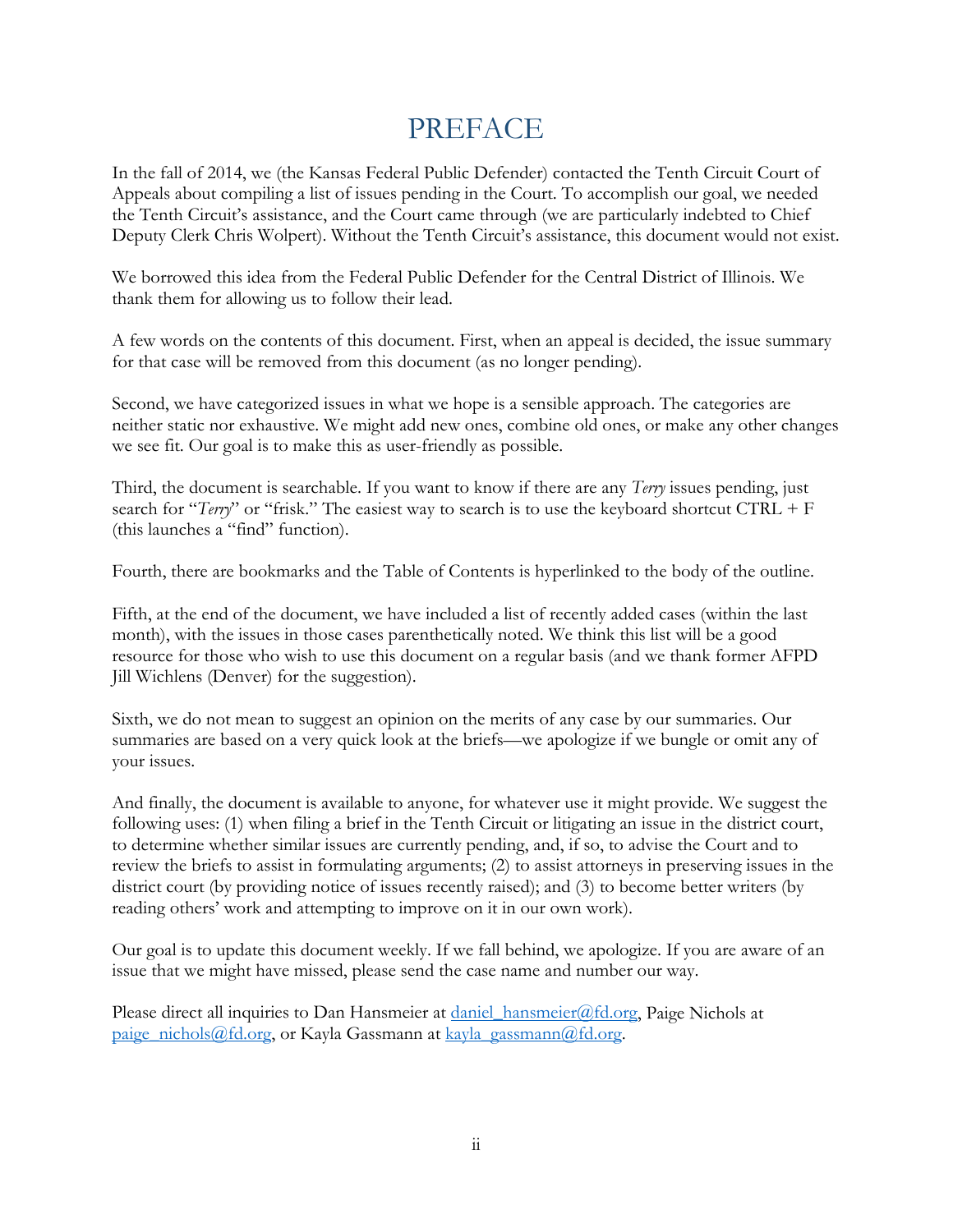#### Table of Contents

| I.  |                |  |
|-----|----------------|--|
| П.  |                |  |
| Ш.  |                |  |
| IV. |                |  |
| V.  |                |  |
|     |                |  |
|     |                |  |
|     |                |  |
|     |                |  |
| Х.  |                |  |
|     |                |  |
|     |                |  |
|     |                |  |
|     |                |  |
|     |                |  |
|     |                |  |
|     | F.             |  |
|     |                |  |
|     |                |  |
|     | Ι.             |  |
|     | $\mathbf{J}$ . |  |
|     |                |  |
|     |                |  |
|     |                |  |
|     |                |  |
|     |                |  |
|     | Р.             |  |
|     |                |  |
|     | R.             |  |
|     | S.             |  |
|     | Т.             |  |
|     | U.             |  |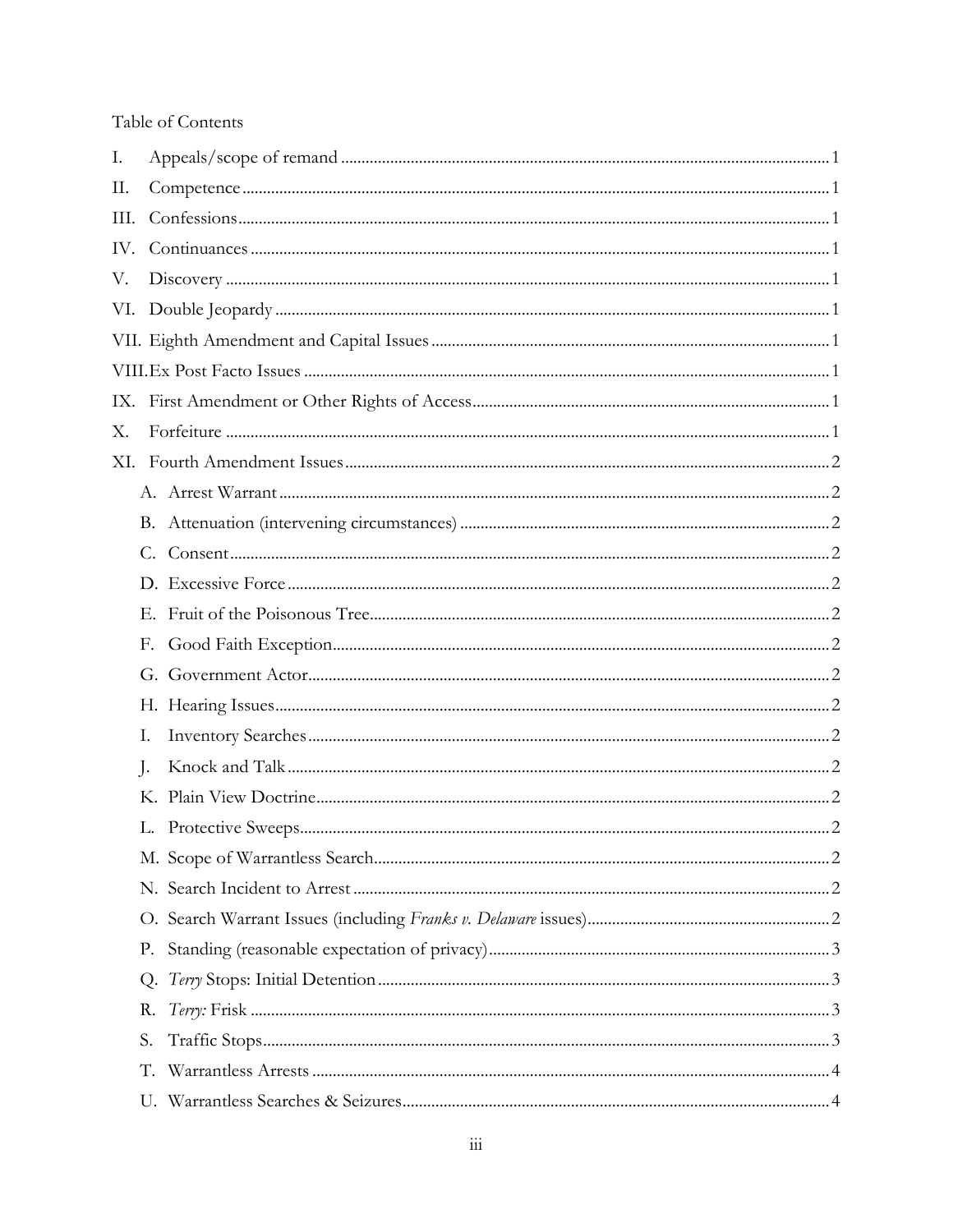| XVII.  |  |  |  |
|--------|--|--|--|
| XVIII. |  |  |  |
|        |  |  |  |
|        |  |  |  |
|        |  |  |  |
|        |  |  |  |
|        |  |  |  |
|        |  |  |  |
|        |  |  |  |
|        |  |  |  |
|        |  |  |  |
|        |  |  |  |
|        |  |  |  |
|        |  |  |  |
| Е.     |  |  |  |
| F.     |  |  |  |
|        |  |  |  |
|        |  |  |  |
| Ι.     |  |  |  |
| J.     |  |  |  |
|        |  |  |  |
|        |  |  |  |
|        |  |  |  |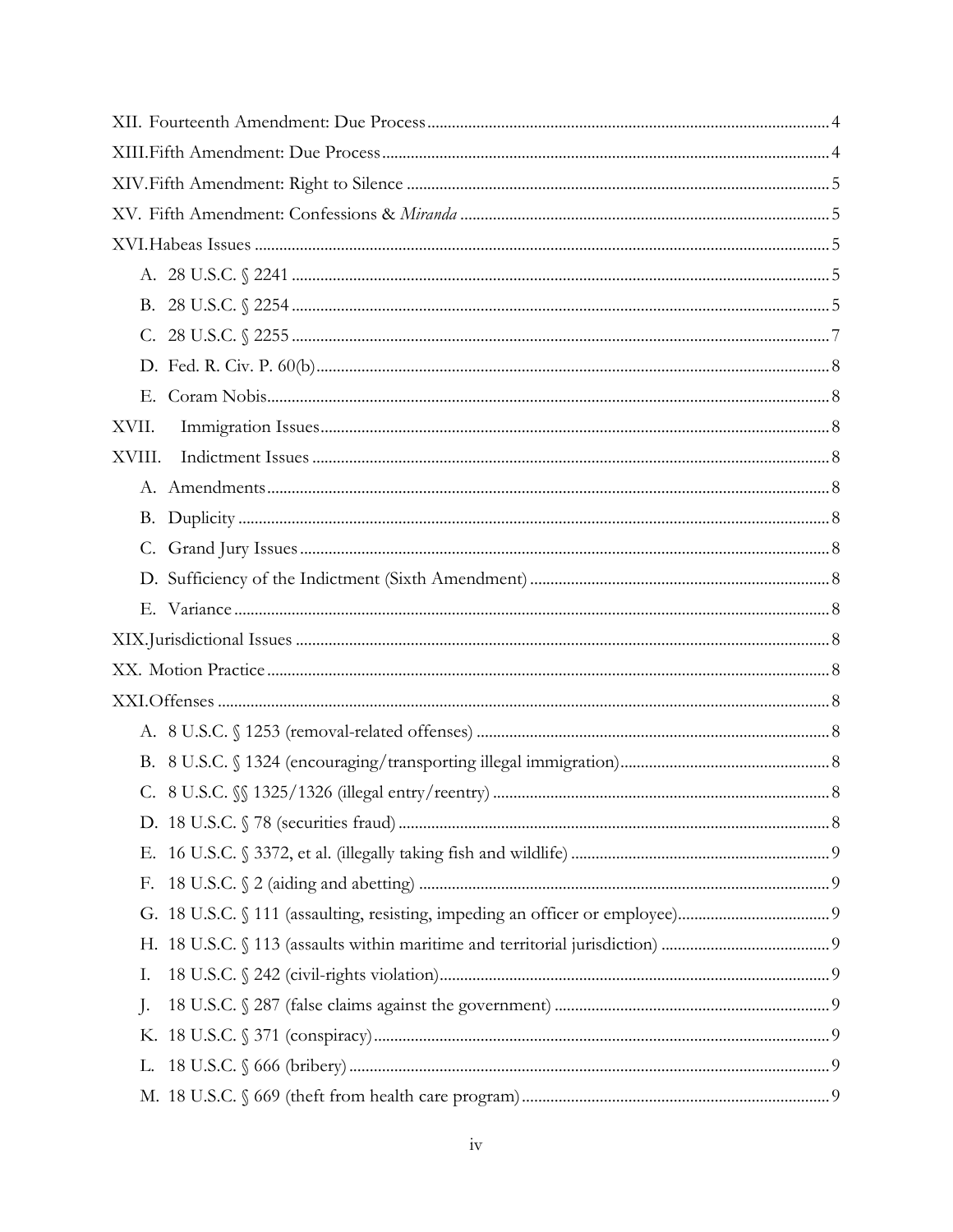| Р.  |                                                                                   |  |
|-----|-----------------------------------------------------------------------------------|--|
|     |                                                                                   |  |
| R.  |                                                                                   |  |
| S.  |                                                                                   |  |
| Т.  |                                                                                   |  |
|     |                                                                                   |  |
|     | V. 18 U.S.C. § 924(c) (Possession/Use of Firearm during drug trafficking offense) |  |
|     |                                                                                   |  |
|     |                                                                                   |  |
|     |                                                                                   |  |
|     |                                                                                   |  |
| AA. |                                                                                   |  |
|     |                                                                                   |  |
|     |                                                                                   |  |
| DD. | 18 U.S.C. § 1152/1153 (offenses committed within Indian country)  10              |  |
| EE. |                                                                                   |  |
|     |                                                                                   |  |
| GG. |                                                                                   |  |
| HH. |                                                                                   |  |
|     |                                                                                   |  |
|     |                                                                                   |  |
| KK. |                                                                                   |  |
|     |                                                                                   |  |
| MM. |                                                                                   |  |
| NN. |                                                                                   |  |
| OO. |                                                                                   |  |
|     |                                                                                   |  |
| QQ. |                                                                                   |  |
|     |                                                                                   |  |
|     |                                                                                   |  |
|     |                                                                                   |  |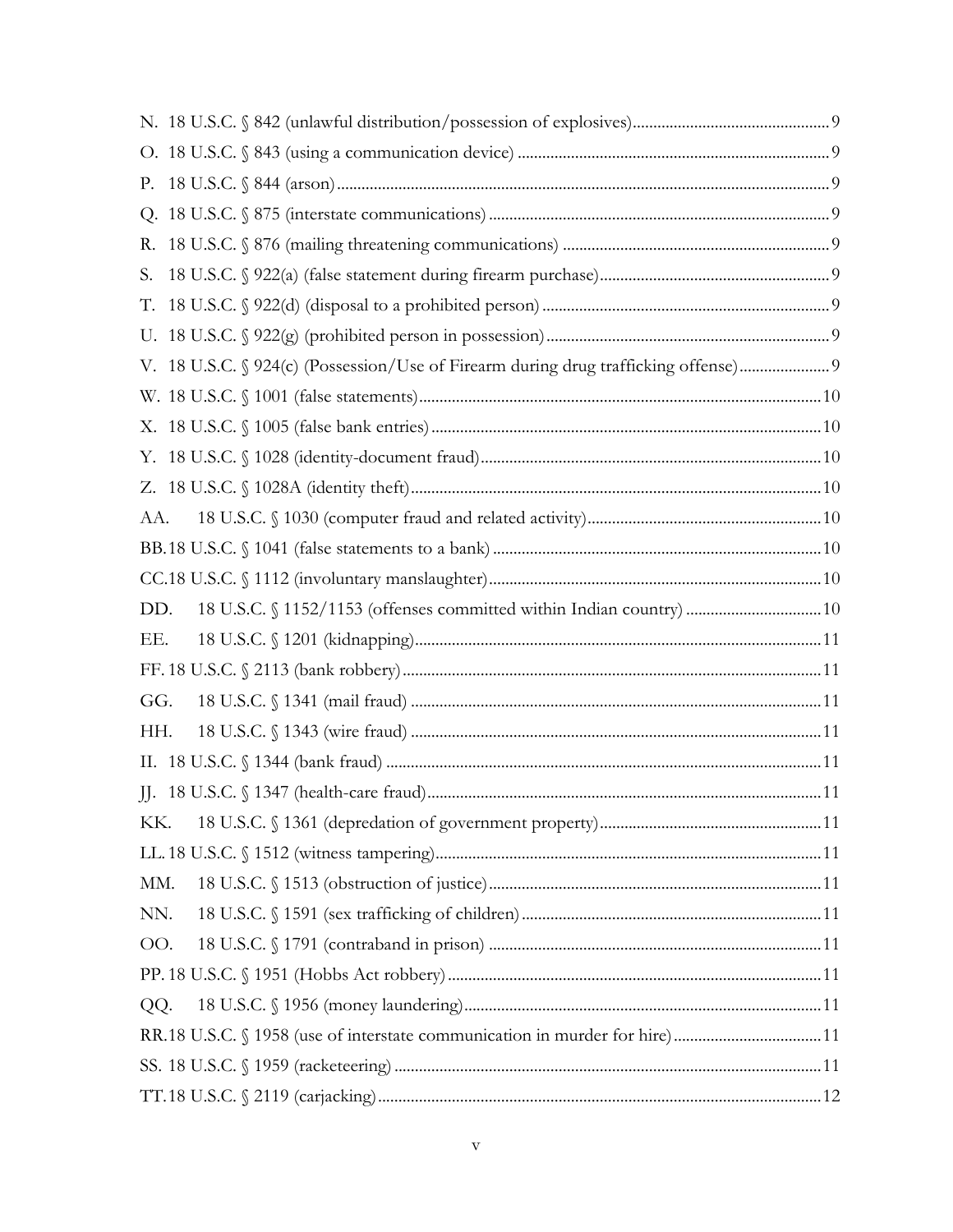| UU.                                                                              |  |
|----------------------------------------------------------------------------------|--|
| VV.                                                                              |  |
| 18 U.S.C. § 2251 (sexual exploitation/production of child pornography) 12<br>WW. |  |
| XX.                                                                              |  |
| YY.                                                                              |  |
| ZZ.                                                                              |  |
| AAA.                                                                             |  |
| BBB.                                                                             |  |
| CCC.                                                                             |  |
| DDD.                                                                             |  |
| EEE.                                                                             |  |
| FFF.                                                                             |  |
| GGG.                                                                             |  |
| HHH.                                                                             |  |
|                                                                                  |  |
|                                                                                  |  |
| KKK.                                                                             |  |
| LLL.                                                                             |  |
| XXII.                                                                            |  |
|                                                                                  |  |
|                                                                                  |  |
|                                                                                  |  |
|                                                                                  |  |
|                                                                                  |  |
| F.                                                                               |  |
| XXIII.                                                                           |  |
| XXIV.                                                                            |  |
|                                                                                  |  |
|                                                                                  |  |
|                                                                                  |  |
|                                                                                  |  |
|                                                                                  |  |
| F.                                                                               |  |
|                                                                                  |  |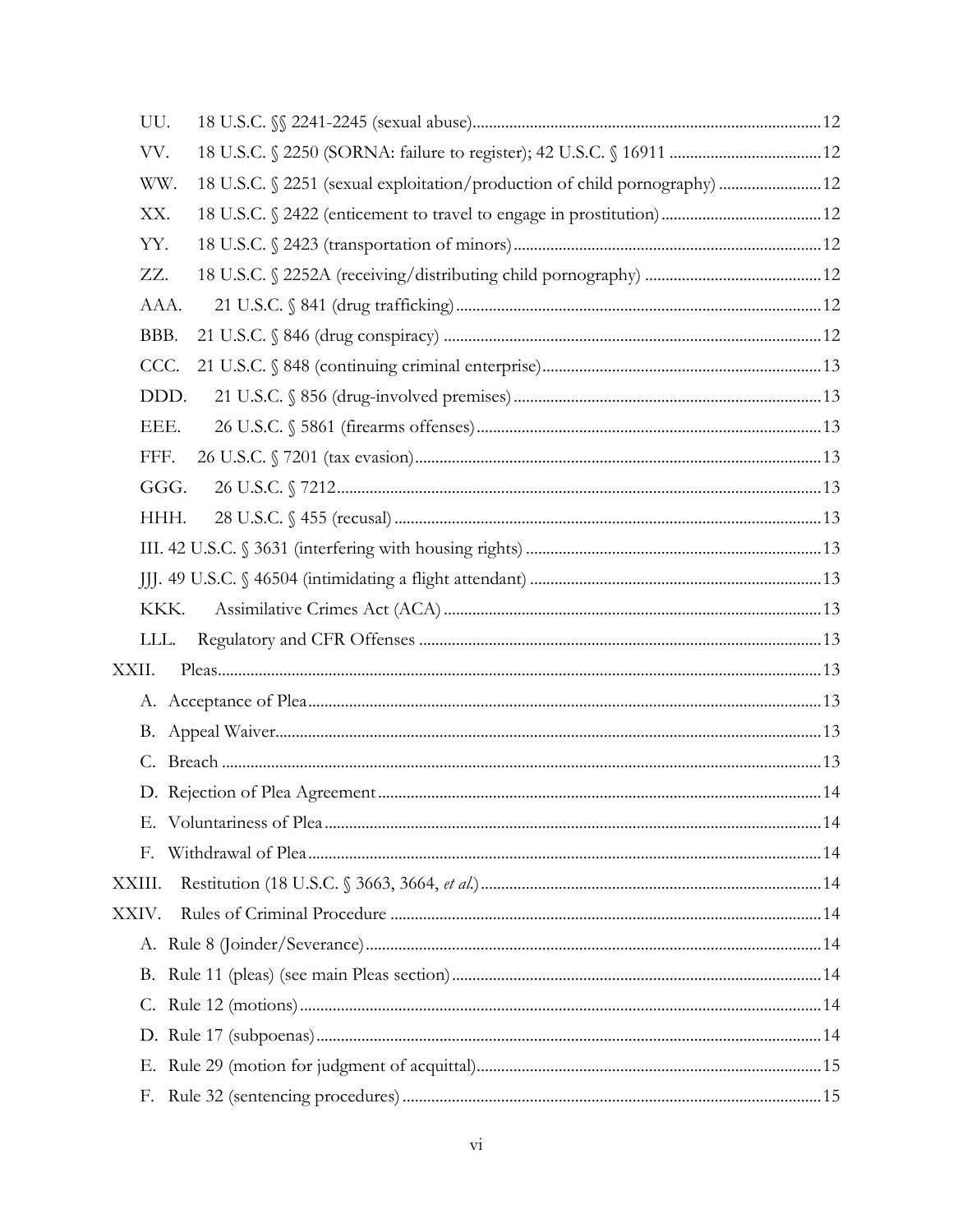| Ι.             |    |  |
|----------------|----|--|
| J.             |    |  |
|                |    |  |
| XXV.           |    |  |
| XXVI.          |    |  |
| XXVII.         |    |  |
|                |    |  |
|                |    |  |
|                |    |  |
|                |    |  |
| Е.             |    |  |
| F.             |    |  |
|                |    |  |
|                |    |  |
| $\mathbf{I}$ . |    |  |
| $\cdot$        |    |  |
|                |    |  |
| 1.             |    |  |
| 2.             |    |  |
| 3.             |    |  |
| 4.             |    |  |
| 5.             |    |  |
| 6.             |    |  |
| 7.             |    |  |
| 8.             |    |  |
|                | a) |  |
| 9.             |    |  |
| 10.            |    |  |
|                |    |  |
|                |    |  |
|                |    |  |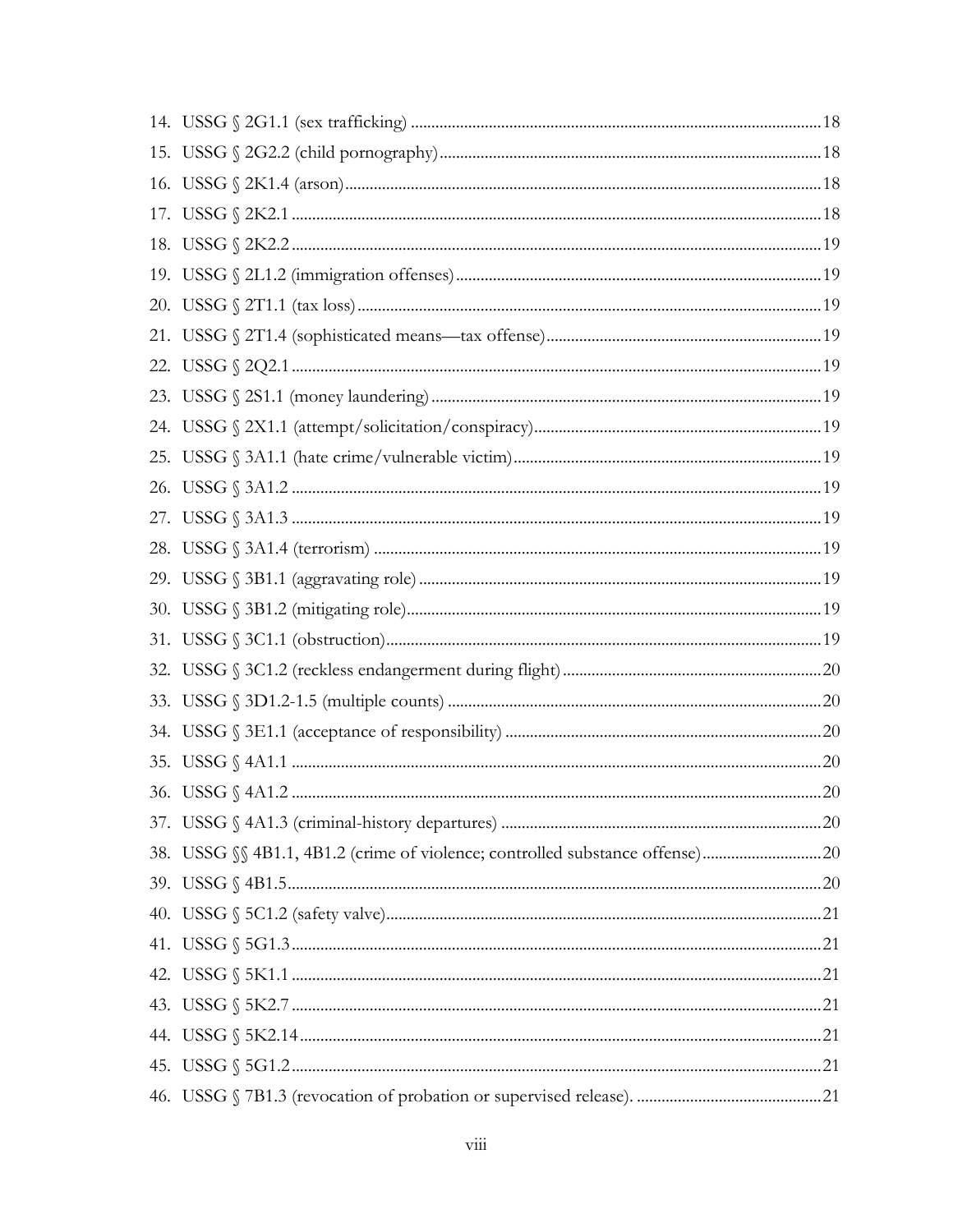| L.      |                                                                                   |  |
|---------|-----------------------------------------------------------------------------------|--|
|         |                                                                                   |  |
| 1.      |                                                                                   |  |
| 2.      |                                                                                   |  |
|         |                                                                                   |  |
|         |                                                                                   |  |
| Р.      |                                                                                   |  |
|         |                                                                                   |  |
| R.      |                                                                                   |  |
| S.      |                                                                                   |  |
| 1.      |                                                                                   |  |
| 2.      |                                                                                   |  |
| XXVIII. |                                                                                   |  |
|         |                                                                                   |  |
| B.      |                                                                                   |  |
| C.      |                                                                                   |  |
|         |                                                                                   |  |
| Е.      |                                                                                   |  |
| F.      |                                                                                   |  |
|         |                                                                                   |  |
|         |                                                                                   |  |
| Ι.      |                                                                                   |  |
| XXIX.   | Speedy Trial (statutory/constitutional) & Interstate Agreement on Detainers Act24 |  |
| XXX.    |                                                                                   |  |
|         |                                                                                   |  |
|         |                                                                                   |  |
|         |                                                                                   |  |
| XXXI.   |                                                                                   |  |
| XXXII.  |                                                                                   |  |
|         |                                                                                   |  |
|         |                                                                                   |  |
| 1.      |                                                                                   |  |
| 2.      |                                                                                   |  |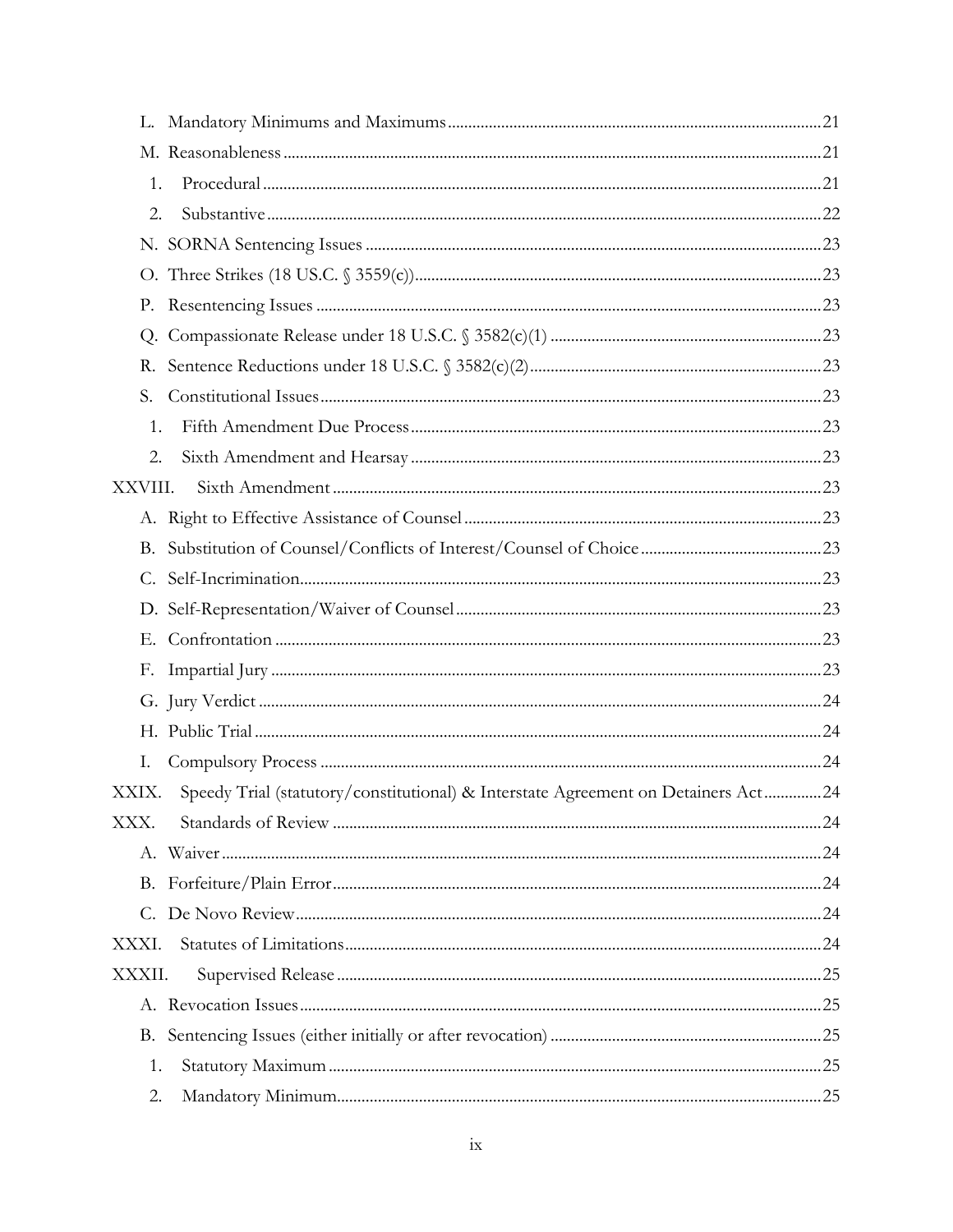| 3.      |  |
|---------|--|
| 4.      |  |
| 5.      |  |
|         |  |
|         |  |
| XXXIII. |  |
|         |  |
|         |  |
|         |  |
|         |  |
|         |  |
|         |  |
|         |  |
|         |  |
| 1.      |  |
| 2.      |  |
| 3.      |  |
| 4.      |  |
| 5.      |  |
| 6.      |  |
| 7.      |  |
| 8.      |  |
| 9.      |  |
|         |  |
|         |  |
|         |  |
|         |  |
|         |  |
|         |  |
|         |  |
|         |  |
|         |  |
| Ι.      |  |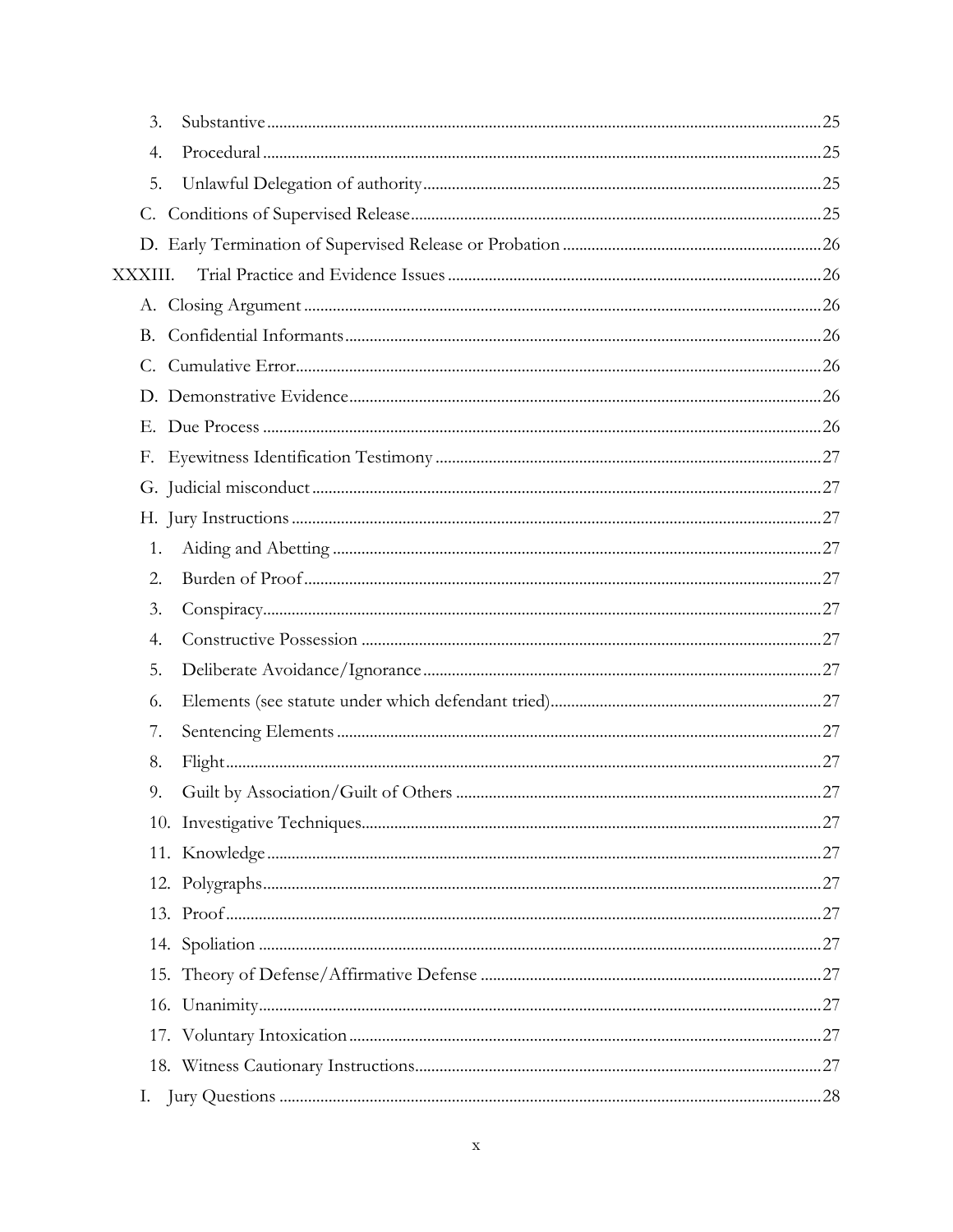| J.     |  |
|--------|--|
|        |  |
|        |  |
|        |  |
|        |  |
|        |  |
| Р.     |  |
|        |  |
| R.     |  |
| S.     |  |
| T.     |  |
|        |  |
|        |  |
|        |  |
|        |  |
|        |  |
|        |  |
| AA.    |  |
|        |  |
|        |  |
| XXXIV. |  |
| XXXV.  |  |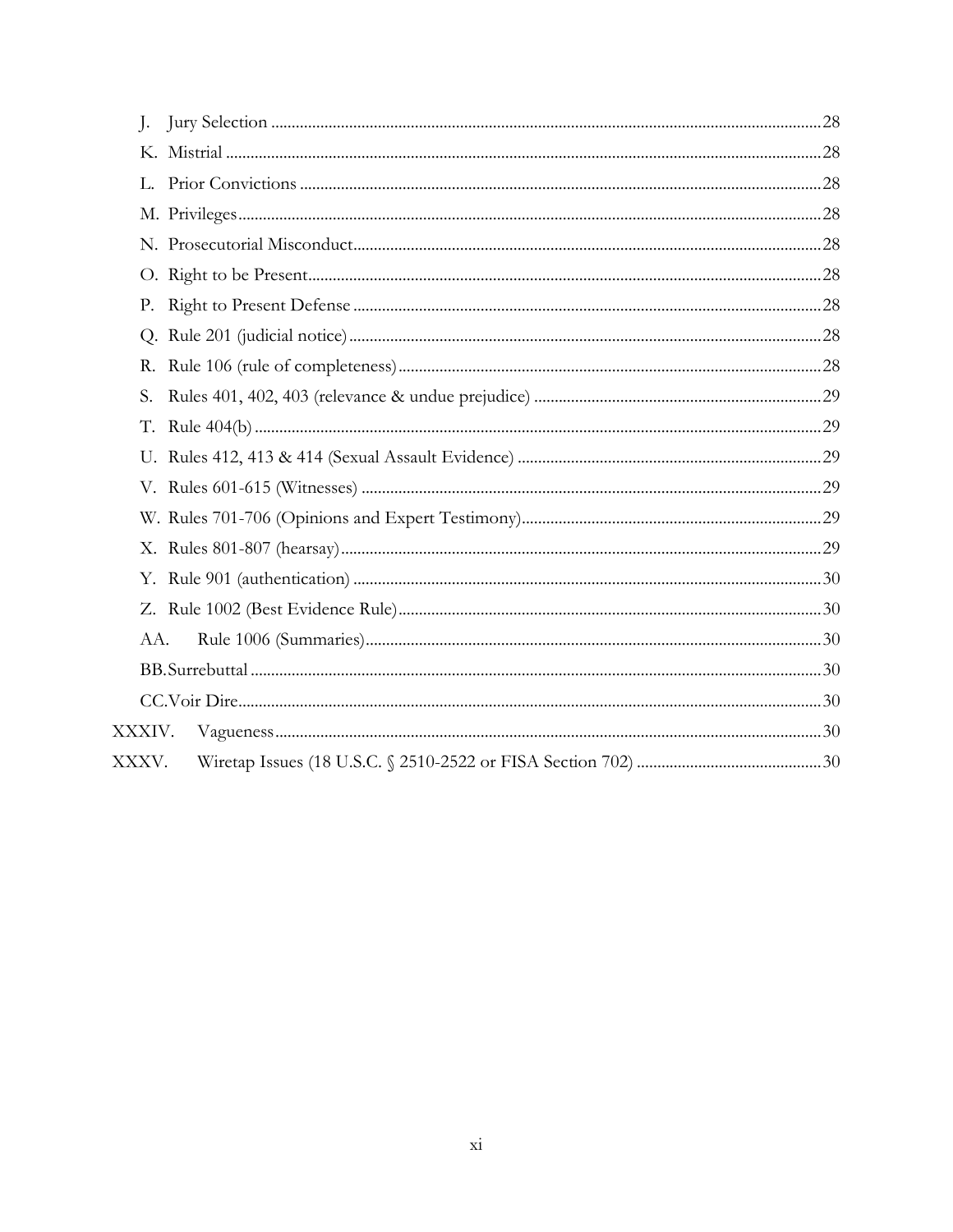#### <span id="page-11-0"></span>**I. Appeals/scope of remand**

#### <span id="page-11-1"></span>**II. Competence**

Did this defendant's inability to assist counsel render his trial a due process violation? *United States v. Ferguson*, No. 20-7045 (reply brief filed March 11, 2021).

#### <span id="page-11-2"></span>**III.Confessions**

#### <span id="page-11-3"></span>**IV. Continuances**

Did the district court reversibly err by refusing to allow a continuance of the final revocation hearing when the hearing unexpectedly became a contested one? *United States v. Royer*, No. 22-5010 (gov't brief filed May 24, 2022).

Did the district court err by refusing to grant a continuance when it was impossible for defense counsel to adequately prepare for trial? *United States v. Herrera*, No. 19-2126 (OA April 1, 2022); *United States v. Sanchez*, No. 19-2141 (reply brief filed December 13, 2021); *United States v. Baca*, No. 19-2195 (reply brief filed December 13, 2021).

#### <span id="page-11-4"></span>**V. Discovery**

Did the district court err by allowing a surprise witness to testify at the end of trial, when 18 U.S.C. § 3432 requires pretrial disclosure of witnesses? *United States v. Joe Gallegos*, No. 20-2058 (brief filed September 20, 2021); *United States v. Garcia*, No. 19-2152 (brief filed October 8, 2021).

Does 18 U.S.C § 3432, which requires disclosure of witnesses 3 days before trial for a capital offense, apply to an offense punishable by death, even if the government elects not to pursue the death penalty? *United States v. Garcia*, No. 19-2188 (brief filed June 28, 2021).

#### <span id="page-11-5"></span>**VI. Double Jeopardy**

#### <span id="page-11-6"></span>**VII. Eighth Amendment and Capital Issues**

Does this defendant's life sentence for convictions related to fentanyl violate the Eighth Amendment? *United States v. Shamo*, No. 21-4116 (OA January 19, 2022).

Is this defendant entitled to a COA or § 2255 relief based on ineffective assistance of counsel during the guilt and penalty phases of his capital trial, evidentiary and due process claims, claims relating to uncharged aggravating factors, or his challenge to the reasonable-doubt instruction? *Menzies v. Powell*, No. 19-4042 (OA December 8, 2021).

#### <span id="page-11-7"></span>**VIII. Ex Post Facto Issues**

#### <span id="page-11-8"></span>**IX.First Amendment or Other Rights of Access**

#### <span id="page-11-9"></span>**X. Forfeiture**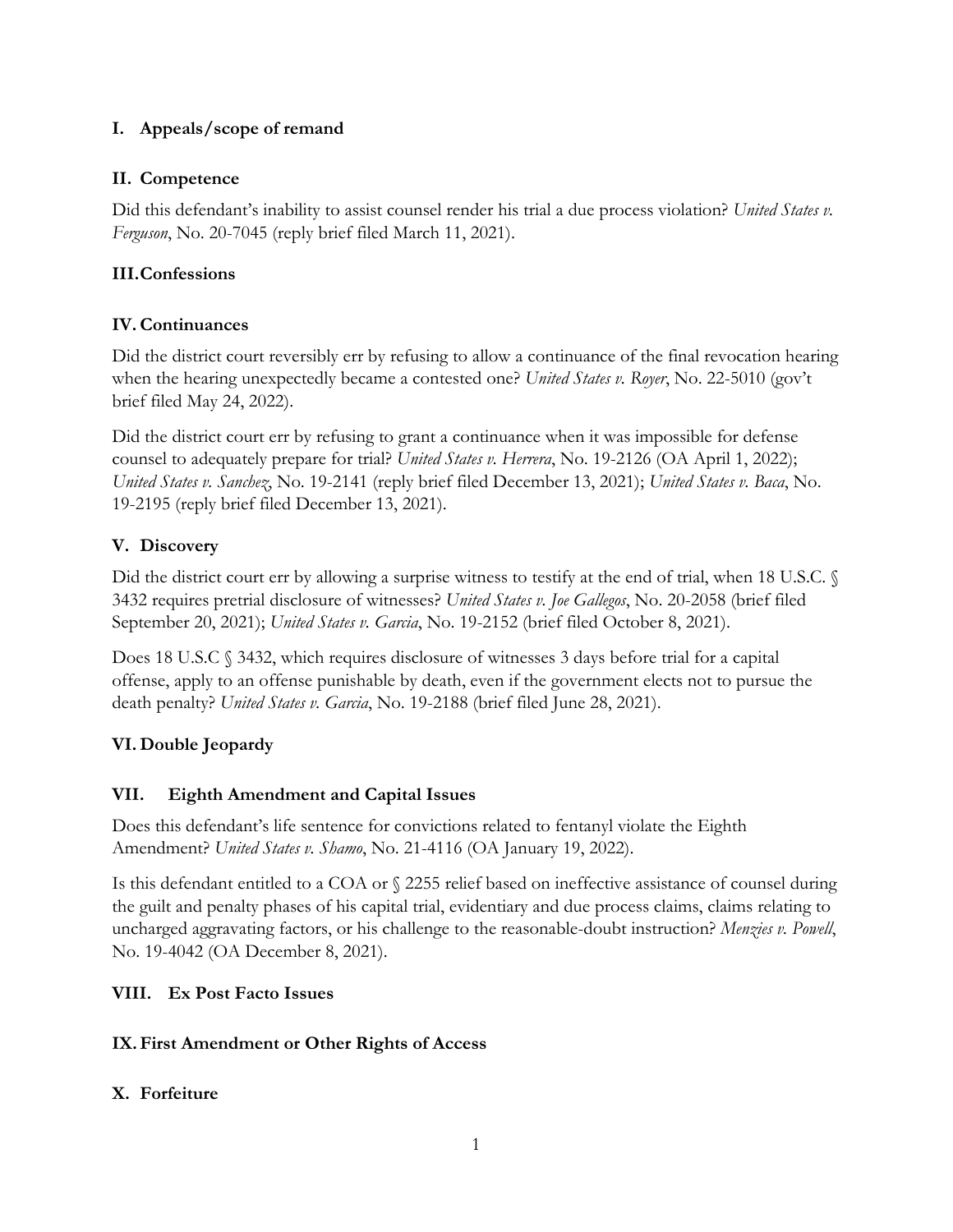#### <span id="page-12-2"></span><span id="page-12-1"></span><span id="page-12-0"></span>**XI.Fourth Amendment Issues**

- **A. Arrest Warrant**
- **B. Attenuation (intervening circumstances)**
- <span id="page-12-3"></span>**C. Consent**
- <span id="page-12-4"></span>**D. Excessive Force**
- <span id="page-12-5"></span>**E. Fruit of the Poisonous Tree**

#### **F. Good Faith Exception**

<span id="page-12-6"></span>Did the district court err by applying the good faith exception to a warrant that was void when it was issued because the issuing court lacked jurisdiction? *United States v. Bailey*, No. 21-5085 (brief filed May 27, 2022) (foreclosed issue).

Did the district court err when it applied the good faith exception to the exclusionary rule, in this case involving an overbroad warrant to search a home? *United States v. Suggs*, No. 22-1024 (brief filed April 28, 2022).

Did the district court err by applying the good faith exception to this search, where the law enforcement officer was acting outside his jurisdiction when conducting the investigation and search? *United States v. Patterson*, No. 21-7053 (gov't brief filed April 19, 2022).

#### <span id="page-12-7"></span>**G. Government Actor**

#### <span id="page-12-8"></span>**H. Hearing Issues**

#### **I. Inventory Searches**

<span id="page-12-9"></span>Was the seizure and search of this defendant's backpack unlawful because they were not justified as impoundment or inventory searches? *United States v. Braxton*, No. 21-1149 (reply brief filed March 16, 2022).

#### <span id="page-12-10"></span>**J. Knock and Talk**

#### **K. Plain View Doctrine**

<span id="page-12-12"></span><span id="page-12-11"></span>Does the plain view exception apply to the searches law enforcement conducted of a luggage on a Greyhound bus? *United States v. Johnson*, No. 21-2058 (OA March 22, 2022).

#### **L. Protective Sweeps**

- <span id="page-12-13"></span>**M. Scope of Warrantless Search**
- <span id="page-12-14"></span>**N. Search Incident to Arrest**

#### **O. Search Warrant Issues (including** Franks v. Delaware **issues)**

<span id="page-12-15"></span>Did the affidavit supporting the search warrant in this case fail to establish probable cause that a firearm would be found at the defendant's house and contain material misrepresentations and omissions that invalidate it? *United States v. Alqahtani*, No. 22-2007 (brief filed May 5, 2022).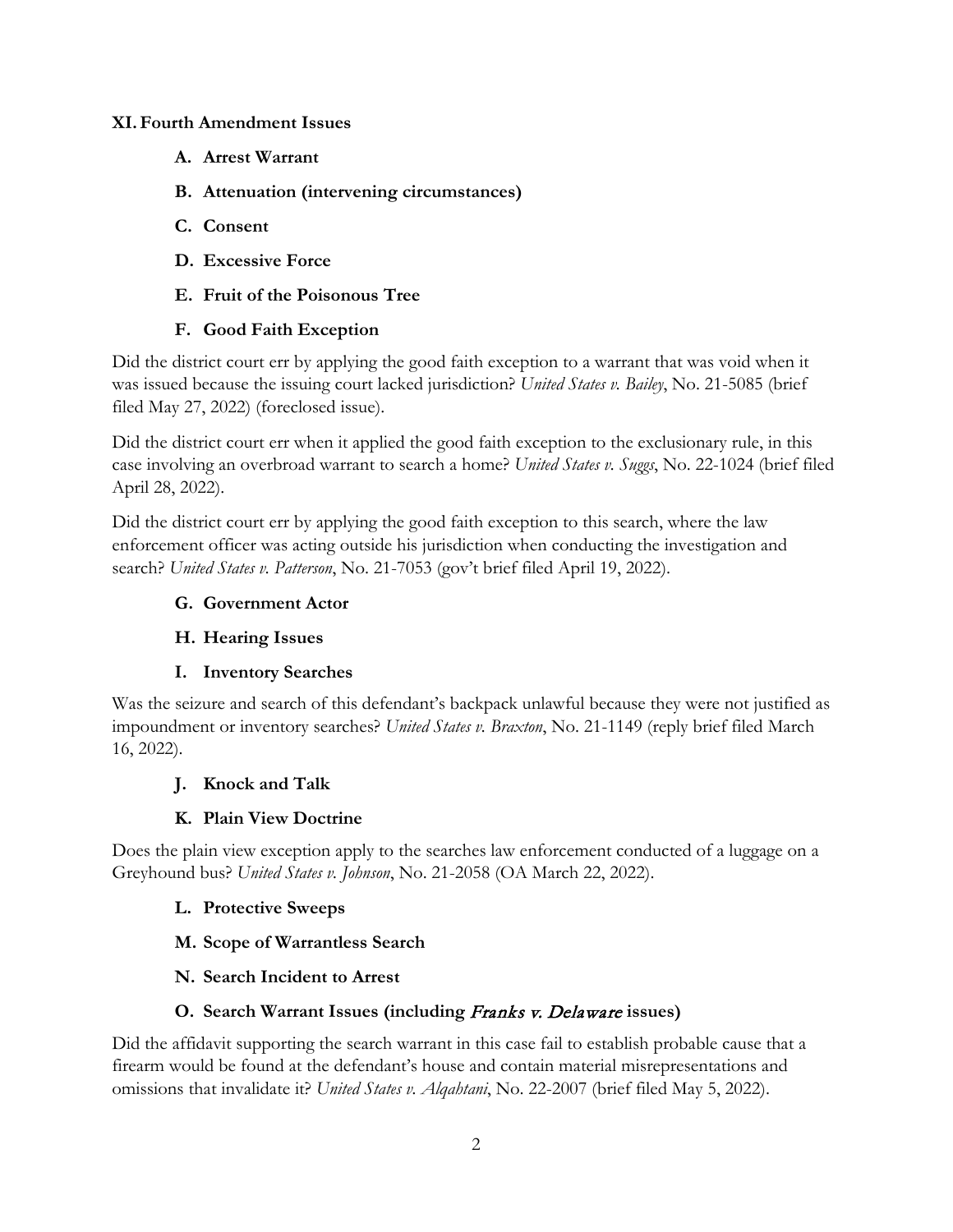Did the district court err by failing to suppress the firearm found pursuant to a warrant that lacked probable cause, when information obtained from a deficient earlier seizure of a home is excised? *United States v. Sanchez*, No. 21-1328 (brief filed April 15, 2022).

Did the district court plainly err by failing to find a *Franks* violation in this case, where the trial testimony showed the office had made a reckless omission or misstatement in the affidavit authorizing the search warrant? *United States v. McKinney*, No. 21-5074 (gov't brief filed April 27, 2022).

Did the district court err by denying this defendant's request for a Franks hearing regarding alleged lies in the affidavit supporting the search warrant? *United States v. Velarde-Pavia*, No. 20-2135 (OA November 18, 2021).

# <span id="page-13-0"></span>**P. Standing (reasonable expectation of privacy)**

# **Q.** Terry **Stops: Initial Detention**

<span id="page-13-1"></span>Did the district court err by finding that officers had reasonable suspicion to stop this defendant based on an unidentified young woman reporting to an officer that the defendant was "bugging" her, and to frisk him based on supposed nervous behavior, his bulky clothing, and his repeated questions about the reason for the stop? *United States v. Anderson*, No. 21-2151 (brief filed April 21, 2022).

Did the district court by finding that the detention of this defendant in a hotel parking lot was not unreasonably prolonged, when it was based on suspicion of the presence of a discarded gun, but no gun was found after a diligent search? *United States v. Samilton*, No. 21-6149 (brief filed March 29, 2022).

Did the district court err when it found that officers had reasonable suspicion to detain this defendant and to continue the detention for 40 minutes, when they found information that he was a felon prohibited from possessing a firearm? *United States v. Young*, No. 21-2066 (reply brief filed May 5, 2022).

Did the district court err when it found that officers had reasonable suspicion to stop this defendant on his bicycle and then had justification to search his backpack? *United States v. Smith*, No. 21-5057 (gov't brief filed March 7, 2022).

Did the district court err when it found that law enforcement's request that the defendant get off the bus to speak with them was not a seizure? *United States v. Vazquez-Lopez*, No. 21-2033 (reply brief filed October 5, 2021).

#### **R.** Terry: **Frisk**

<span id="page-13-2"></span>Did the district court err by finding that officers had reasonable suspicion to stop this defendant based on an unidentified young woman reporting to an officer that the defendant was "bugging" her, and to frisk him based on supposed nervous behavior, his bulky clothing, and his repeated questions about the reason for the stop? *United States v. Anderson*, No. 21-2151 (brief filed April 21, 2022).

# <span id="page-13-3"></span>**S. Traffic Stops**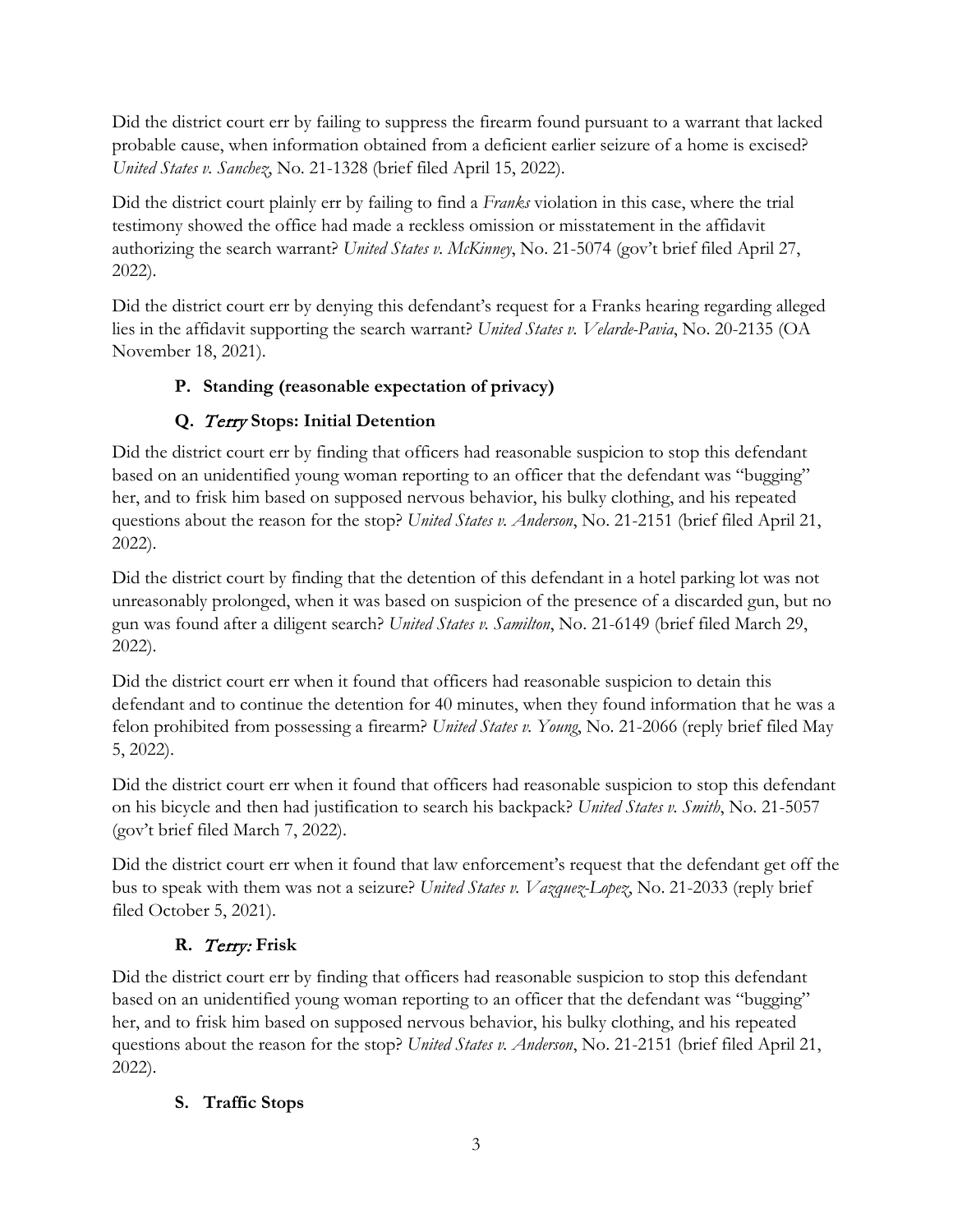Did law enforcement lack reasonable suspicion that this defendant was engaged in drug trafficking at the time they stopped him, and did officers unlawfully extend the traffic stop to investigate drug trafficking? *United States v. Hayes*, No. 22-8010 (brief filed May 16, 2022).

Did law enforcement unlawfully prolong the traffic stop in this case by extensively questioning the defendant about things unrelated to the traffic violation; and is the subsequently obtained warrant invalid where it relied on the fruits of the extended stop? *United States v. Lara*, No. 21-8091 (brief filed May 16, 2022).

Did the district court err when it denied this defendant's motion to suppress because law enforcement impermissibly extended the stop to conduct a criminal investigation without reasonable suspicion? *United States v. Molina*, No. 21-8079 (gov't brief filed May 25, 2022).

Did the district court err when it found this traffic stop valid, because it is not a violation of law to display a valid temporary permit and a state-issued license plate simultaneously? *United States v. Deluca*, No. 20-8075 (OA January 19, 2022).

#### **T. Warrantless Arrests**

<span id="page-14-0"></span>Did the district court err by denying this defendant's motion to suppress both evidence and statements procured after an illegal arrest without probable cause, and was his Miranda waiver involuntary because he was intoxicated? *United States v. Jones*, No. 22-1031 (brief filed June 6, 2022).

Did the district court err by finding officers had probable cause to arrest this defendant without a warrant on a Greyhound bus? *United States v. Johnson*, No. 21-2058 (OA March 22, 2022).

#### **U. Warrantless Searches & Seizures**

<span id="page-14-1"></span>Did law enforcement's search of this defendant's backpack, after he had been handcuffed 10 feet away, and prior to any arrest, violate the Fourth Amendment? *United States v. O'Neil*, No. 22-2000 (brief filed April 13, 2022).

Did the district court err when it determined that a warrantless "protective" search of this defendant's vehicle did not violate the Fourth Amendment? *United States v. Canada*, No. 21-3202 (gov't brief filed May 12, 2022).

Did the district court err when it found that exigent circumstances justified the officers' warrantless search of a crime victim's home when there was no evidence that anyone else was inside the home? If not, does the inevitable discovery doctrine save the search? *United States v. Logan*, No. 20-3202 (reply brief filed April 7, 2021).

#### <span id="page-14-2"></span>**XII. Fourteenth Amendment: Due Process**

#### <span id="page-14-3"></span>**XIII. Fifth Amendment: Due Process**

Was the eyewitness field identification process in this case suggestive, unnecessary and unreliable? *United States v. O'Neil*, No. 22-2000 (brief filed April 13, 2022).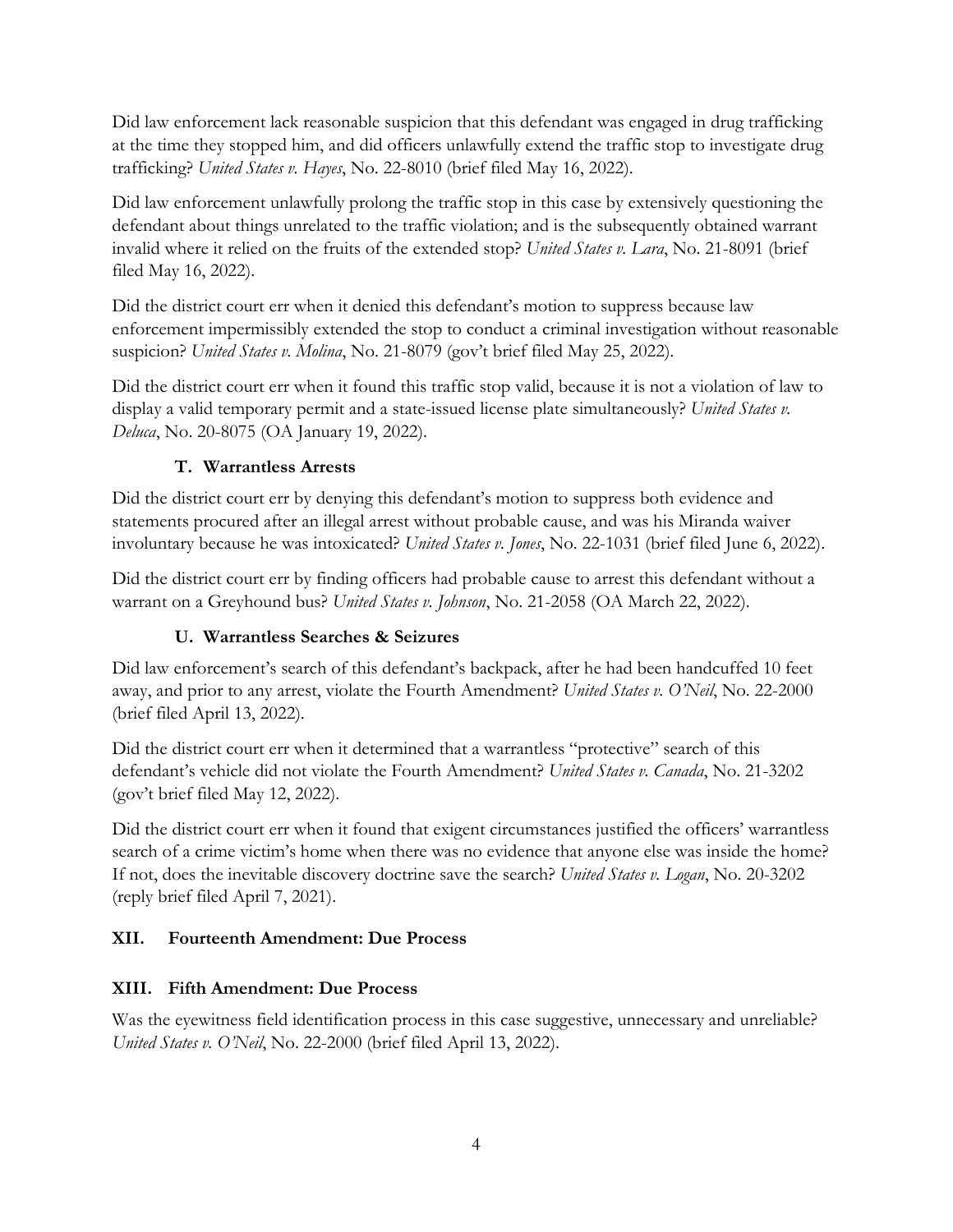Do the government's Brady violations in this case warrant a new trial? *United States v. Herrera*, No. 19-2126 (OA April 1, 2022); *United States v. Sanchez*, No. 19-2141 (OA April 1, 2022); *United States v. Baca*, No. 19-2195 (OA April 1, 2022).

#### <span id="page-15-0"></span>**XIV. Fifth Amendment: Right to Silence**

#### <span id="page-15-1"></span>**XV. Fifth Amendment: Confessions &** Miranda

Did the district court err by denying this defendant's motion to suppress both evidence and statements procured after an illegal arrest without probable cause, and was his Miranda waiver involuntary because he was intoxicated? *United States v. Jones*, No. 22-1031 (brief filed June 6, 2022).

Did the district court err when it admitted this defendant's un-Mirandized statements at the jury trial and does the error warrant reversal? *United States v. Gonzales*, No. 21-2099 (gov't brief filed April 20, 2022).

Did the district court err by admitting derivative physical evidence from the unwarned statements? *United States v. Gonzales*, No. 21-2099 (gov't brief filed April 20, 2022) (foreclosed).

Did the district court err when it denied the motion to suppress this defendant's statements, finding they were not coerced and that the defendant's waiver of his Miranda rights was valid? *United States v. Woody*, No. 21-2007 (OA March 22, 2022).

#### <span id="page-15-3"></span><span id="page-15-2"></span>**XVI. Habeas Issues**

#### **A. 28 U.S.C. § 2241**

In this action challenging disciplinary sanctions, did the district court err by finding that the disciplinary hearing officer did not violate due process by admitting video evidence without reviewing it for relevance, and was the disciplinary hearing officer impartial? *Pittman v. Gomez*, No. 21-1114 (reply brief filed April 4, 2022).

Is this military defendant entitled to habeas relief on his claims that the military court filed to address the impact drug ingestion had on his mens rea and the introduction of misleading sentencing evidence? *Bales v. Commandant*, No. 20-3167 (OA September 20, 2021).

Is this military defendant entitled to habeas relief on his claims of defective jury instructions in his military proceeding? *Santucci v. Commandant*, No. 20-3149 (OA September 20, 2021).

#### **B. 28 U.S.C. § 2254**

<span id="page-15-4"></span>Is this defendant entitled to a COA and habeas relief on his claims of juror bias, and is that a claim a structural error? *Fairbourn v. Harlow*, No. 22-8005 (brief filed May 20, 2022).

Is this defendant entitled to a COA for his claims that Oklahoma lacks sovereign authority over Indian Country and did not have jurisdiction to prosecute him? *Smith v. Crow*, No. 22-7007 (brief filed April 27, 2022).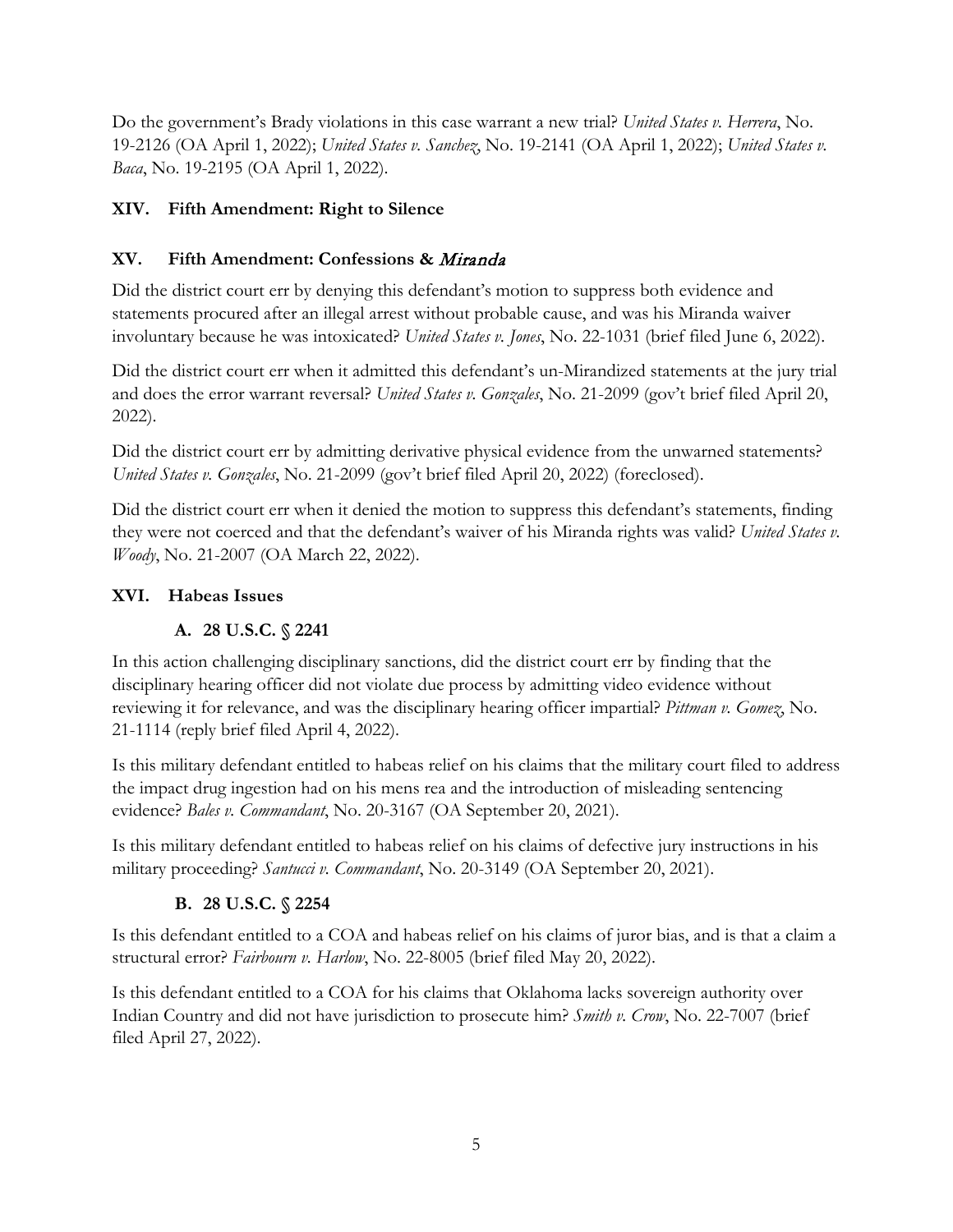Did the district court err by finding this defendant's habeas claims to be untimely, either because he was entitled to equitable tolling or because a gateway claim of actual innocence supports a waiver of the one-year statute of limitations? *Hinojos v. Colorado*, No. 22-2001 (brief filed March 30, 2022).

Are this defendant's claims of actual innocence timely as an exception to statute-of-limitations rules, or because the limitations period resent after the Supreme Court decided *McGirt*? *Pacheco v. Habti*, No. 20-7002 (reply brief filed April 13, 2022).

Is this state defendant entitled to habeas relief on his claims of insufficient evidence, ineffective assistance of counsel, Brady violations, or other claims? *Hamilton v. Martin*, No. 21-5027 (brief filed January 10, 2022).

Is this state defendant entitled to habeas relief on his claims of ineffective assistance of counsel at the plea stage? *Clayton v. Crow*, No. 20-7015 (gov't brief filed December 14, 2021).

Did the district court err by granting habeas relief to this defendant on his claims of denial of the right to testify? *Lewallen v. Crow*, No. 21-5069 (reply brief filed January 24, 2022) (state appeal).

Is this state defendant entitled to habeas relief on his claims of prosecutorial misconduct, and do procedural default doctrines bar him from raising that claim? *Bryant v. Dowling*, No. 20-5100 (OA March 23, 2022).

Is this capital defendant entitled to habeas relief on his claims of ineffective assistance of counsel at trial and on appeal? *Frederick v. Farris*, No. 20-6131 (reply brief filed May 9, 2022).

Is this defendant entitled to a COA or habeas relief on his claims of actual innocence of an enhanced mandatory-minimum sentence? *Lee v. Schnurr*, No. 21-3098 (brief filed July 28, 2021).

Should this capital defendant's conviction be vacated based on claims of: ineffective assistance of guilt phase or penalty phase counsel; violation of his right to silence or confrontation rights via admission of his prison file; Eighth or Fourteenth Amendment violations based on the court's reliance on unconstitutional aggravating factors? *Menzies v. Powell*, No. 19-4042 (OA December 8, 2021).

Did the district court err by granting this defendant habeas relief on his claim of ineffective assistance of counsel? *Sumpter v. Kansas*, No. 20-3186 (cross-appeal brief filed February 5, 2021) (state appeal) (OA November 18, 2021).

Is this defendant entitled to an evidentiary hearing on his habeas claims of actual innocence and flawed scientific evidence? *Nicholls v. Hansen*, No. 20-1159 (brief filed October 30, 2020).

Is this defendant entitled to a COA or habeas relief based on his claims of effective assistance of counsel during the guilt and penalty phases of his capital trial, evidentiary and due process claims, uncharged aggravating factors, or challenge to the reasonable-doubt instruction? *Menzies v. Powell*, No. 19-4042 (OA December 8, 2021).

Is this state defendant entitled to habeas relief based on his claims of ineffective assistance of counsel? *Honie v. Powell*, No. 19-4158 (OA Jan. 22, 2021).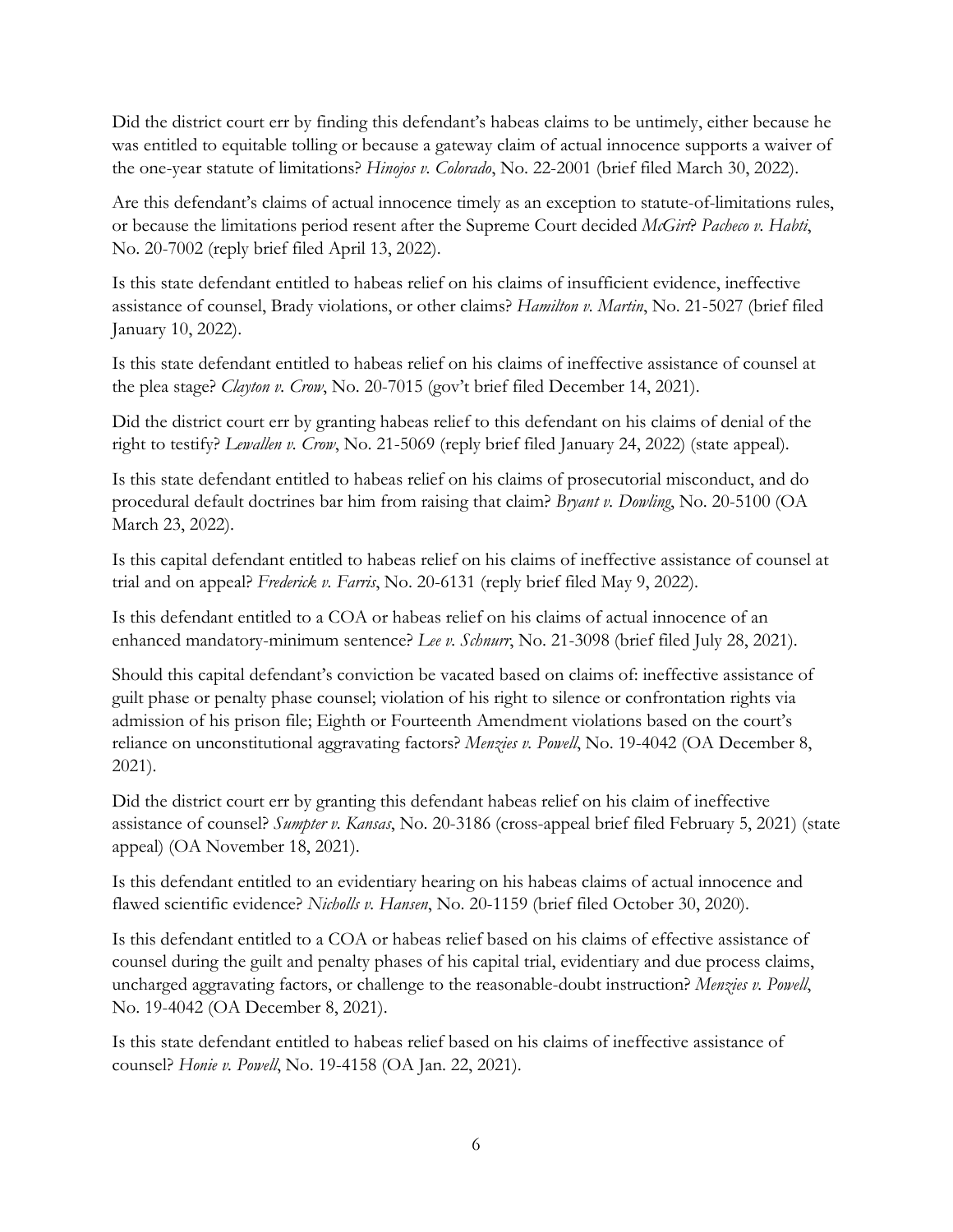Is this state murder defendant entitled to § 2254 relief on his claims of insufficient evidence and ineffective assistance of counsel? *Meek v. Martin*, No. 20-7021 (reply brief filed April 2, 2021).

# **C. 28 U.S.C. § 2255**

<span id="page-17-0"></span>Did the district court err when it granted habeas relief to this defendant, finding that counsel provided ineffective assistance regarding a proposed plea prior to trial by failing to advise the client that he could admit the government could present sufficient evidence to support a conviction without supplying the factual basis himself? *United States v. Kearns*, No. 22-3068 (brief filed May 27, 2022) (gov't appeal).

Is this defendant entitled to a COA or § 2255 relief on his claims of government interference with the effective assistance of counsel, via government access of recorded attorney-client phone calls in a detention facility? *United States v. Hohn*, No. 22-3009 (brief filed May 19, 2022).

Is this defendant entitled to a COA or § 2255 relief on his claims of ineffective assistance of counsel relating to the failure to object to the admission of proffer statements at trial, or by counsel's failure to prepare for the proffer? *United States v. Brown*, No. 21-8083 (brief filed April 24, 2022).

Is this defendant entitled to equitable tolling of the statute of limitations because of incorrect attorney advice he was given about the deadline? *United States v. Vann*, No. 21-7057 (brief filed February 15, 2022).

Did the district court err by holding that the reservation of rights in this appeal waiver in this defendant's plea agreement did not allow him to raise pre-plea government misconduct to challenge his conviction, or by holding that he was procedurally barred from doing so? *United States v. Spaeth*, No. 21-3096 (reply brief filed April 13, 2022).

Is this defendant entitled to a COA to appeal the district court's denial of his Sixth Amendment/prosecutorial misconduct claim as: (1) untimely under § 2255(f); and (2) futile under Article III's standing requirements? *United States v. Webb*, No. 21-3091 (reply brief filed May 18, 2022).

Is this defendant entitled to a COA or habeas relief on his claims of insufficient evidence and ineffective assistance of appellate counsel? *United States v. Strickland*, No. 21-6051 (brief filed September 16, 2021).

Did the district court err when it found that this defendant had not shown prejudice from a Rehaif error, when he had previously served probationary sentences? *United States v. Avitia*, No. 21-1028 (gov't brief December 20, 2021).

Is this defendant entitled to § 2255 relief based on his claims of conflicted counsel or ineffective assistance of counsel? *United States v. Alcorta*, No. 20-3198 (OA January 20, 2022).

Does the savings clause of  $\frac{2255}{e}$  allow for this defendant's claim that he is not an armed career criminal based on intervening case law? *Jackson v. Warden*, No. 21-3011 (brief filed June 8, 2021).

Does *United States v. Haymond* have retroactive effect, because it invalidated a portion of a federal statute? *United States v. Memmott*, No. 20-4119 (OA November 17, 2021).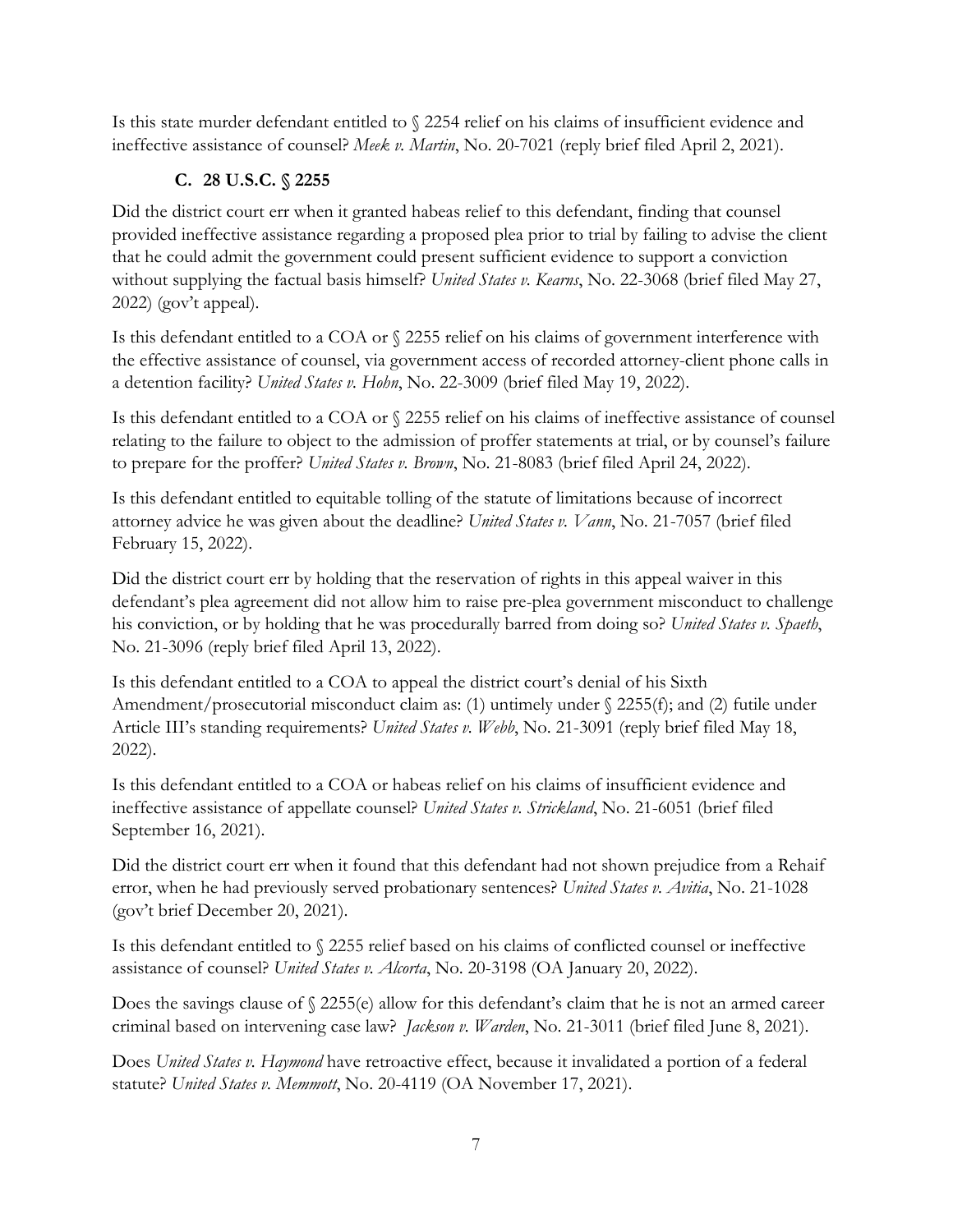Is this defendant entitled to a COA or § 2255 relief on his claims of ineffective assistance of counsel, based on counsel's failure to object to sentencing enhancements? *United States v. Babcock*, No. 20- 4003 (OA January 19, 2022).

- <span id="page-18-0"></span>**D. Fed. R. Civ. P. 60(b)**
- **E. Coram Nobis**

<span id="page-18-2"></span><span id="page-18-1"></span>**XVII. Immigration Issues**

#### <span id="page-18-4"></span><span id="page-18-3"></span>**XVIII.Indictment Issues**

- **A. Amendments**
- <span id="page-18-5"></span>**B. Duplicity**
- <span id="page-18-6"></span>**C. Grand Jury Issues**
- <span id="page-18-7"></span>**D. Sufficiency of the Indictment (Sixth Amendment)**
- **E. Variance**

#### <span id="page-18-9"></span><span id="page-18-8"></span>**XIX. Jurisdictional Issues**

<span id="page-18-10"></span>**XX. Motion Practice**

#### <span id="page-18-12"></span><span id="page-18-11"></span>**XXI. Offenses**

#### **A. 8 U.S.C. § 1253 (removal-related offenses)**

#### **B. 8 U.S.C. § 1324 (encouraging/transporting illegal immigration)**

<span id="page-18-13"></span>Did the district court err when it held that the prohibition on encouraging or inducing illegal immigration was facially unconstitutional under the First Amendment? *United States v. Hernandez-Calvillo*, No. 19-3210 (OA March 15, 2021) (gov't appeal); *United States v. Papalotzi*, No. 19-3211 (OA March 15, 2021) (gov't appeal).

#### **C. 8 U.S.C. §§ 1325/1326 (illegal entry/reentry)**

<span id="page-18-14"></span>Was there insufficient evidence that this defendant entered the country without inspection, where the evidence showed that she was under surveillance at all times? *United States v. Alvarado-Diaz*, No. 19-2134 (OA September 22, 2021).

Was there insufficient evidence that this defendant entered the country without inspection, where the evidence showed that he was under surveillance at all times and did not show he actually evaded inspection? *United States v. Bracamonte-Gasparini*, No. 19-2133 (OA September 22, 2021).

#### <span id="page-18-15"></span>**D. 18 U.S.C. § 78 (securities fraud)**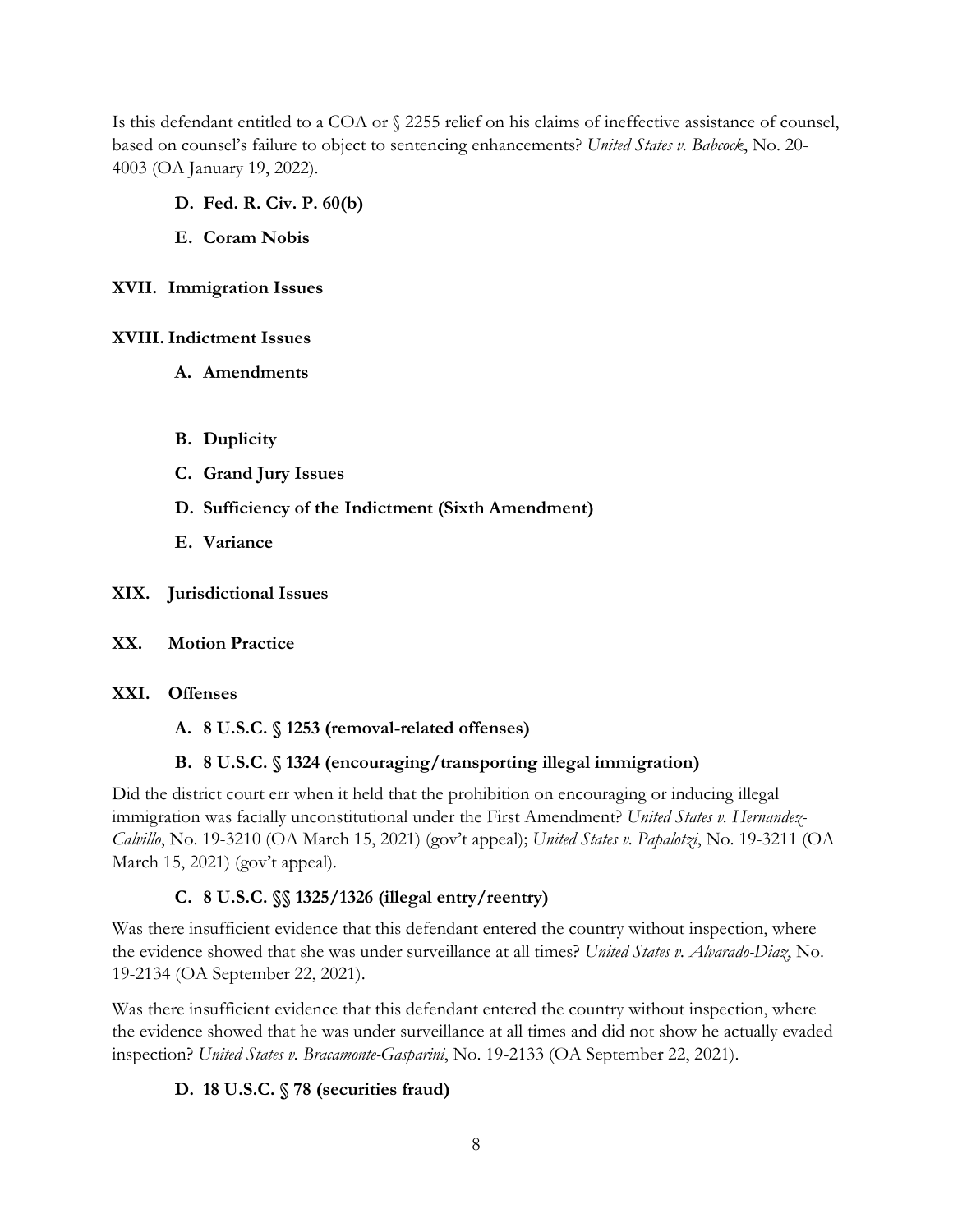- <span id="page-19-0"></span>**E. 16 U.S.C. § 3372, et al. (illegally taking fish and wildlife)**
- <span id="page-19-1"></span>**F. 18 U.S.C. § 2 (aiding and abetting)**
- <span id="page-19-2"></span>**G. 18 U.S.C. § 111 (assaulting, resisting, impeding an officer or employee)**

#### **H. 18 U.S.C. § 113 (assaults within maritime and territorial jurisdiction)**

<span id="page-19-3"></span>Did the district court err by entering judgment against this defendant under  $\{(113(a)(1), \text{ because two})\}$ counts were multiplicitous, or because the jury instruction failed to instruct the jury to find proof of all the elements? *United States v. Wells*, No. 20-1228 (OA May 14, 2021).

- <span id="page-19-4"></span>**I. 18 U.S.C. § 242 (civil-rights violation)**
- <span id="page-19-5"></span>**J. 18 U.S.C. § 287 (false claims against the government)**
- <span id="page-19-6"></span>**K. 18 U.S.C. § 371 (conspiracy)**

<span id="page-19-7"></span>**L. 18 U.S.C. § 666 (bribery)**

<span id="page-19-8"></span>**M. 18 U.S.C. § 669 (theft from health care program)**

<span id="page-19-9"></span>**N. 18 U.S.C. § 842 (unlawful distribution/possession of explosives)**

- <span id="page-19-10"></span>**O. 18 U.S.C. § 843 (using a communication device)**
- <span id="page-19-11"></span>**P. 18 U.S.C. § 844 (arson)**
- <span id="page-19-12"></span>**Q. 18 U.S.C. § 875 (interstate communications)**
- <span id="page-19-13"></span>**R. 18 U.S.C. § 876 (mailing threatening communications)**
- <span id="page-19-14"></span>**S. 18 U.S.C. § 922(a) (false statement during firearm purchase)**
- <span id="page-19-15"></span>**T. 18 U.S.C. § 922(d) (disposal to a prohibited person)**
- **U. 18 U.S.C. § 922(g) (prohibited person in possession)**

<span id="page-19-16"></span>Does 18 U.S.C. § 922(g) exceed Congress's commerce clause authority? *United States v. Gonzales*, No. 21-2099 (gov't brief filed April 20, 2022) (foreclosed).

Does an erroneous jury instruction on constructive possession of a gun warrant reversal in this case? *United States v. Johnson*, No. 21-3113 (gov't brief filed March 17, 2022).

Did the district err by accepting this defendant's guilty plea to constructively possessing a firearm because he did not admit he intended to exercise control over the firearm, but only that the firearms were in his vicinity? *United States v. Jackson*, No. 21-8054 (reply brief filed May 9, 2022).

#### <span id="page-19-17"></span>**V. 18 U.S.C. § 924(c) (Possession/Use of Firearm during drug trafficking offense)**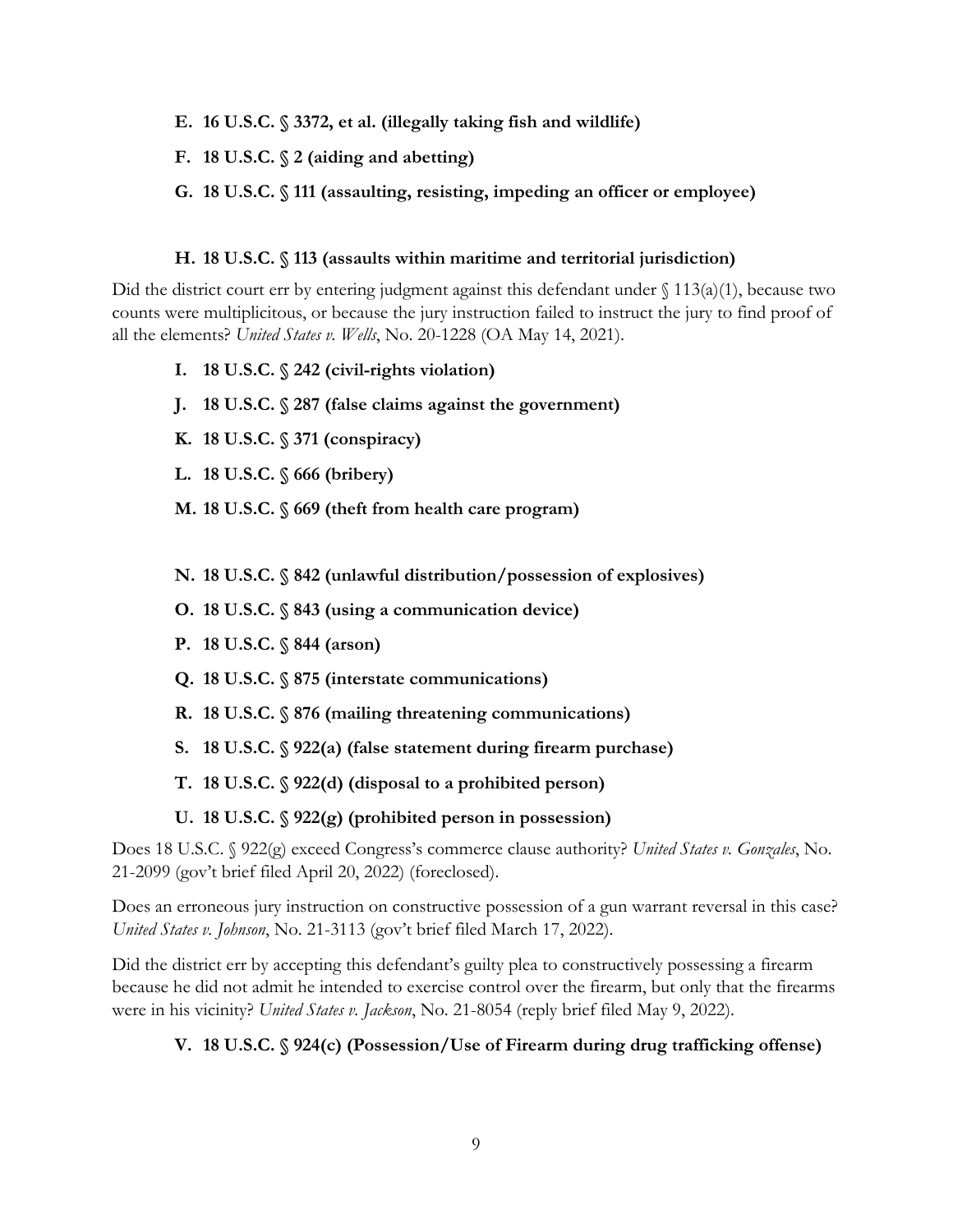Should this defendant's § 924(c) convictions be vacated because Hobbs Act robbery is not categorically a crime of violence, either because it criminalizes future conduct or because it includes threats to intangible property? *United States v. Garcia*, No. 21-2009 (brief filed June 25, 2021).

Should this defendant's § 924(c) convictions be vacated because Hobbs Act robbery is not categorically a crime of violence under the force clause, and the § 924(c) convictions were based on the unconstitutional residual clause? *United States v. Eccleston*, No. 20-2119 (brief filed April 26, 2021).

Should this defendant's § 924(c) convictions be vacated because Hobbs Act robbery is not categorically a crime of violence under the force clause, and the § 924(c) convictions were based on the unconstitutional residual clause? *United States v. Brooks*, No. 20-5115 (brief filed March 24, 2021).

Must this defendant's § 924(c) convictions be vacated because Hobbs Act robbery are not categorically crimes of violence under the force clause, because it can be committed by a threat to harm property? *United States v. Baker*, No. 20-3062 (OA May 12, 2021).

Did the district court err in holding that Hobbs Act robbery and attempted Hobbs Act robbery qualify as crimes of violence under § 924(c)? *United States v. Wilson*, No. 20-5077 (gov't brief filed December 21, 2020).

Is this defendant entitled to § 2255 relief based on his claim that Hobbs Act robbery is not categorically a crime of violence under § 924(c)? *United States v. Wilson*, No. 20-5077 (gov't brief filed December 21, 2020).

#### <span id="page-20-0"></span>**W. 18 U.S.C. § 1001 (false statements)**

#### **X. 18 U.S.C. § 1005 (false bank entries)**

<span id="page-20-1"></span>Should the convictions for false entries in bank records be vacated because there was insufficient evidence that the entries were false, actually constituted entries, or were made with intent to deceive the victim banks? *United States v. Gregory*, No. 20-3232 (OA November 18, 2021).

# <span id="page-20-2"></span>**Y. 18 U.S.C. § 1028 (identity-document fraud)**

- <span id="page-20-3"></span>**Z. 18 U.S.C. § 1028A (identity theft)**
- <span id="page-20-4"></span>**AA. 18 U.S.C. § 1030 (computer fraud and related activity)**
- <span id="page-20-5"></span>**BB. 18 U.S.C. § 1041 (false statements to a bank)**
- <span id="page-20-6"></span>**CC. 18 U.S.C. § 1112 (involuntary manslaughter)**

# **DD. 18 U.S.C. § 1152/1153 (offenses committed within Indian country)**

<span id="page-20-7"></span>Did the district court err in the jury instructions by omitting the element of the defendant's non-Indian status for a count under § 1152? *United States v. Ortner*, No. 21-5075 (brief filed March 30, 2022).

Did the district court err by finding that this defendant's tribal convictions for battery qualify as predicate convictions under 18 U.S.C. § 117(a), as referenced by the Major Crimes Act at § 1153? *United States v. Veneno*, No. 21-2101 (brief filed March 8, 2022).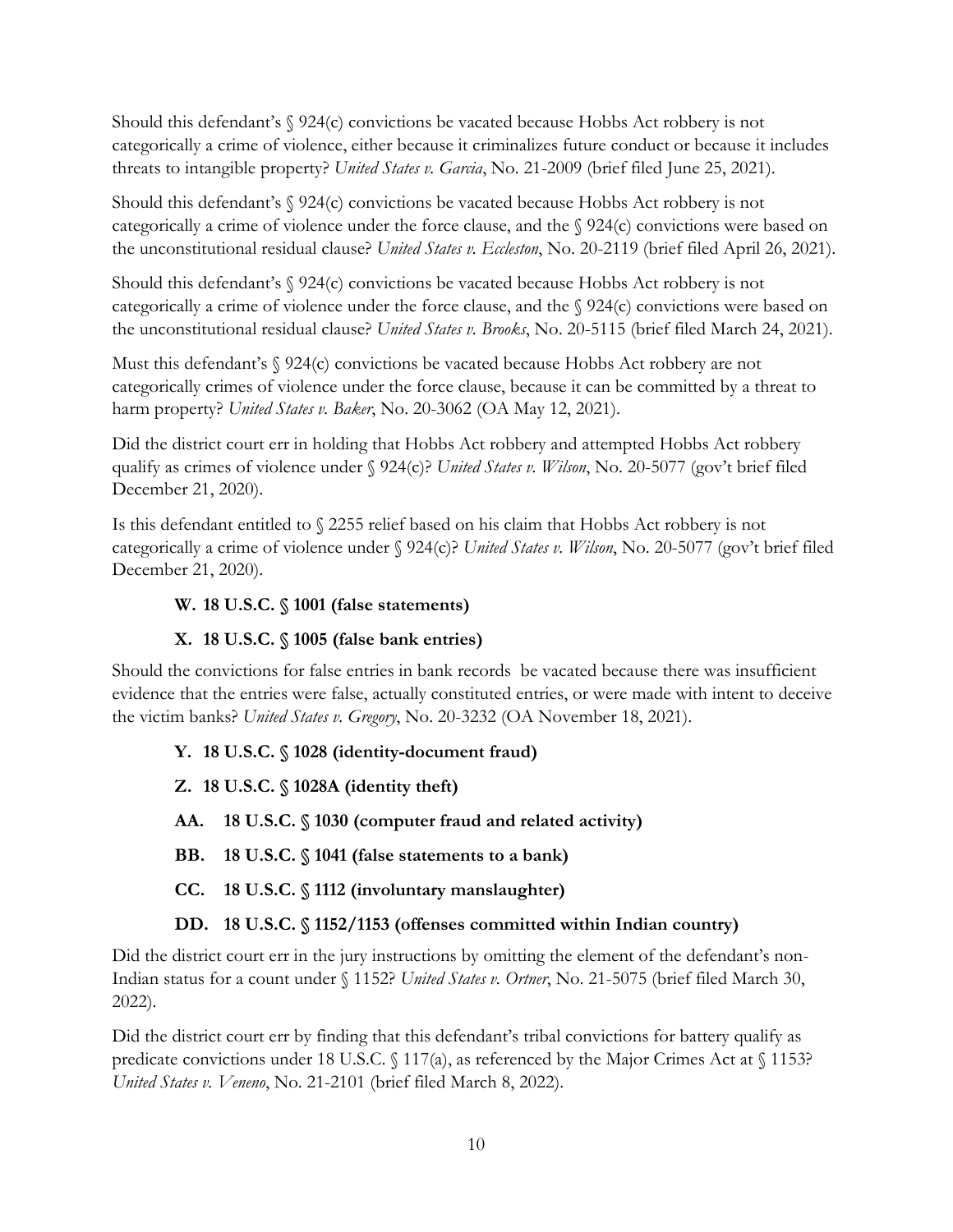Does Congress lack the constitutional authority to criminalize the conduct of Indians on tribal land? *United States v. Veneno*, No. 21-2101 (brief filed March 8, 2022) (foreclosed issue).

#### **EE. 18 U.S.C. § 1201 (kidnapping)**

<span id="page-21-0"></span>Did the district court plainly err when it instructed the jury that the defendant bore the burden to prove that the victim was no longer held against her will before the statute of limitations expired on a kidnapping charge? *United States v. Piette*, No. 20-7008 (OA September 21, 2021).

<span id="page-21-1"></span>**FF. 18 U.S.C. § 2113 (bank robbery)**

<span id="page-21-2"></span>**GG. 18 U.S.C. § 1341 (mail fraud)**

<span id="page-21-3"></span>**HH. 18 U.S.C. § 1343 (wire fraud)**

#### **II. 18 U.S.C. § 1344 (bank fraud)**

<span id="page-21-4"></span>Should the convictions for bank fraud be vacated, because the evidence was insufficient to show that the defendant intentionally provided materially false documents or information to the victim banks? *United States v. Gregory*, No. 20-3232 (OA November 18, 2021).

#### <span id="page-21-5"></span>**JJ. 18 U.S.C. § 1347 (health-care fraud)**

<span id="page-21-6"></span>**KK. 18 U.S.C. § 1361 (depredation of government property)**

<span id="page-21-7"></span>**LL. 18 U.S.C. § 1512 (witness tampering)**

<span id="page-21-8"></span>**MM. 18 U.S.C. § 1513 (obstruction of justice)**

**NN. 18 U.S.C. § 1591 (sex trafficking of children)**

<span id="page-21-9"></span>Was there sufficient evidence supporting this defendant's conviction for sex trafficking, because the evidence was incredible or impeached? *United States v. Coulter*, No. 21-6118 (brief filed May 3, 2022).

<span id="page-21-10"></span>**OO. 18 U.S.C. § 1791 (contraband in prison)**

<span id="page-21-11"></span>**PP.18 U.S.C. § 1951 (Hobbs Act robbery)**

<span id="page-21-12"></span>**QQ. 18 U.S.C. § 1956 (money laundering)**

#### **RR. 18 U.S.C. § 1958 (use of interstate communication in murder for hire)**

<span id="page-21-13"></span>Did the district court erroneously sentence this defendant to consecutive sentences on two multiplicitous counts of § 1958(a), because the two counts involved a common criminal objective and were part of the same course of conduct? *United States v. Maldonado-Passage*, No. 22-6025 (gov't brief filed May 13, 2022).

#### <span id="page-21-14"></span>**SS. 18 U.S.C. § 1959 (racketeering)**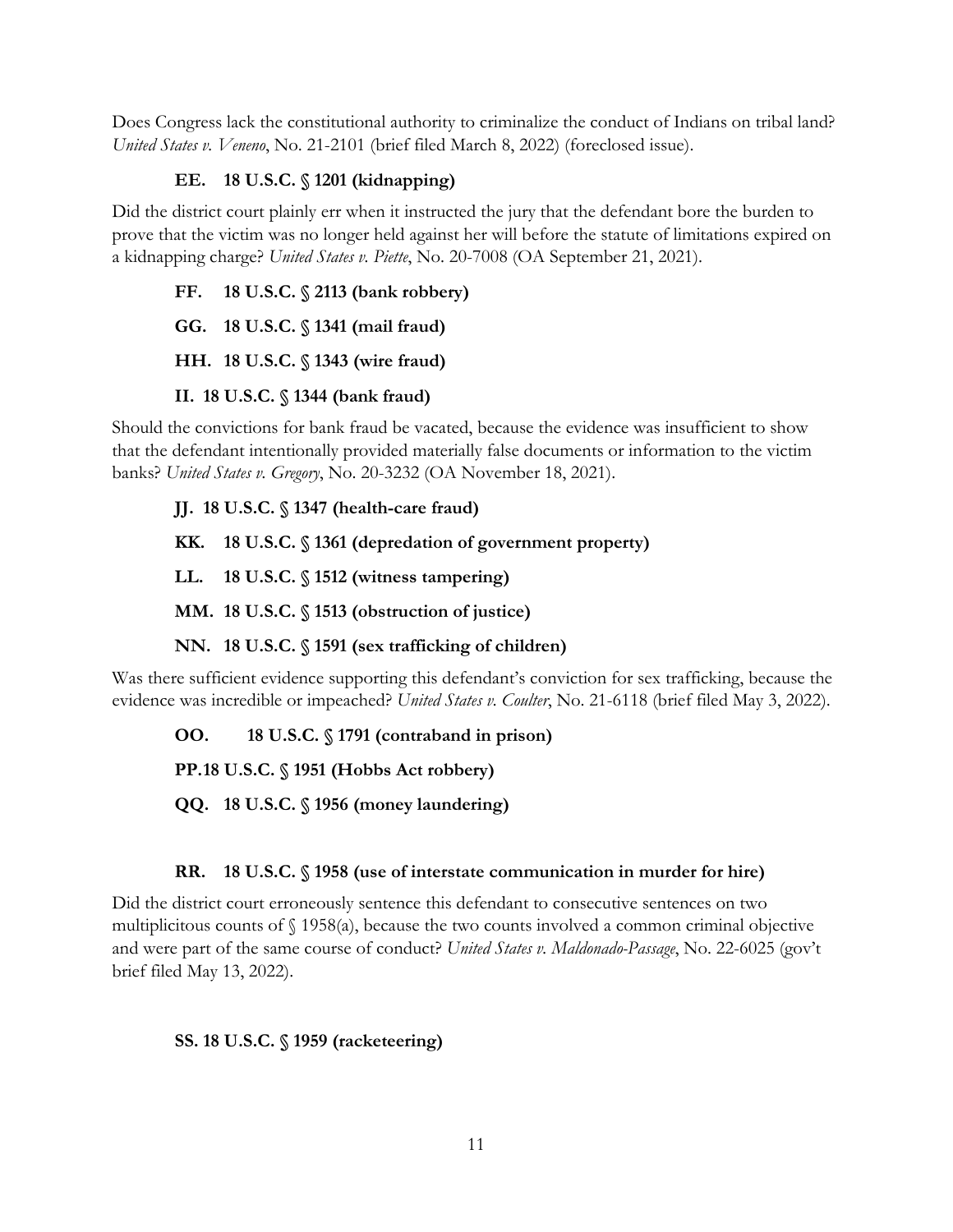Was there insufficient evidence to sustain this defendant's convictions for murder for the purpose of racketeering or conspiracy? *United States v. Andrew Gallegos*, No. 20-2056 (brief filed July 28, 2021); *United States v. Joe Gallegos*, No. 20-2058 (brief filed September 20, 2021).

Did the district court err by instructing the jury it could predicate convictions under § 1959 based on a state offense—second-degree murder—whose statute of limitations had expired? *United States v. Garcia*, No. 19-2188 (brief filed June 28, 2021).

In defining predicate racketeering offenses under § 1959, did the district court err by relying on a state-law definition rather than a federal generic definition? *United States v. Garcia*, No. 19-2188 (brief filed June 28, 2021).

Does the "position" clause of 18 U.S.C. § 1959(a) exceed Congress's commerce clause authority? *United States v. Herrera*, No. 19-2126 (OA April 1, 2022); *United States v. Sanchez*, No. 19-2141 (OA April 1, 2022); *United States v. Baca*, No. 19-2195 (OA April 1, 2022); *United States v. Garcia*, No. 19- 2148 (brief filed September 7, 2021); *United States v. Sanchez*, No. 19-2148 (brief filed September 7, 2021).

# <span id="page-22-0"></span>**TT. 18 U.S.C. § 2119 (carjacking)**

#### **UU. 18 U.S.C. §§ 2241-2245 (sexual abuse)**

<span id="page-22-1"></span>Did the district court violate this defendant's due process rights by relieving the government of its obligation to prove the requisite mens rea under § 2241? *United States v. Wells*, 20-1228 (OA May 14, 2021).

<span id="page-22-2"></span>**VV. 18 U.S.C. § 2250 (SORNA: failure to register); 42 U.S.C. § 16911**

# <span id="page-22-3"></span>**WW. 18 U.S.C. § 2251 (sexual exploitation/production of child pornography)**

# <span id="page-22-4"></span>**XX. 18 U.S.C. § 2422 (enticement to travel to engage in prostitution)**

# **YY. 18 U.S.C. § 2423 (transportation of minors)**

<span id="page-22-5"></span>In this trial for illegal transportation of a minor, did the district court plainly err by failing to instruct the jury that it needed to find the dominant purpose of the transportation was for someone to engage in a sexual act with the minor, in violation of a specific statute? *United States v. Ortner*, No. 21- 5075 (brief filed March 30, 2022).

# <span id="page-22-6"></span>**ZZ. 18 U.S.C. § 2252A (receiving/distributing child pornography)**

# <span id="page-22-7"></span>**AAA. 21 U.S.C. § 841 (drug trafficking)**

#### **BBB. 21 U.S.C. § 846 (drug conspiracy)**

<span id="page-22-8"></span>Was there sufficient evidence that this defendant participated in a drug conspiracy, including proof of agreement, participation, and interdependence? *United States v. Gunn*, No. 21-6168 (brief filed April 19, 2022).

Did the district court err by declining to give a multiple-conspiracy jury instruction? *United States v. Gunn*, No. 21-6168 (brief filed April 19, 2022).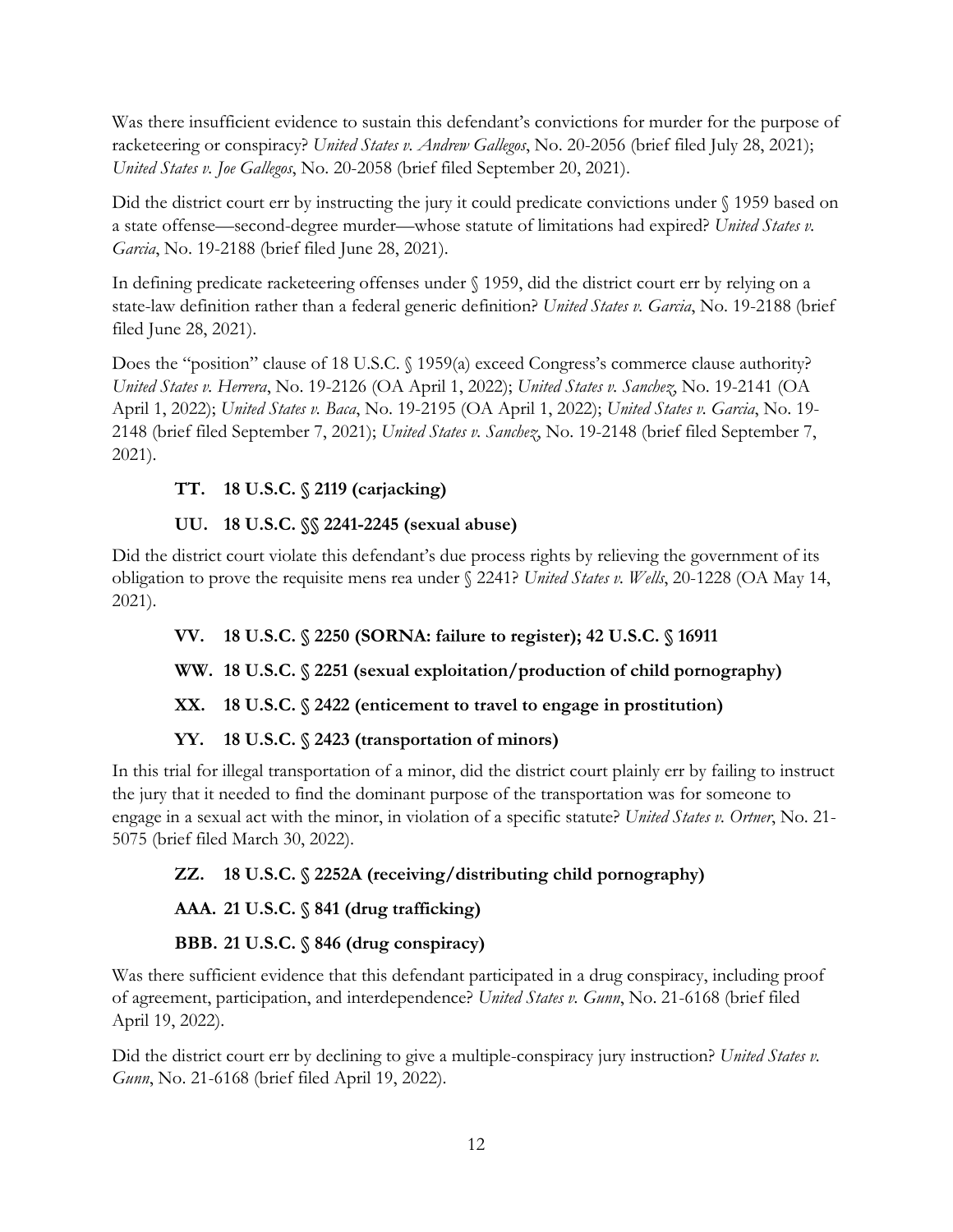#### **CCC. 21 U.S.C. § 848 (continuing criminal enterprise)**

<span id="page-23-0"></span>Was there sufficient evidence that this defendant distributed a substance that is prohibited under  $\mathcal S$ 848, and that he willfully committed the crime? *United States v. Shamo*, No. 21-4116 (OA January 19, 2022).

<span id="page-23-4"></span><span id="page-23-3"></span><span id="page-23-2"></span><span id="page-23-1"></span>**DDD.21 U.S.C. § 856 (drug-involved premises) EEE. 26 U.S.C. § 5861 (firearms offenses) FFF. 26 U.S.C. § 7201 (tax evasion) GGG. 26 U.S.C. § 7212 HHH. 28 U.S.C. § 455 (recusal) III.42 U.S.C. § 3631 (interfering with housing rights) JJJ. 49 U.S.C. § 46504 (intimidating a flight attendant)**

#### <span id="page-23-6"></span><span id="page-23-5"></span>**KKK. Assimilative Crimes Act (ACA)**

<span id="page-23-8"></span><span id="page-23-7"></span>Did the district court err by denying the motion to dismiss because this defendant could not have been charged under the state law, which served as the basis for his prosecution under the ACA? *United States v. Harris*, No. 20-8032 (OA May 12, 2021).

#### **LLL. Regulatory and CFR Offenses**

#### <span id="page-23-11"></span><span id="page-23-10"></span><span id="page-23-9"></span>**XXII. Pleas**

#### **A. Acceptance of Plea**

#### **B. Appeal Waiver**

<span id="page-23-12"></span>Does the appeal waiver in this defendant's plea agreement bar this appeal of a condition imposed upon revocation of supervised release? *United States v. Ivory*, No. 21-3028 (reply brief filed April 22, 2022).

Does the appeal waiver in this defendant's plea agreement bar this appeal of the denial of motion to terminate probation? *United States v. Hartley*, No. 22-3010 (gov't brief filed March 29, 2022).

Did this defendant's appeal waiver bar his post-conviction challenge to his conviction, or only his sentence? *United States v. Chatwin*, No. 21-4003 (reply brief filed April 13, 2022).

#### **C. Breach**

<span id="page-23-13"></span>Did the government breach the plea agreement by failing to move for the additional one-level reduction under § 3E1.1 based on the defendant's objection to guidelines calculations? *United States v. Diaz-Menera*, No. 21-6127 (reply brief filed April 19, 2022).

Did the prosecutor's arguments at sentencing that the defendant's criminal history was underrepresented undermine the government's promise in the plea agreement to request a belowguideline sentence? *United States v. Lopez*, No. 21-3132 (reply brief filed April 18, 2022).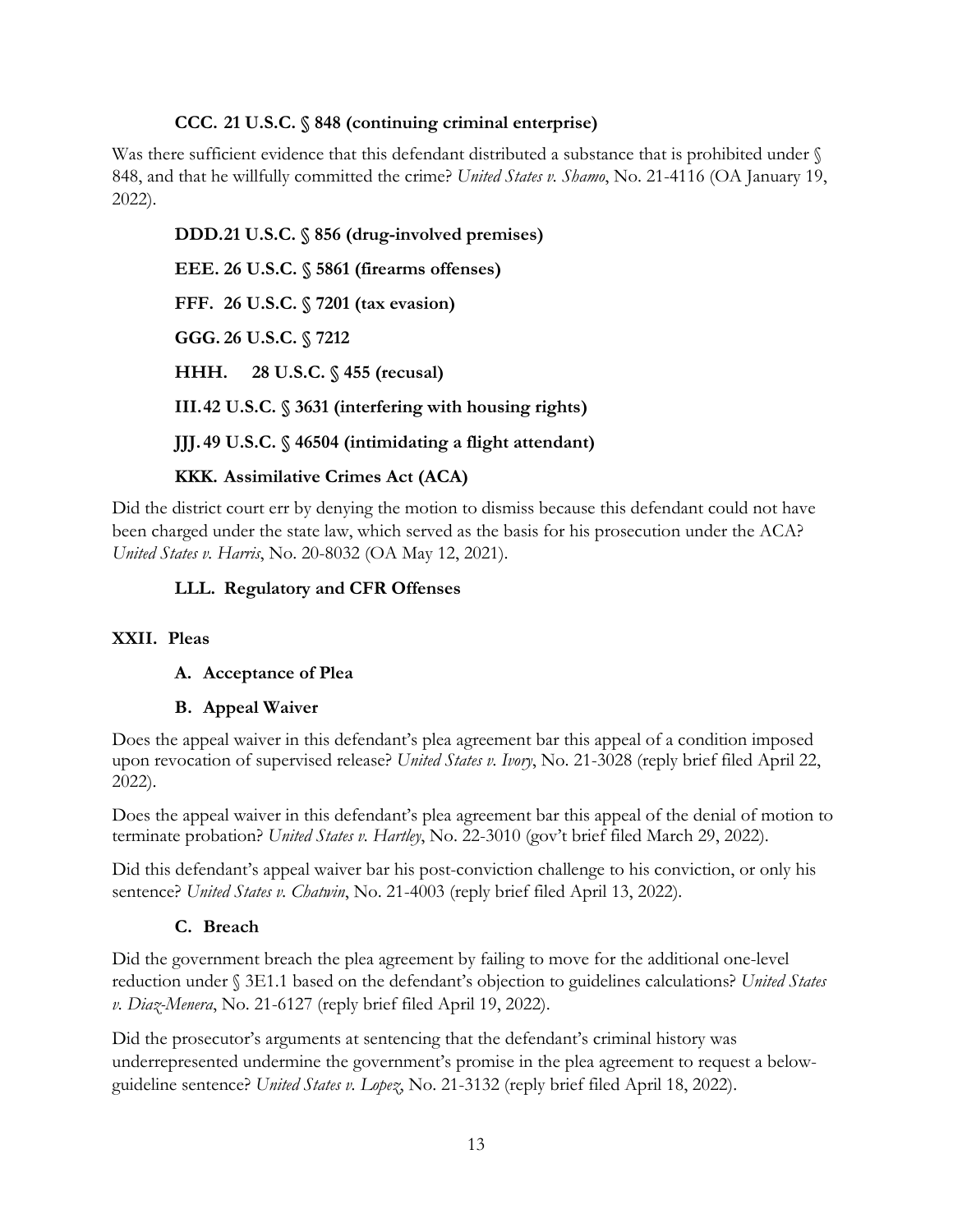#### <span id="page-24-0"></span>**D. Rejection of Plea Agreement**

#### **E. Voluntariness of Plea**

<span id="page-24-1"></span>Was this defendant's conditional plea involuntary where it was premised on a misunderstanding of what rights were preserved for appeal? *United States v. Brochu*, No. 21-8024 (gov't brief filed February 2, 2022).

## **F. Withdrawal of Plea**

<span id="page-24-2"></span>Did the district court err by not allowing this defendant to withdraw his plea based on his claims of ineffective assistance of counsel and inapplicability of an appeal waiver? *United States v. Reed*, No. 21- 2073 (reply brief filed April 8, 2022).

Did the district court err by not allowing this defendant to withdraw his plea, where he raised questions about the voluntariness of his plea and disputed facts relevant to sentencing enhancements? *United States v. Sunrhodes*, No. 8070 (gov't brief filed June 7, 2021).

Did the district court err by denying the motion to withdraw the guilty plea, because the denial was based on a clearly erroneous factual finding regarding the defendant's admissions? *United States v. Wilcox*, No. 20-7047 (OA May 12, 2021).

# <span id="page-24-3"></span>**XXIII.Restitution (18 U.S.C. § 3663, 3664,** et al**.)**

# <span id="page-24-5"></span><span id="page-24-4"></span>**XXIV. Rules of Criminal Procedure**

# **A. Rule 8 (Joinder/Severance)**

Did the district court err when it allowed sex offense counts and counts concerning possession of bald eagle parts to be joined in a single indictment? *United States v. Ortner*, No. 21-5075 (brief filed March 30, 2022).

Did the district court err when it denied a motion to sever this defendant's trial from codefendants, based on an erroneous belief that evidence of all the crimes would be admissible against all the defendants even if they were severed? *United States v. Garcia*, No. 19-2152 (brief filed October 8, 2021).

Did the district court err by refusing to sever this defendant's trial or certain charges from the rest of the trial? *United States v. Andrew Gallegos*, No. 20-2056 (brief filed July 28, 2021).

Did the district court err by refusing to sever the trial for one defendant's murder count from the other defendants' assassination conspiracy count? *United States v. Herrera*, No. 19-2126 (OA April 1, 2022); *United States v. Sanchez*, No. 19-2141 (OA April 1, 2022); *United States v. Baca*, No. 19-2195 (OA April 1, 2022); *United States v. Garcia*, No. 19-2148 (brief filed September 7, 2021); *United States v. Sanchez*, No. 19-2148 (brief filed September 7, 2021).

#### <span id="page-24-6"></span>**B. Rule 11 (pleas) (see main Pleas section)**

- <span id="page-24-7"></span>**C. Rule 12 (motions)**
- <span id="page-24-8"></span>**D. Rule 17 (subpoenas)**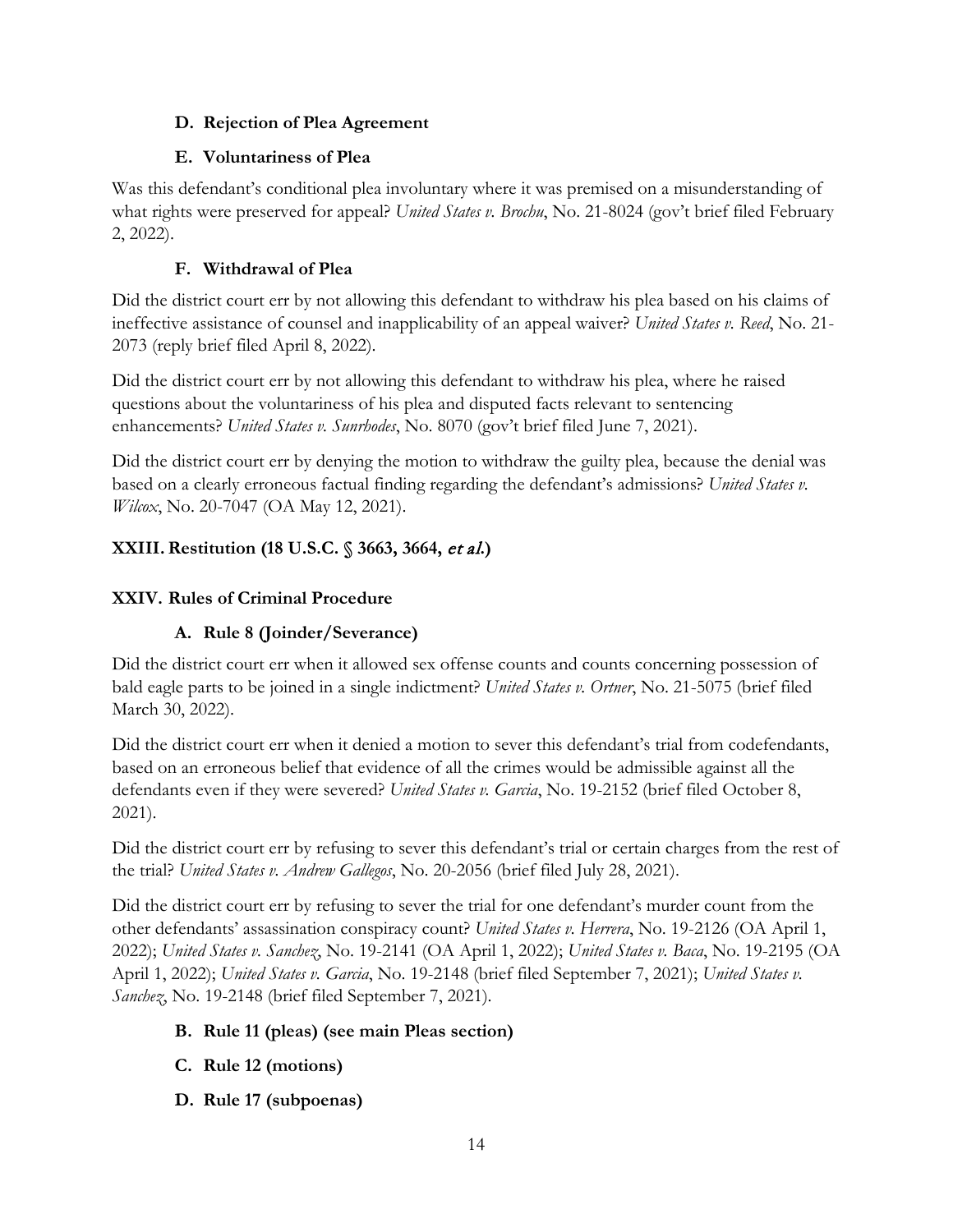Did the district court err by refusing to issue or enforce subpoenas to: a prison official who would have testified about the difficulty of smuggling drugs in prison; a doctor who would have testified about the features of a schizoaffective disorder the defendant had been diagnosed with; and a doctor who would have testified about the defendant's overdose of drugs on a prior occasion? *United States v. Gunn*, No. 21-6168 (brief filed April 19, 2022).

#### **E. Rule 29 (motion for judgment of acquittal)**

<span id="page-25-0"></span>Did the district court err when it sua sponte convicted this defendant of lesser-included offenses despite the government's waiver of that result? *United States v. Cortez-Nieto*, No. 20-3184 (OA January 20, 2022); *United States v. Cervantez-Aguilar*, No. 20-3189 (OA January 20, 2022).

- <span id="page-25-1"></span>**F. Rule 32 (sentencing procedures)**
- <span id="page-25-2"></span>**G. Rule 32.1 (supervised release revocation and sentencing)**
- <span id="page-25-3"></span>**H. Rule 33 (new trial)**
- <span id="page-25-4"></span>**I. Rule 35 (modification of a sentence)**
- <span id="page-25-5"></span>**J. Rule 41 (search & seizure)**
- **K. Rule 43 (presence)**

#### <span id="page-25-7"></span><span id="page-25-6"></span>**XXV. Scope of Remand/Mandate Rule/Other Remand Issues**

Did the district court procedurally err and violate the mandate of an earlier appeal by considering the absence of a plea agreement containing an appeal waiver as a basis for this defendant's sentence on remand? *United States v. Cozad*, No. 22-3050 (reply brief filed May 19, 2022).

#### <span id="page-25-8"></span>**XXVI. Second Amendment Issues**

#### <span id="page-25-10"></span><span id="page-25-9"></span>**XXVII. Sentencing**

- **A. Allocution**
- **B. Apprendi**

<span id="page-25-11"></span>Must a finding of fact that is necessary to render a sentence substantively reasonable be found by a jury beyond a reasonable doubt? *United States v. Riker*, No. 21-2072 (gov't brief filed February 23, 2022) (foreclosed issue).

Did the district court err by increasing this defendant's sentence based on judge-found facts about acquitted conduct? *United States v. Bush*, No. 21-3071 (gov't brief filed May 25, 2022) (foreclosed issue).

#### **C. Armed Career Criminal Act (18 U.S.C. 924(e))**

<span id="page-25-12"></span>Is a pre-2008 Oklahoma drug conviction, which could have been for distribution of hemp, an ACCA predicate? *United States v. Pitts-Green*, No. 21-6111 (gov't brief filed April 19, 2022).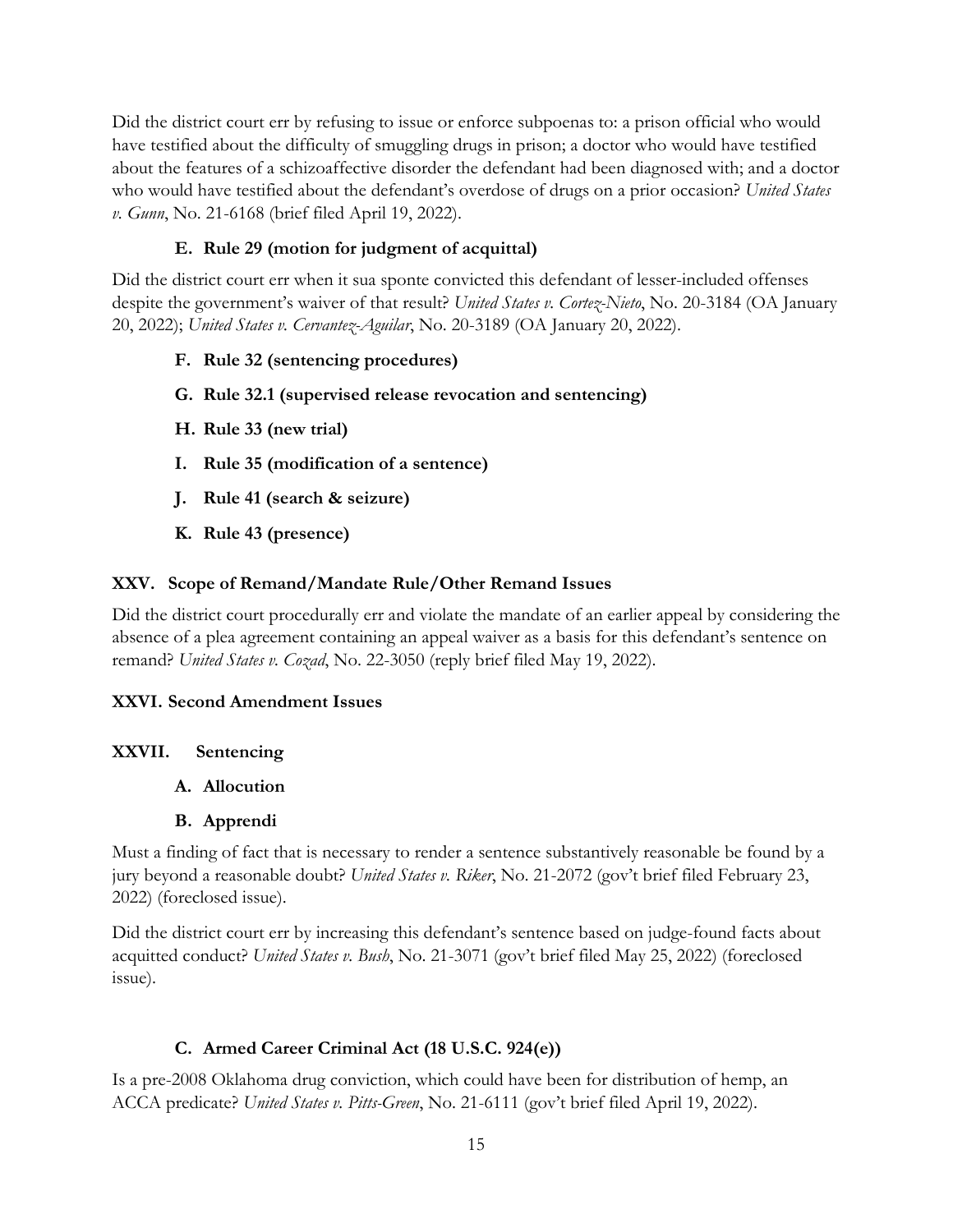Is Oklahoma aggravated assault and battery a violent felony under ACCA, and is the statute divisible? *United States v. Winrow*, No. 21-6069 (reply brief filed February 22, 2022).

Is Colorado first-degree arson a violent felony under ACCA? *United States v. Lynch*, No. 21-1178 (gov't brief filed December 17, 2021).

<span id="page-26-0"></span>Is New Mexico aggravated battery a violent felony under ACCA*? United States v. Gonzales*, No. 21- 2022 (gov't brief filed July 21, 2021).

## **D. Burden of Proof**

#### **E. Capital Sentencing**

<span id="page-26-1"></span>Is this defendant entitled to a COA or § 2255 relief based on his claims of effective assistance of counsel during the guilt and penalty phases of his capital trial, evidentiary and due process claims, uncharged aggravating factors, or challenge to the reasonable-doubt instruction? *Menzies v. Powell*, No. 19-4042 (OA December 8, 2021).

# <span id="page-26-2"></span>**F. Consecutive Sentences (18 U.S.C. § 3584)**

# <span id="page-26-3"></span>**G. Commitment in Lieu of Imprisonment (18 U.S.C. § 4244)**

# <span id="page-26-4"></span>**H. Departures and Variances**

#### **I. Fines & Assessments**

<span id="page-26-5"></span>Did the district court abuse its discretion when it ordered a \$100,000 fine after finding that the defendant lacked financial resources to pay a fine? *United States v. Ortner*, No. 21-5075 (brief filed March 30, 2022).

# <span id="page-26-6"></span>**J. First Step Act**

# <span id="page-26-8"></span><span id="page-26-7"></span>**K. Guidelines Sections**

- **1. USSG § 1B1.2**
- **2. USSG § 1B1.3 (relevant conduct)**
- **3. USSG § 2A2.2**

# **4. USSG § 2A3.1 (criminal sexual abuse)**

<span id="page-26-11"></span><span id="page-26-10"></span><span id="page-26-9"></span>Did the district court plainly err by applying the criminal sexual abuse guideline to this defendant's conduct rather than the abusive sexual contact guideline? *United States v. McGirt*, No. 21-7048 (gov't brief filed May 25, 2022).

Did the district court err by applying an enhancement for "abduction," as well as one for the use of force, because it was impermissible double-counting? *United States v. Wells*, No. 20-1228 (OA May 14, 2021).

# **5. USSG § 2A3.2 (sexual abuse of a minor)**

<span id="page-26-12"></span>Did the district court err by applying the 4-point enhancement for unduly influencing a minor under § 2A3.2(b)(2)(B)(ii)? *United States v. Patterson*, No. 21-7053 (gov't brief filed April 19, 2022).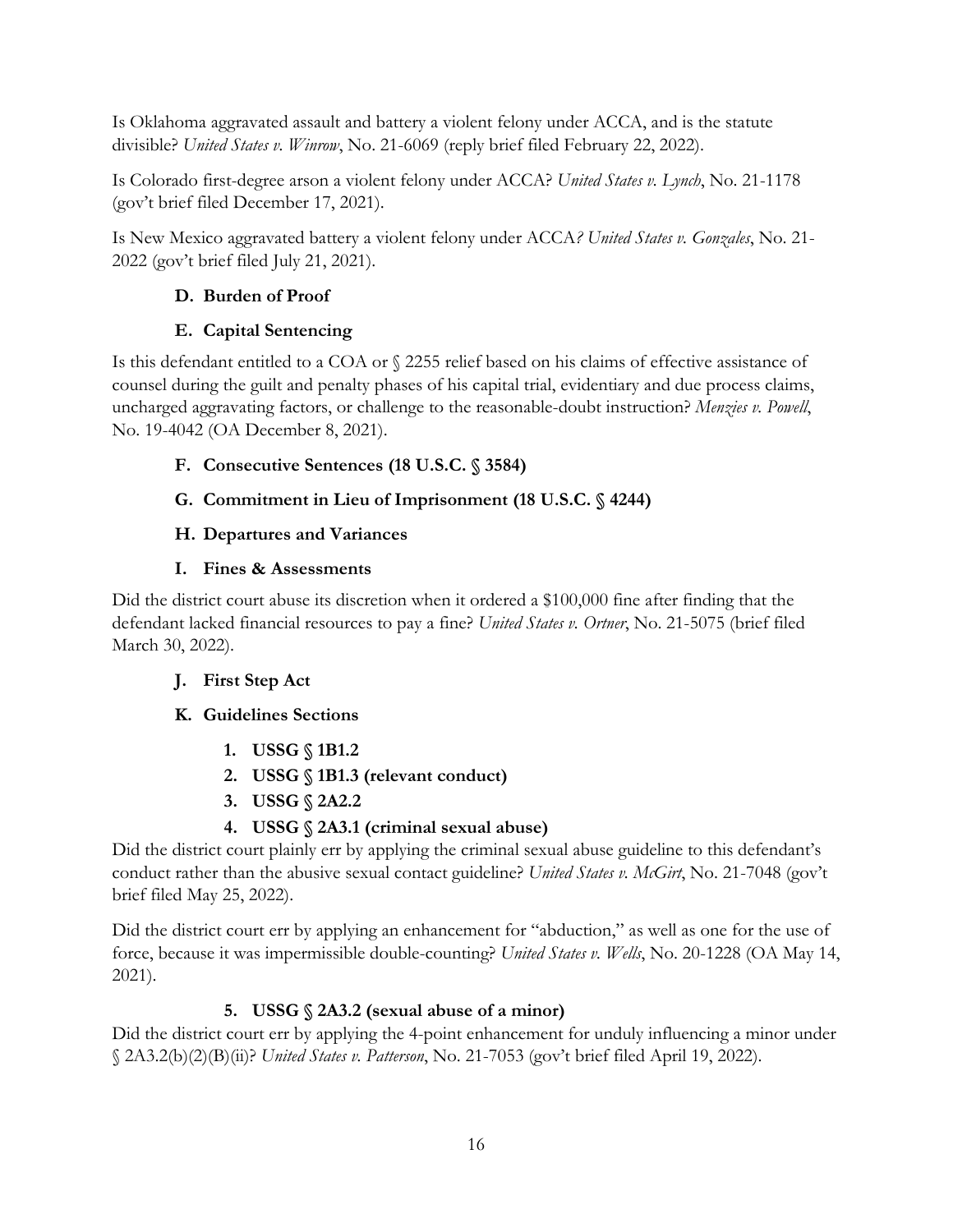- <span id="page-27-0"></span>**6. USSG § 2A3.4 (abusive sexual contact)**
- **7. USSG § 2A4.1 (bodily injury)**
- **8. USSG § 2A6.1**

#### **a) subsection (b)(2)(A) (more than 2 threats)**

#### **9. USSG § 2B1.1**

<span id="page-27-4"></span><span id="page-27-3"></span><span id="page-27-2"></span><span id="page-27-1"></span>Did the district court err by applying a 2-level enhancement because a substantial part of this mail fraud scheme was committed outside the United States because there was insufficient evidence that this was accurate? *United States v. Luton*, No. 21-1285 (gov't brief filed March 28, 2022).

#### **10. USSG § 2B2.1 (burglary)**

#### **11. USSG § 2B3.1 (robbery)**

<span id="page-27-6"></span><span id="page-27-5"></span>Did the district court err by applying a 2-level carjacking enhancement under  $\S$  2B3.1(b)(5) without finding that the defendant had the requisite intent? *United States v. Linares*, No. 21-3210 (brief filed April 18, 2022).

#### **12. USSG § 2C1.1**

#### **13. USSG § 2D1.1 (drugs)**

<span id="page-27-8"></span><span id="page-27-7"></span>Did the district court err when it overruled this defendant's objections to multiple enhancements based on the amount of drugs involved in this conspiracy, the acts of violence engaged in, and the defendant's leadership role in the conspiracy? *United States v. Gunn*, No. 21-6168 (brief filed April 19, 2022).

Did the district court err when it applied the firearm enhancement at  $\S$  2D1.1(b)(1), because there was insufficient evidence that the defendant possessed the firearms that were discovered? *United States v. Martinez*, No. 21-7054 (brief filed April 1, 2022).

Did the district court err in finding the drug quantity attributable to this defendant because the hearsay statements on which the findings were based were unreliable? *United States v. Bush*, No. 21- 3071 (gov't brief filed May 25, 2022).

Did the district court err by assessing a base offense level of 36, when there was insufficient record evidence supporting the drug weight necessary for that offense level? *United States v. Williams*, No. 21-6061 (reply brief filed February 23, 2022).

Did the district court err by assessing a 2-level enhancement for gun possession because the gun was not possessed close in time to the drug possession offense? *United States v. Portillo-Uranga*, No. 20- 3191 (OA November 17, 2021).

Did the district court err in its calculations of drug quantity or in applying a enhancement for the use of violence, because those findings were not factually supported? *United States v. McDonald*, No. 20- 7052 (OA September 21, 2021).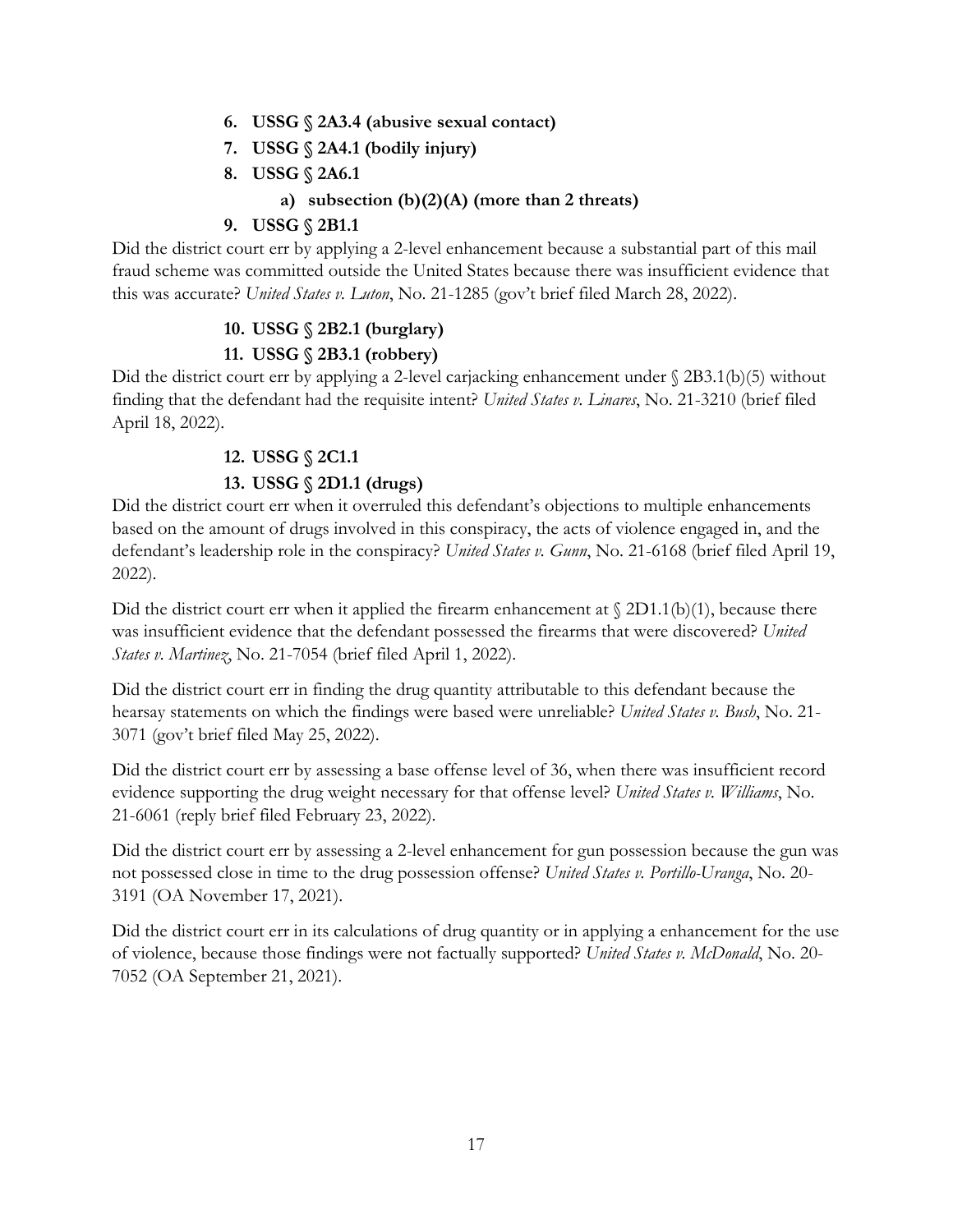**14. USSG § 2G1.1 (sex trafficking) 15. USSG § 2G2.2 (child pornography) 16. USSG § 2K1.4 (arson) 17. USSG § 2K2.1**

<span id="page-28-3"></span><span id="page-28-2"></span><span id="page-28-1"></span><span id="page-28-0"></span>Did the district court err when it applied a 4-level increase for possessing a weapon in connection with another offense based on an unsworn, undetailed, uncorroborated, and ultimately unreliable hearsay-within-hearsay statement made by an unobserved and incredible declarant? *United States v. Austin*, No. 22-3040 (brief filed June 6, 2022).

Did the district court err by classifying this defendant's prior Oklahoma drug conviction as a controlled substance offense, because it could have been a conviction involving hemp which was not a controlled substance? *United States v. Brown*, No. 21-6175 (brief filed May 11, 2022).

Did the district court err by applying the  $\frac{\chi_{2K2.1(b)(6)}}{2K2.1(b)(6)}$  enhancement for possession of a firearm in connection with a felony offense, based on an incident when the defendant shot a gun inside his room? *United States v. Leib*, No. 21-2136 (brief filed March 30, 2022).

Did the district court err by relying on an incorrect interpretation of constructive possession in applying the enhancement under § 2K2.1(b)(4)? *United States v. Trujillo*, 21-1323 (gov't brief filed May 25, 2022).

Did the district court by classifying this defendant's prior Wyoming drug conviction as a controlled substance offense? *United States v. Massmann*, No. 20-8057 (reply brief filed April 26, 2022).

Did the district court by classifying this defendant's prior Colorado drug conviction as a controlled substance offense? *United States v. Jackson*, No. 21-8054 (gov't brief filed March 21, 2022).

Did the district court err by classifying this defendant's prior California conviction for possession of methamphetamine for sale as a controlled substance offense under § 4B1.2? *United States v. Blattel*, No. 21-8018 (OA March 23, 2022).

Did the district court err in applying enhancements for using or possessing the charged firearm in connection with attempted murder or any other felony? *United States v. Alexander*, No. 20-6154 (OA September 21, 2021).

Did the district court err by relying exclusively on statements in the PSR to establish allegations supporting an enhancement for possessing a high capacity magazine? *United States v. Bramlett*, No. 21- 8005/8008 (brief filed May 4, 2021).

Did the district court err when it enhanced this defendant's sentence under § 2K2.1 based on a prior Oklahoma controlled substance conviction? *United States v. Smith*, No. 21-6012 (brief filed April 28, 2021).

Did the district court err when it applied enhancements for a stolen firearm and possessing a fun in connection with another felony offense, when the evidence did not support them? *United States v. Gross*, No. 20-6175 (OA November 18, 2021).

Is Colorado third degree assault a crime of violence for USSG § 2K2.1 purposes? *United States v. Moon*, No. 20-1333 (gov't brief filed April 7, 2021).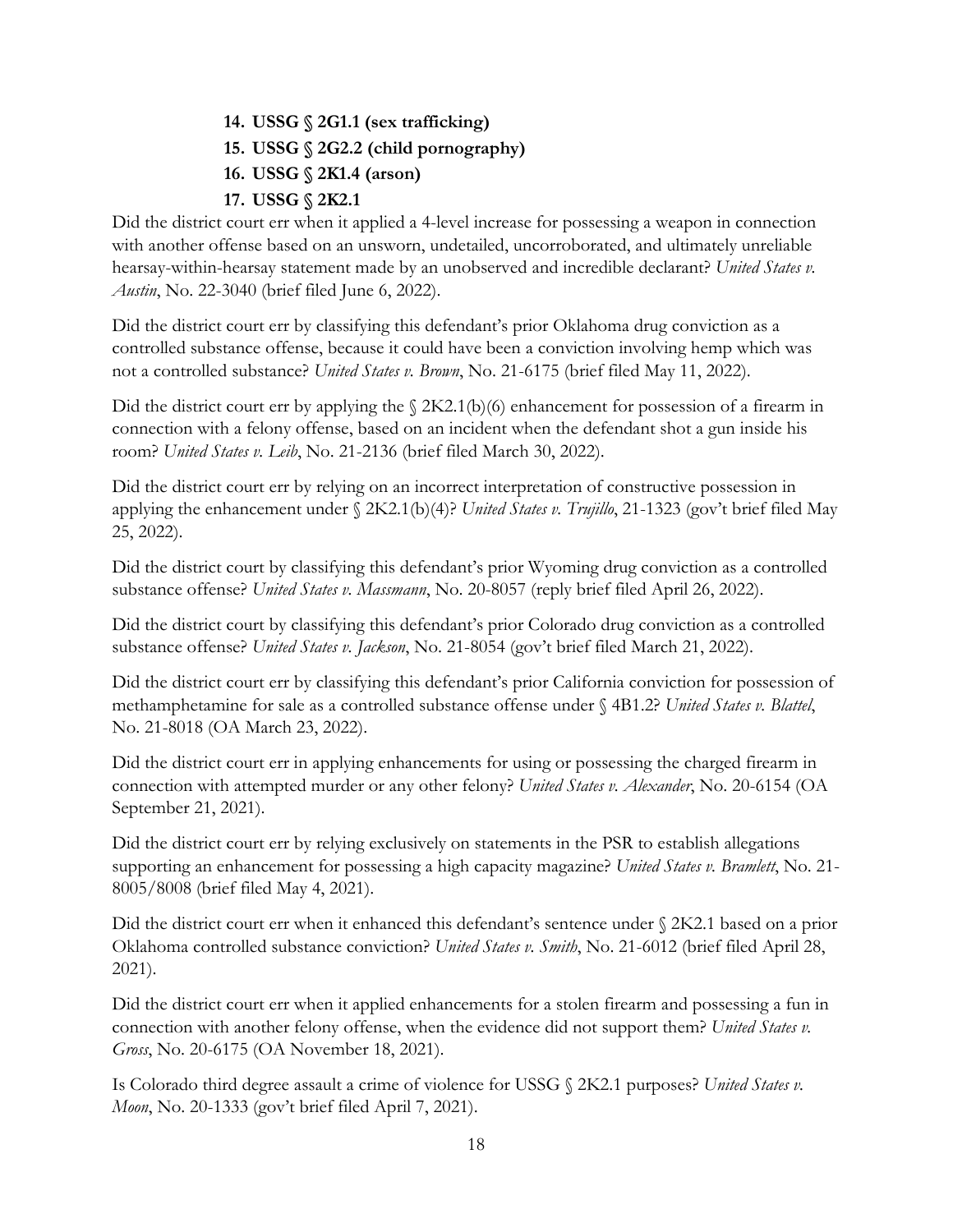<span id="page-29-2"></span><span id="page-29-1"></span><span id="page-29-0"></span>**18. USSG § 2K2.2 19. USSG § 2L1.2 (immigration offenses) 20. USSG § 2T1.1 (tax loss) 21. USSG § 2T1.4 (sophisticated means—tax offense) 22. USSG § 2Q2.1**

#### **23. USSG § 2S1.1 (money laundering)**

<span id="page-29-5"></span><span id="page-29-4"></span><span id="page-29-3"></span>Did the district court err by setting this defendant's level under  $\S$  2S1.1(a)(1), because the proceeds were from drug sales, when it was undisputed that this defendant was not personally involved in drug distribution? *United States v. Diaz-Menera*, No. 21-6127 (reply brief filed April 19, 2022).

#### **24. USSG § 2X1.1 (attempt/solicitation/conspiracy)**

<span id="page-29-6"></span>Did the district court err by declining to apply a 3-level attempt reduction in this case, where the defendant voluntarily gave up any attempt and was not close to completing any vehicle robbery? *United States v. Linares*, No. 21-3210 (brief filed April 18, 2022).

#### **25. USSG § 3A1.1 (hate crime/vulnerable victim)**

<span id="page-29-9"></span><span id="page-29-8"></span><span id="page-29-7"></span>Did the district court err by applying the vulnerable victim enhancement, because the victim of the fraud crime was a young women with limited means and a lack of financial knowledge? *United States v. Mack*, No. 21-4100 (gov't brief filed May 27, 2022).

> **26. USSG § 3A1.2 27. USSG § 3A1.3 28. USSG § 3A1.4 (terrorism)**

#### **29. USSG § 3B1.1 (aggravating role)**

<span id="page-29-11"></span><span id="page-29-10"></span>Did the district err by applying a § 3B1.1 enhancement to this defendant? *United States v. Bush*, No. 21-3071 (gov't brief filed May 25, 2022).

Did the district court err by applying a manager/supervisor enhancement because this defendant was not a "supervisor" in the criminal activity? *United States v. Astorga*, No. 21-2026 (OA January 19, 2022).

Did the district court err by applying an aggravating-role enhancement without a sufficient factual basis? *United States v. McDonald*, No. 20-7052 (OA September 21, 2021).

#### **30. USSG § 3B1.2 (mitigating role)**

<span id="page-29-12"></span>Did the district court err by refusing to apply a minor-role reduction in this case? *United States v. Luton*, No. 21-1285 (gov't brief filed March 28, 2022).

#### **31. USSG § 3C1.1 (obstruction)**

<span id="page-29-13"></span>Did the district court err by applying an enhancement for obstruction of justice based on ambiguous conversations? *United States v. McDonald*, No. 20-7052 (OA September 21, 2021).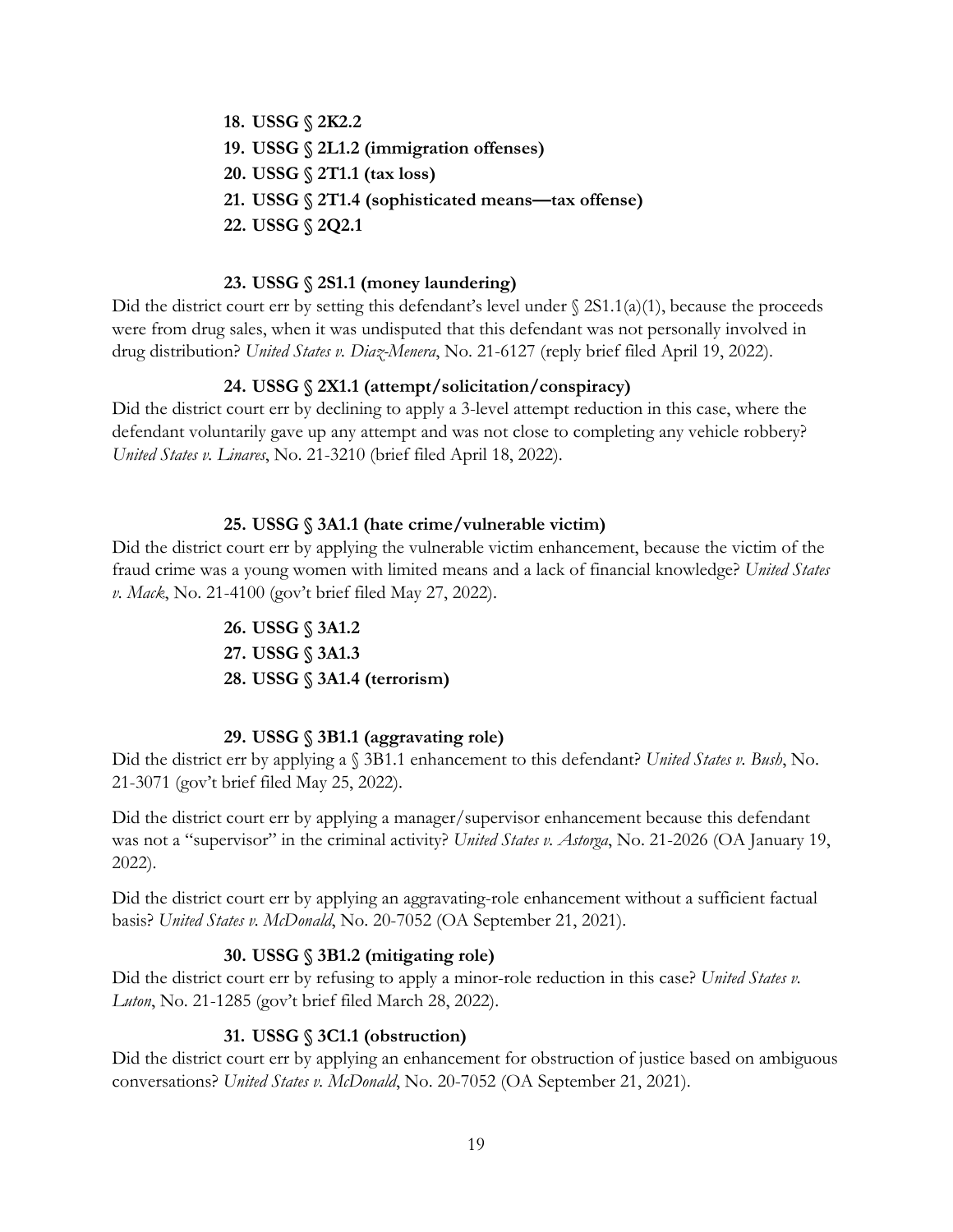Did the district court err by applying the  $\S$  3C1.1 enhancement on the basis of disputed facts, when the defendant was facing a criminal charge for the same conduct? *United States v. Wells*, No. 20-1228 (OA May 14, 2021).

Did the district court err when it applied the § 3C1.1 enhancement for obstruction of justice because it was not supported by adequate findings by the court or sufficient proof by the government? *United States v. Gomez-Castro*, No. 18-4090 (gov't brief filed September 12, 2019).

# **32. USSG § 3C1.2 (reckless endangerment during flight)**

# **33. USSG § 3D1.2-1.5 (multiple counts)**

<span id="page-30-1"></span><span id="page-30-0"></span>This defendant was convicted of fraud and firearms possession. Did the district court plainly err by not applying an enhancement for possession of a gun under USSG § 2B1.1(b)(16)(B) for the fraud count, and then grouping the fraud and firearms counts under  $\S$  3D1.2(c), which would have reduced his offense level? *United States v. Mack*, No. 21-4100 (gov't brief filed May 27, 2022).

# **34. USSG § 3E1.1 (acceptance of responsibility)**

<span id="page-30-2"></span>Did the district court err by not giving a 2-level reduction for acceptance of responsibility, where the defendant conceded drug possession but contested only whether he intended to distribute? *United States v. Nevarez*, No. 21-1286 (reply brief filed May 20, 2022).

# **35. USSG § 4A1.1**

- **36. USSG § 4A1.2**
- **37. USSG § 4A1.3 (criminal-history departures)**

<span id="page-30-6"></span><span id="page-30-5"></span><span id="page-30-4"></span><span id="page-30-3"></span>**38. USSG §§ 4B1.1, 4B1.2 (crime of violence; controlled substance offense)** Does the phrase "controlled substance" in USSG § 4B1.2(b) include substances excluded from the Controlled Substances Act? (foreclosed issue) *United States v. Mask*, No. 21-6076 (gov't brief filed January 28, 2022).

Did the district court plainly err by classifying this defendant as a career offender, because his Wyoming drug conviction does not qualify as a controlled substance offense? *United States v. Harbin*, No. 21-8038 (reply brief filed February 7, 2022).

Did the district court err when it determined that a Kansas reckless aggravated battery conviction qualifies as a crime of violence under USSG  $\S$  4B1.2(a)(1), because the offense does not require force against the person of another, or because the offense is premised on causation of injury? *United States v. Adams*, No. 21-3043 (OA January 19, 2022).

Is this defendant's Utah drug offense broader than a "controlled substance offense" under § 4B1.2 because it can be committed by an offer to sell? *United States v. Babcock*, No. 20-4003 (OA January 19, 2022).

#### **39. USSG § 4B1.5**

<span id="page-30-7"></span>Did the district court err by applying a five-level enhancement for engaging in a pattern of activity involving prohibiting sexual conduct when there was only one prohibited sexual act with each minor victim? Is application of that enhancement along with a multiple-count enhancement impermissible double-counting? *United States v. Cifuentes-Lopez*, No. 21-6053 (gov't brief filed February 28, 2022).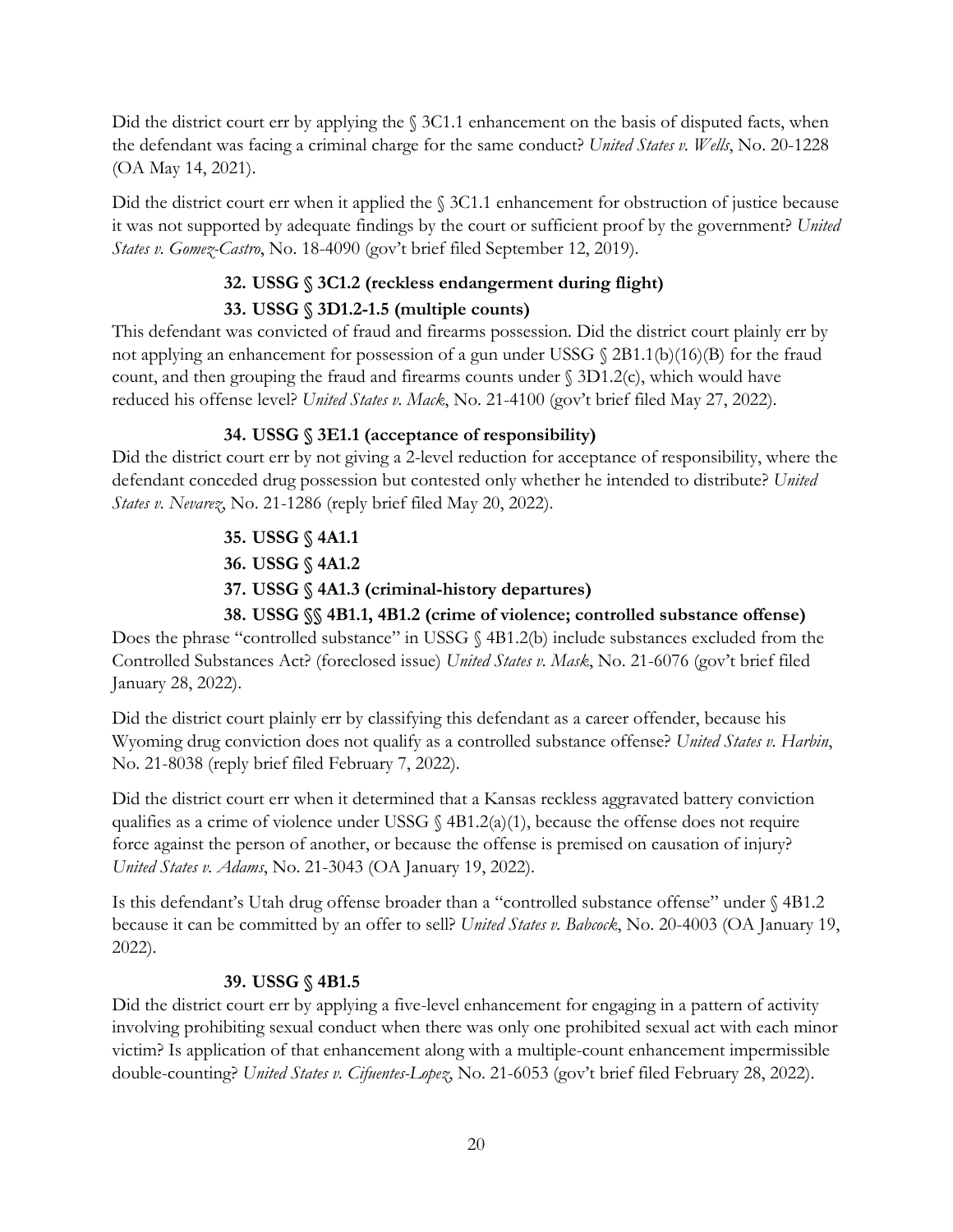#### **40. USSG § 5C1.2 (safety valve)**

<span id="page-31-0"></span>Did the district court err by withholding a safety valve reduction based on insufficient evidence that the defendant possessed the firearms that were discovered? *United States v. Martinez*, No. 21-7054 (brief filed April 1, 2022).

#### <span id="page-31-1"></span>**41. USSG § 5G1.3**

<span id="page-31-3"></span><span id="page-31-2"></span>**42. USSG § 5K1.1 43. USSG § 5K2.7 44. USSG § 5K2.14 45. USSG § 5G1.2 46. USSG § 7B1.3 (revocation of probation or supervised release).**

#### <span id="page-31-5"></span><span id="page-31-4"></span>**L. Mandatory Minimums and Maximums**

<span id="page-31-7"></span><span id="page-31-6"></span>Did the district court err in interpreting  $\S$  3553(f) in the conjunctive, to require all of the safety-valve criminal-history requirements to be met, rather than in the alternative, in order to sentence below the mandatory minimum? *United States v. Kolkman*, No. 22-8004 (brief filed May 6, 2022).

#### **M. Reasonableness**

#### **1. Procedural**

<span id="page-31-9"></span><span id="page-31-8"></span>Did the district court plainly err by imposing a pre-determined sentence upon revocation of supervision based on statements it had made at the previous revocation sentencing, and failing to consider the sentencing factors? *United States v. Crews*, No. 21-1440 (brief filed May 27, 2022).

Is this defendant's sentence plainly procedurally unreasonable because the district court relied on criminal history to the exclusion of any other factor? *United States v. Bravo-Sosa*, No. 22-2015 (gov't brief filed June 3, 2022).

Was this defendant's sentence erroneously increased pursuant to a drug-weight calculation based on dismissed state charges and a police report that was not admitted, with no corroboration? *United States v. Anderson*, No. 21-2151 (brief filed April 21, 2022).

Did the district court procedurally err and violate the mandate of an earlier appeal by considering the absence of a plea agreement containing an appeal waiver as a basis for this defendant's sentence on remand? *United States v. Cozad*, No. 22-3050 (reply brief filed May 19, 2022).

Did the district court plainly err by refusing to consider this defendant's family circumstances at sentencing or by misinterpreting  $\S$  3553(a)(6) to require the judge to sentence this defendant similarly with other defendants without the same family issues? *United States v. Littlejohn*, No. 21-1224 (OA March 22, 2022).

Did the district court err when it failed to rule on all the objections to the PSR, or because the court relied on clearly erroneous facts or failed to explain the sentence? *United States v. McCrary*, No. 21- 6047 (OA March 22, 2022).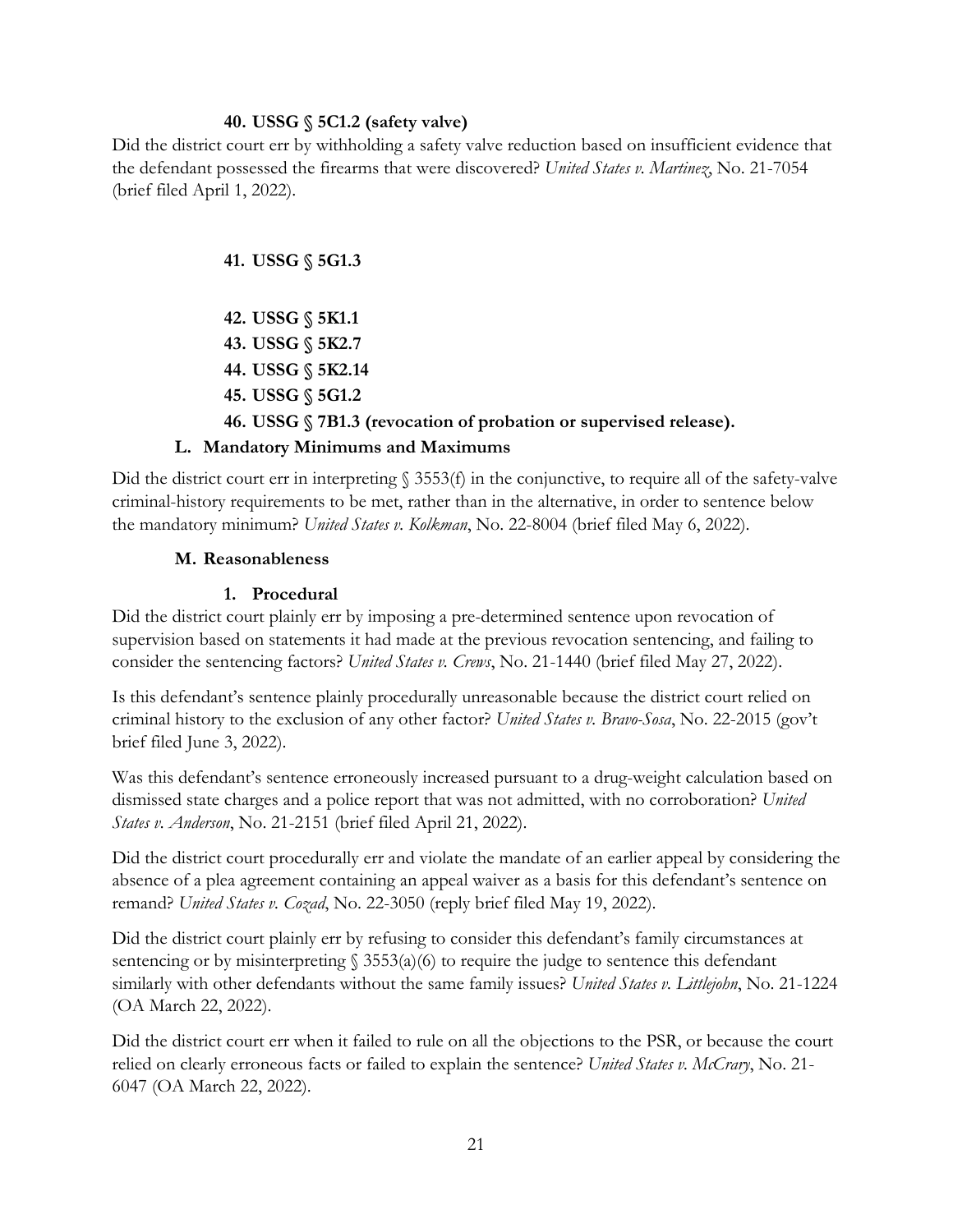Did the district court inadequately explain the sentence? *United States v. Astorga*, No. 21-2026 (OA January 19, 2022).

Did the district court procedurally err when it imposed this sentence because it misunderstood applicable statutes and guidelines? *United States v. Farley*, No. 21-8013 (OA January 19, 2022).

Is this defendant's term of supervised release procedurally or substantively unreasonable, because the district court failed to consider that the defendant had overserved the statutory maximum imprisonment sentence, and failed to consider the time the defendant had already served during the COVID-19 pandemic? *United States v. Mobley*, No. 21-3004 (OA November 17, 2021).

#### **2. Substantive**

<span id="page-32-0"></span>Is this defendant's within-guideline sentence for illegal reenter substantively unreasonable? *United States v. Bravo-Sosa*, No. 22-2015 (gov't brief filed June 3, 2022).

Is this defendant's life sentence for multiple counts of sexual abuse substantively unreasonable? *United States v. Whiteman*, No. 21-8095 (gov't brief filed June 6, 2022).

Is this mail fraud defendant's high-end guidelines sentence substantively unreasonable? *United States v. Luton*, No. 21-1285 (gov't brief filed March 28, 2022).

Is this defendant's upward-variance sentence to 240 months substantively unreasonable? *United States v. Livingston*, No. 21-2108 (reply brief filed April 29, 2022).

Is this illegal-reentry defendant's sentence substantively unreasonable because the district court gave undue weight to his criminal history and downplayed the mitigating facts? *United States v. Rangel-Rangel*, No. 21-1287 (reply brief filed May 24, 2022).

Is this embezzlement defendant's statutory-maximum sentence substantively unreasonable? *United States v. Harris*, No. 21-2102 (reply brief filed March 30, 2022).

Is this defendant's statutory-maximum sentence of 120 months for firearm possession by a convicted felon substantively unreasonableness? *United States v. Carpenter*, No. 21-6070 (gov't brief filed January 7, 2022).

Is this defendant's above-guidelines sentence of 48 months for fentanyl distribution substantively unreasonable? *United States v. McCrary*, No. 21-6047 (OA March 22, 2022).

Is this defendant's 630-month sentence for production of child pornography substantively unreasonable? *United States v. Farley*, No. 21-8013 (OA January 19, 2022).

Is this defendant's life sentence for a sexual abuse case substantive unreasonable? *United States v. Woody*, No. 21-2007 (OA March 22, 2022).

Is this defendant's 46-month sentence substantive unreasonable, in light of his family and mentalhealth history? *United States v. Sunrhodes*, No. 8070 (gov't brief filed June 7, 2021).

Is this defendant's above-guideline statutory-maximum sentence for weapons possession by a convicted felon substantively unreasonable? *United States v. Gross*, No. 20-6175 (OA November 18, 2021).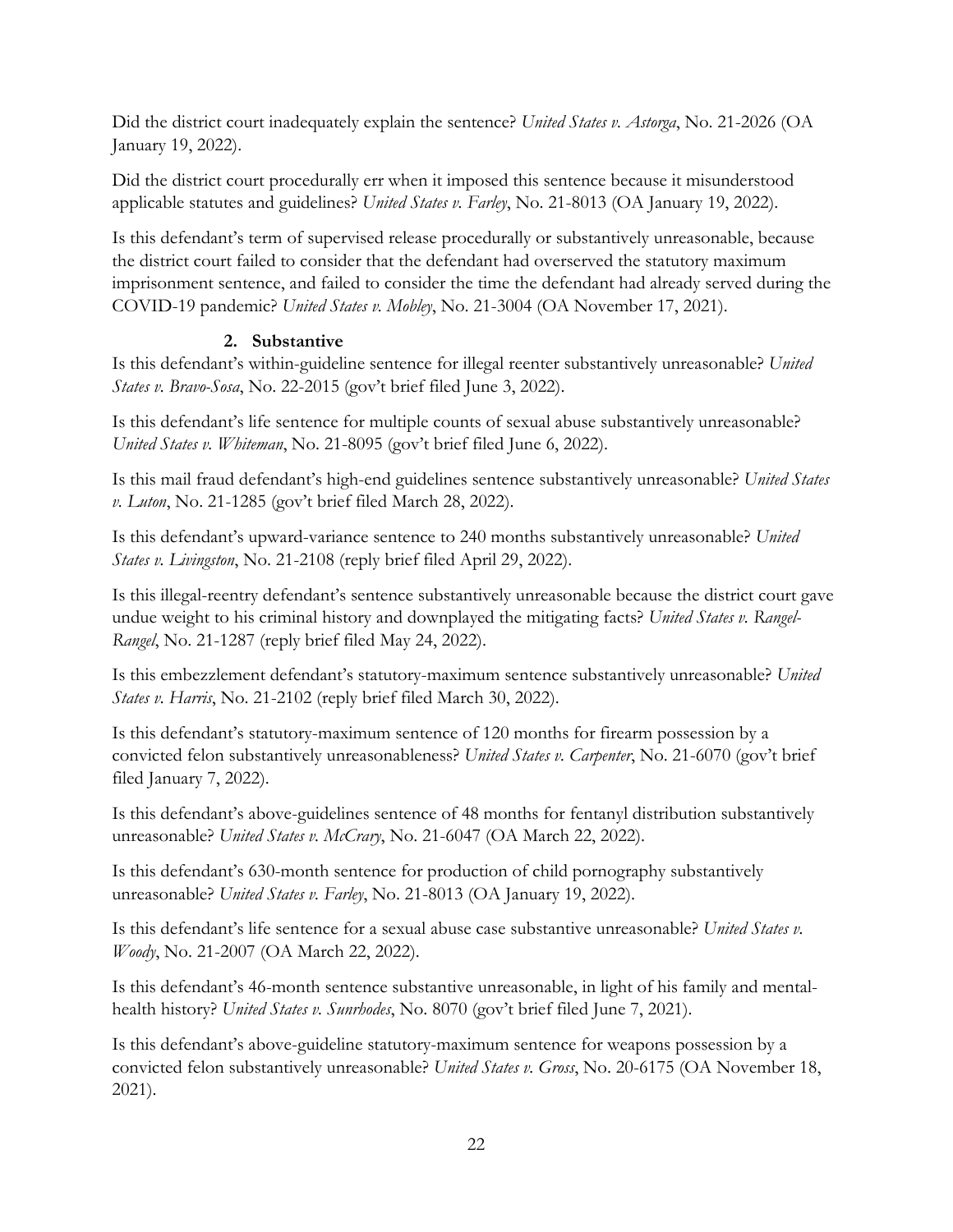- <span id="page-33-0"></span>**N. SORNA Sentencing Issues**
- <span id="page-33-1"></span>**O. Three Strikes (18 US.C. § 3559(c))**
- <span id="page-33-2"></span>**P. Resentencing Issues**

#### **Q. Compassionate Release under 18 U.S.C. § 3582(c)(1)**

<span id="page-33-3"></span>Did the district court abuse its discretion in finding no extraordinary and compelling reasons to warrant a sentence reduction or mis-weighing the sentencing factors? United States v. Grist, No. 21- 7022 (OA January 20, 2022).

#### <span id="page-33-4"></span>**R. Sentence Reductions under 18 U.S.C. § 3582(c)(2)**

- <span id="page-33-5"></span>**S. Constitutional Issues**
	- **1. Fifth Amendment Due Process**
	- **2. Sixth Amendment and Hearsay**

#### <span id="page-33-9"></span><span id="page-33-8"></span><span id="page-33-7"></span><span id="page-33-6"></span>**XXVIII. Sixth Amendment**

#### **A. Right to Effective Assistance of Counsel**

Did the district court err in concluding that the government's purposeful sentencing-phase intrusion into a defendant's confidential attorney-client communications is not a per se Sixth Amendment violation? *United States v. Orduno-Ramirez*, No. 22-3019 (brief filed May 27, 2022).

Is this defendant entitled to a COA or § 2255 relief on his claims of government interference with the effective assistance of counsel, via government access of recorded attorney-client phone calls in a detention facility? *United States v. Hohn*, No. 22-3009 (brief filed May 19, 2022).

Was this defendant's mid-trial waiver of the right to counsel knowing and intelligent? *United States v. Outley*, No. 20-6005 (OA January 22, 2021).

#### **B. Substitution of Counsel/Conflicts of Interest/Counsel of Choice**

<span id="page-33-11"></span><span id="page-33-10"></span>Did the district court err by refusing to hold a hearing on this defendant's motion to substitute counsel? *United States v. Segue*, No. 20-7034 (reply brief filed April 2, 2021).

#### **C. Self-Incrimination**

#### **D. Self-Representation/Waiver of Counsel**

<span id="page-33-12"></span>Did the district court err when it denied this defendant the right to represent himself at sentencing? *United States v. Piette*, No. 20-7008 (OA September 21, 2021).

#### **E. Confrontation**

<span id="page-33-13"></span>Did a witness's testimony that two women involved in prostitution had been killed, but that the witness did not know by whom, violate this defendant's confrontation rights, right to an impartial jury, or the hearsay rules, in his trial for sex trafficking? *United States v. Coulter*, No. 21-6118 (brief filed May 3, 2022).

#### <span id="page-33-14"></span>**F. Impartial Jury**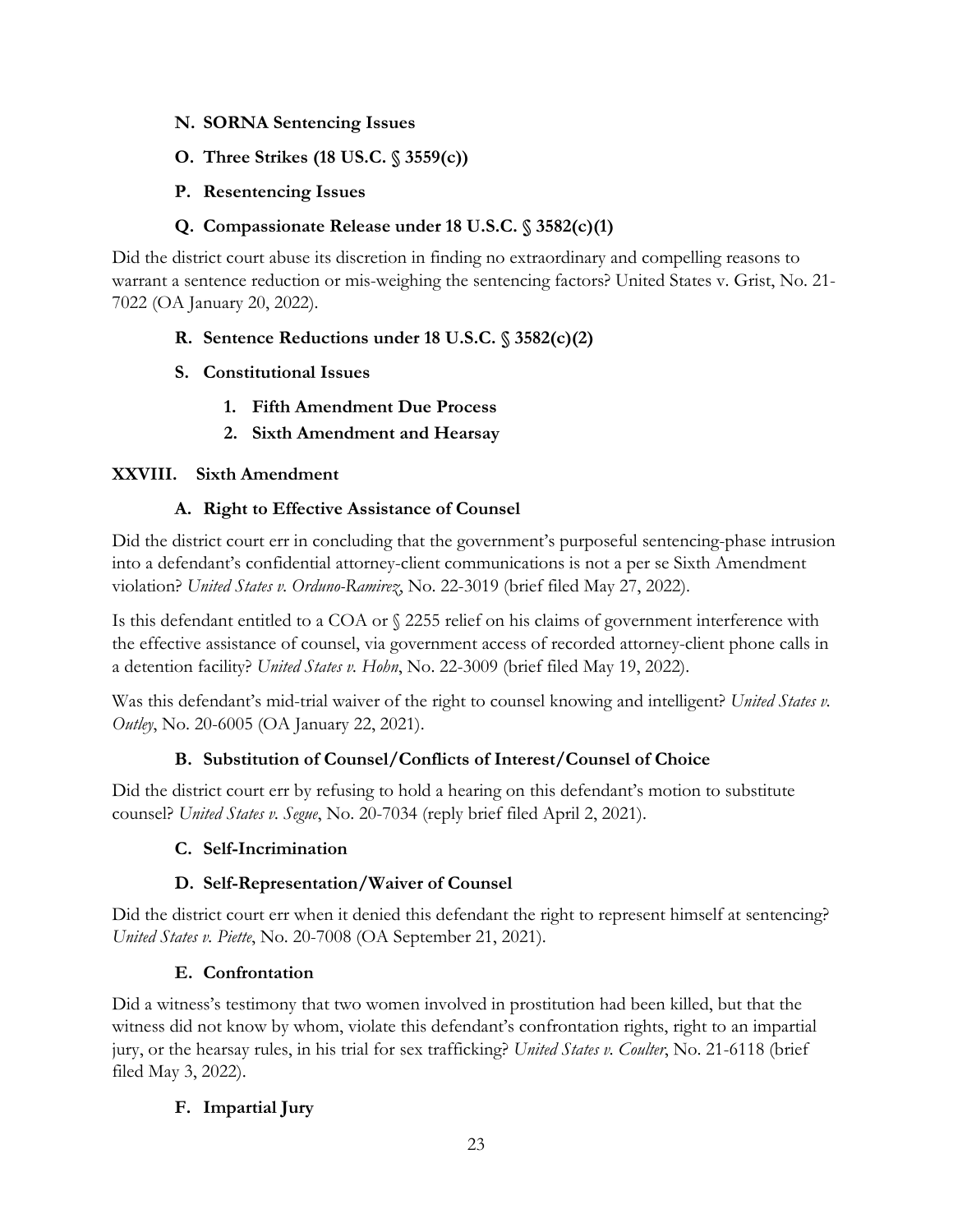A juror in this case indicated that she was too emotional to continue deliberations. After the weekend and after questioning by the judge, the juror continued deliberating. Does the evidence show that the juror was coerced into reaching a final verdict? *United States v. Coulter*, No. 21-6118 (brief filed May 3, 2022).

# <span id="page-34-0"></span>**G. Jury Verdict**

# **H. Public Trial**

<span id="page-34-1"></span>Did the district court err by closing the courtroom to the public, except by video feed, during this defendant's trial, without making necessary findings supporting the closure? *United States v. Veneno*, No. 21-2101 (brief filed March 8, 2022).

# <span id="page-34-2"></span>**I. Compulsory Process**

# <span id="page-34-3"></span>**XXIX. Speedy Trial (statutory/constitutional) & Interstate Agreement on Detainers Act**

Did the district court err by denying this defendant's motion to dismiss based on speedy trial violations, when multiple delays were based on COVID-related issues? *United States v. Gunn*, No. 21- 6168 (brief filed April 19, 2022).

Did the district court err by denying this defendant's motion to dismiss for speedy trial violations, when delays were based on multiple COVID-related orders? *United States v. Nevarez*, No. 21-1286 (reply brief filed May 20, 2022).

Did the district court err by refusing to dismiss charges or grant a motion for some lesser sanction for speedy trial violations when there was a 15-year pre-indictment delay? *United States v. Garcia*, No. 19-2152 (brief filed October 8, 2021).

Did the district court err by dismissing the indictment for violation of this defendant's constitutional speedy trial rights, where the government waited to prosecute him until after his state prosecution was completed? *United States v. Garcia*, No. 20-1386 (OA November 18, 2021) (gov't appeal).

#### <span id="page-34-5"></span><span id="page-34-4"></span>**XXX. Standards of Review**

**A. Waiver**

- <span id="page-34-6"></span>**B. Forfeiture/Plain Error**
- **C. De Novo Review**

#### <span id="page-34-8"></span><span id="page-34-7"></span>**XXXI. Statutes of Limitations**

The statute of limitations for traveling to have sex with a minor under 18 U.S.C. § 2423 began to run when the victim turned 16, and therefore expired before this defendant was indicted. In the interim, two statutes were passed that extended the statute of limitations. Should this defendant's conviction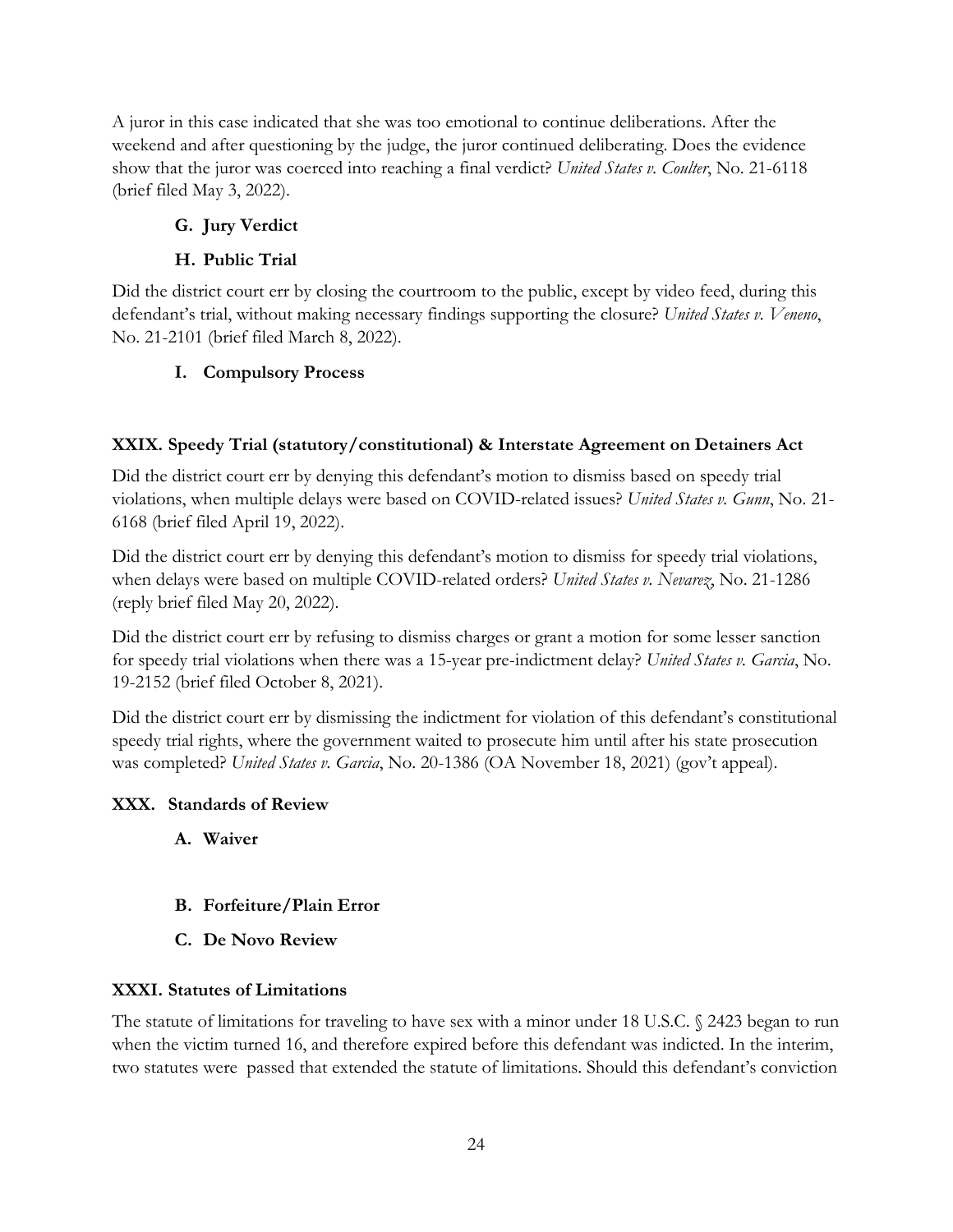be reversed or did those statutes validly extend the statute of limitations? *United States v. Piette*, No. 20-7008 (OA September 21, 2021).

# <span id="page-35-1"></span><span id="page-35-0"></span>**XXXII. Supervised Release**

## **A. Revocation Issues**

Did the district court err when it found there was sufficient evidence that this defendant intended to inflict injury on a federal officer under 18 U.S.C. § 111, and revoked his supervision on that basis? *United States v. Young*, No. 22-3029 (brief filed June 3, 2022).

Should this defendant's revocation be vacated because the underlying condition was impermissibly imposed via a general order affecting all persons on supervision? *United States v. Nielsen*, No. 21-8087 (reply brief filed May 13, 2022).

# **B. Sentencing Issues (either initially or after revocation)**

# **1. Statutory Maximum**

<span id="page-35-3"></span><span id="page-35-2"></span>Did the district court err at revocation by imposing an additional term of supervised release that exceeds the statutory maximum permitted by the statute? *United States v. Massmann*, No. 20-8056 (gov't brief filed March 21, 2022).

# **2. Mandatory Minimum**

# **3. Substantive**

<span id="page-35-5"></span><span id="page-35-4"></span>Is the term of supervised release imposed on this defendant upon revocation substantively unreasonable because the violations were minor ones? *United States v. Royer*, No. 22-5010 (gov't brief filed May 24, 2022).

Is this defendant's 5-month sentence upon revocation substantively reasonable given his physical and mental health issues? *United States v. Oakes*, No. 21-6147 (gov't brief filed April 29, 2022).

Is this defendant's five-year term of supervised release substantively unreasonable, in light of the facts of the revocation conduct? *United States v. Dobosu*, No. 21-1236 (reply brief filed May 24, 2022).

Is this defendant's term of supervised release procedurally or substantively unreasonable, because the district court failed to consider that the defendant had overserved the statutory maximum imprisonment sentence, and failed to consider the time the defendant had already served during the COVID-19 pandemic? *United States v. Mobley*, No. 21-3004 (OA November 17, 2021).

# **4. Procedural**

<span id="page-35-6"></span>Did the district court plainly err by considering the need for retribution when sentencing this defendant on revocation of supervised release? *United States v. Booker*, No. 22-7000 (gov't brief filed May 9, 2022).

# **5. Unlawful Delegation of authority**

# **C. Conditions of Supervised Release**

<span id="page-35-8"></span><span id="page-35-7"></span>Did the district court plainly err by imposing a supervised release condition that prohibits the possession of adult pornography and prohibiting the defendant from going any place where such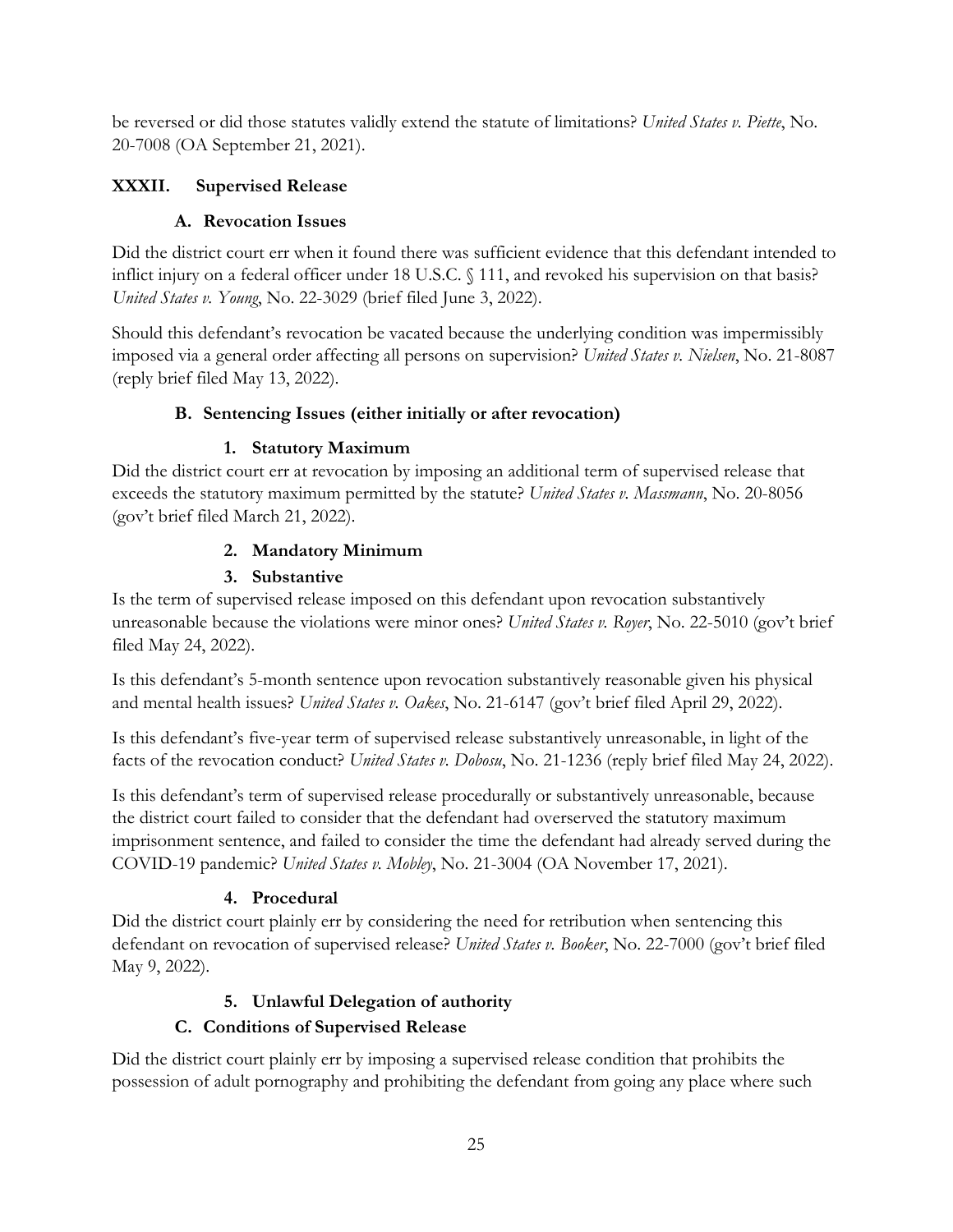material is available, without particularized findings? *United States v. Bailey*, No. 21-5085 (brief filed May 27, 2022).

Did the district court err by imposing a condition prohibiting the possession of sexual materials without making particularized findings justifying the condition, after this defendant had already completed sex offender treatment? *United States v. Soule*, No. 22-8001 (brief filed May 31, 2022).

Did the district court make sufficient findings to justify imposition of a condition requiring this defendant to take prescribed medications? *United States v. Ivory*, No. 21-3028 (reply brief filed April 22, 2022).

Did the district court err by imposing a condition requiring outpatient drug treatment when there is no evidence of recent drug abuse? *United States v. Ortiz*, No. 21-2106 (brief filed January 3, 2022).

Did the district court plainly err by imposing a special condition of supervised release that prohibited this defendant from possessing pornography depicting sexually explicit conduct? *United States v. Holuby*, No. 21-6071 (gov't brief December 20, 2021).

Did the district court err by restricting this defendant's right to associate with his spouse as a condition of supervised release? *United States v. Astorga*, No. 21-2026 (OA January 19, 2022).

<span id="page-36-0"></span>Did the district court err by imposing conditions of supervised release that are overly burdensome? *United States v. Mobley*, No. 21-3004 (OA November 17, 2021).

# **D. Early Termination of Supervised Release or Probation**

#### <span id="page-36-2"></span><span id="page-36-1"></span>**XXXIII. Trial Practice and Evidence Issues**

- **A. Closing Argument**
- <span id="page-36-3"></span>**B. Confidential Informants**
- **C. Cumulative Error**

<span id="page-36-4"></span>Do multiple errors, including evidentiary errors, confrontation errors, and vouching, warrant a new trial in this case? *United States v. Coulter*, No. 21-6118 (brief filed May 3, 2022).

Do multiple errors, including a surprise witness and declining to bifurcate the trial, cumulatively require reversal? *United States v. Garcia*, No. 19-2188 (brief filed June 28, 2021).

Do multiple errors, including refusing to grant a continuance, refusing to sever counts, Brady violations, warrant a new trial? *United States v. Herrera*, No. 19-2126 (OA April 1, 2022); *United States v. Sanchez*, No. 19-2141 (OA April 1, 2022); *United States v. Baca*, No. 19-2195 (OA April 1, 2022).

<span id="page-36-5"></span>Do multiple errors, including incompetency, Rule 403, and prosecutorial misconduct, require reversal in this case? *United States v. Ferguson*, No. 20-7045 (reply brief filed March 11, 2021).

#### **D. Demonstrative Evidence**

#### <span id="page-36-6"></span>**E. Due Process**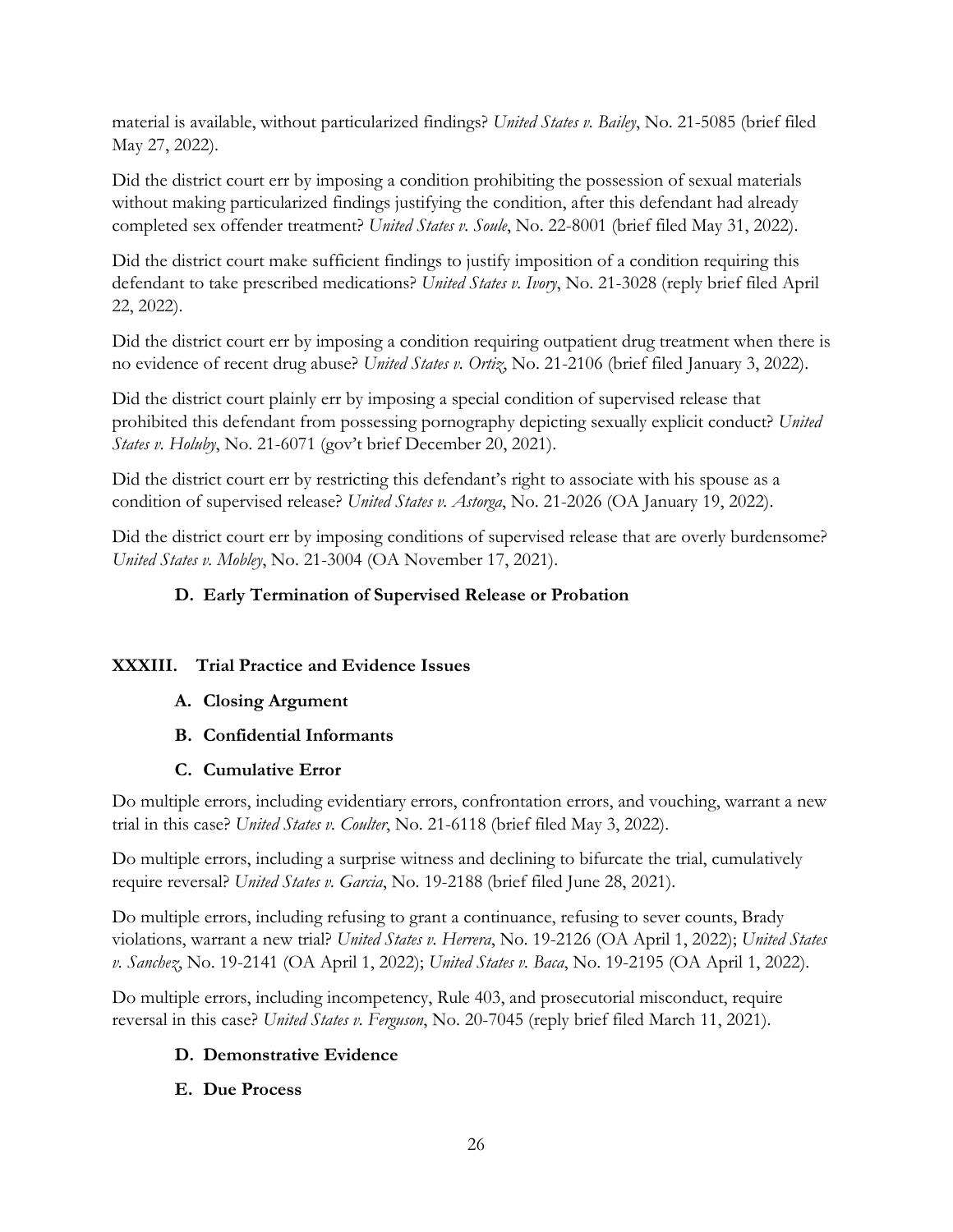Did the district court err by refusing to bifurcate the trial of multiple defendants accused of multiple murders, to separate the most grisly murder from the other charges, when the surrounding circumstances were different than the other counts, and the spillover effect would be prejudicial on the other charges? *United States v. Garcia*, No. 19-2188 (brief filed June 28, 2021).

#### <span id="page-37-0"></span>**F. Eyewitness Identification Testimony**

<span id="page-37-1"></span>**G. Judicial misconduct**

#### <span id="page-37-2"></span>**H. Jury Instructions**

**1. Aiding and Abetting**

#### **2. Burden of Proof**

<span id="page-37-4"></span><span id="page-37-3"></span>Did the district court err by failing to instruct the jury about the acceptable level of doubt when rendering a verdict basely only on circumstantial evidence? *United States v. Martinez*, No. 21-2100 (reply brief filed April 14, 2022).

#### **3. Conspiracy**

#### **4. Constructive Possession**

<span id="page-37-8"></span><span id="page-37-7"></span><span id="page-37-6"></span><span id="page-37-5"></span>Did the district court plainly erred by instructing the jury it could convicted this defendant of constructively possessing a firearm, without instructing them that they had to find that he intended to control it? *United States v. Neff*, No. 21-3013 (reply brief filed February 1, 2022)

- **5. Deliberate Avoidance/Ignorance**
- **6. Elements (see statute under which defendant tried)**
- **7. Sentencing Elements**
- **8. Flight**

#### **9. Guilt by Association/Guilt of Others**

<span id="page-37-12"></span><span id="page-37-11"></span><span id="page-37-10"></span><span id="page-37-9"></span>Did the district court err by instructing the jury that "the possible guilt of others should not enter your thinking," and refusing to clarify that the jurors could consider the possible guilt of testifying witnesses when evaluating their credibility? *United States v. Cortez-Nieto*, No. 20-3184 (OA January 20, 2022); *United States v. Cervantez-Aguilar*, No. 20-3189 (OA January 20, 2022).

#### **10. Investigative Techniques**

- <span id="page-37-13"></span>**11. Knowledge**
- <span id="page-37-14"></span>**12. Polygraphs**
- <span id="page-37-15"></span>**13. Proof**
- <span id="page-37-16"></span>**14. Spoliation**
- **15. Theory of Defense/Affirmative Defense**
- **16. Unanimity**
- **17. Voluntary Intoxication**

#### **18. Witness Cautionary Instructions**

<span id="page-37-20"></span><span id="page-37-19"></span><span id="page-37-18"></span><span id="page-37-17"></span>Did the district court err by failing to give a promised limiting instruction regarding vouching prior to the prosecution's expert testimony and giving a different instruction in such a way that bolstered the expert's testimony? *United States v. Whiteman*, No. 21-8095 (gov't brief filed June 6, 2022).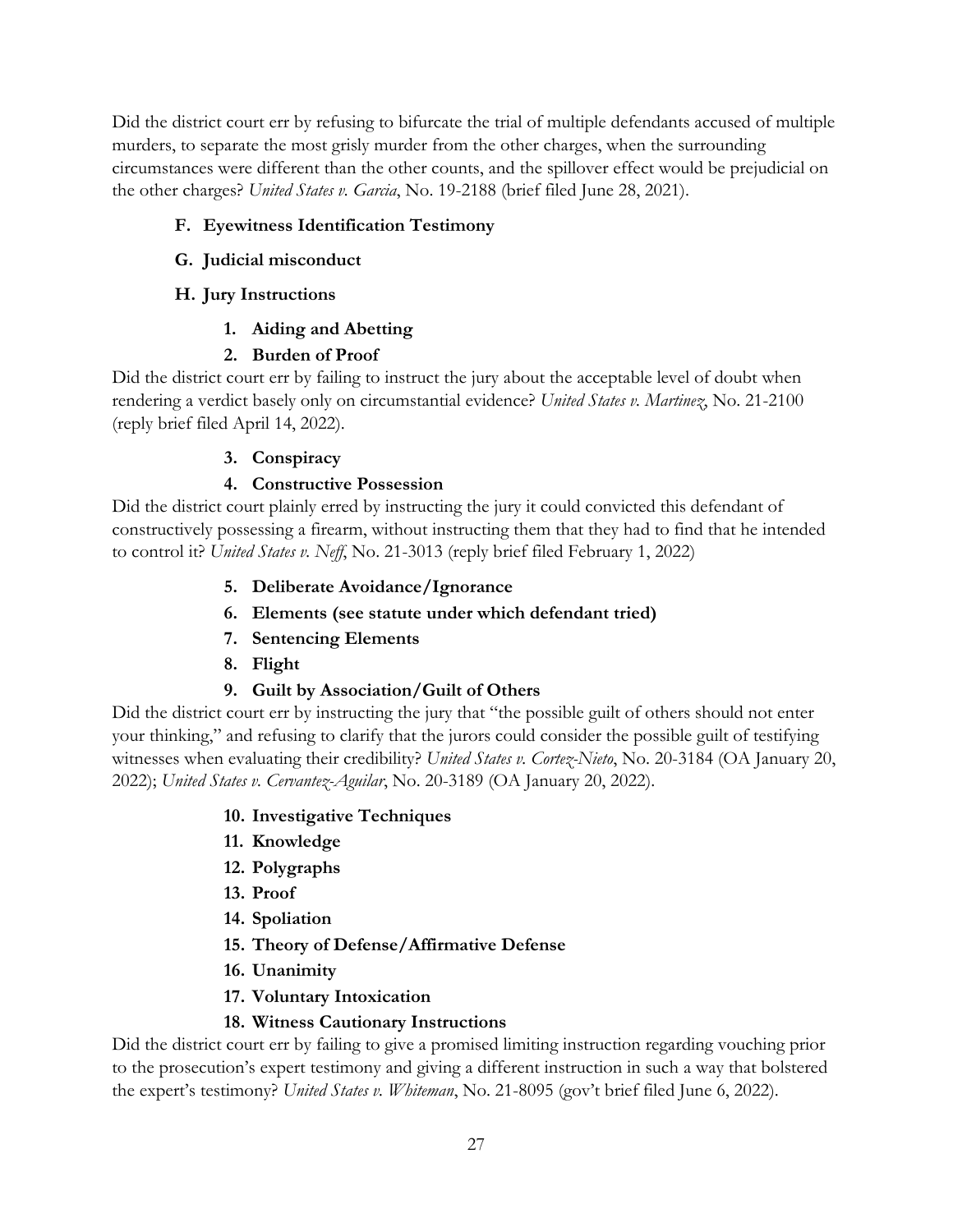#### <span id="page-38-0"></span>**I. Jury Questions**

#### **J. Jury Selection**

<span id="page-38-1"></span>Did the prosecutor in this case violate Batson when he used half his strikes to strike all three Hispanic venire members, and there is evidence the strikes were pretextual? *United States v. Smalley*, No. 21-1167 (reply brief filed April 26, 2022).

#### <span id="page-38-2"></span>**K. Mistrial**

- <span id="page-38-3"></span>**L. Prior Convictions**
- <span id="page-38-4"></span>**M. Privileges**

#### **N. Prosecutorial Misconduct**

<span id="page-38-5"></span>Did an attorney appointed as guardian ad litem for an alleged trafficking victim improperly vouch for the credibility of that victim by openly encouraging her while she testified in the presence of the jury? *United States v. Coulter*, No. 21-6118 (brief filed May 3, 2022).

Did the prosecutor improperly inflame the passions of the jury by referring to two women's deaths, which occurred long before trial, during the closing argument in this sex trafficking trial? *United States v. Coulter*, No. 21-6118 (brief filed May 3, 2022).

Did the prosecutor misstate the law when she told the jurors that "the possible guilt of others should not enter your thinking"—and therefore they should not consider the cooperators' motive to testify falsely? *United States v. Cortez-Nieto*, No. 20-3184 (OA January 20, 2022); *United States v. Cervantez-Aguilar*, No. 20-3189 (OA January 20, 2022).

Did the prosecutor's closing argument based on facts not in evidence warrant a new trial? *United States v. Gregory*, No. 20-3232 (OA November 18, 2021).

Did the government's mid-trial change of position regarding the relevance of certain images constitute prosecutorial misconduct warranting a mistrial? *United States v. Ferguson*, No. 20-7045 (reply brief filed March 11, 2021).

#### <span id="page-38-6"></span>**O. Right to be Present**

#### **P. Right to Present Defense**

<span id="page-38-7"></span>Did the district court abuse its discretion and violate this defendant's constitutional right to present a defense by excluding evidence of the victim's assaults on third parties, when the defense was selfdefense? *United States v. Armajo*, No. 21-8021 (OA March 23, 2022).

Was this defendant deprived of his right to present a complete defense when the court refused to allow him to introduce his own previous statements denying his involvement in a murder ,when the government introduced his inculpatory statements? *United States v. Herrera*, No. 19-2126 (OA April 1, 2022).

# <span id="page-38-8"></span>**Q. Rule 201 (judicial notice)**

<span id="page-38-9"></span>**R. Rule 106 (rule of completeness)**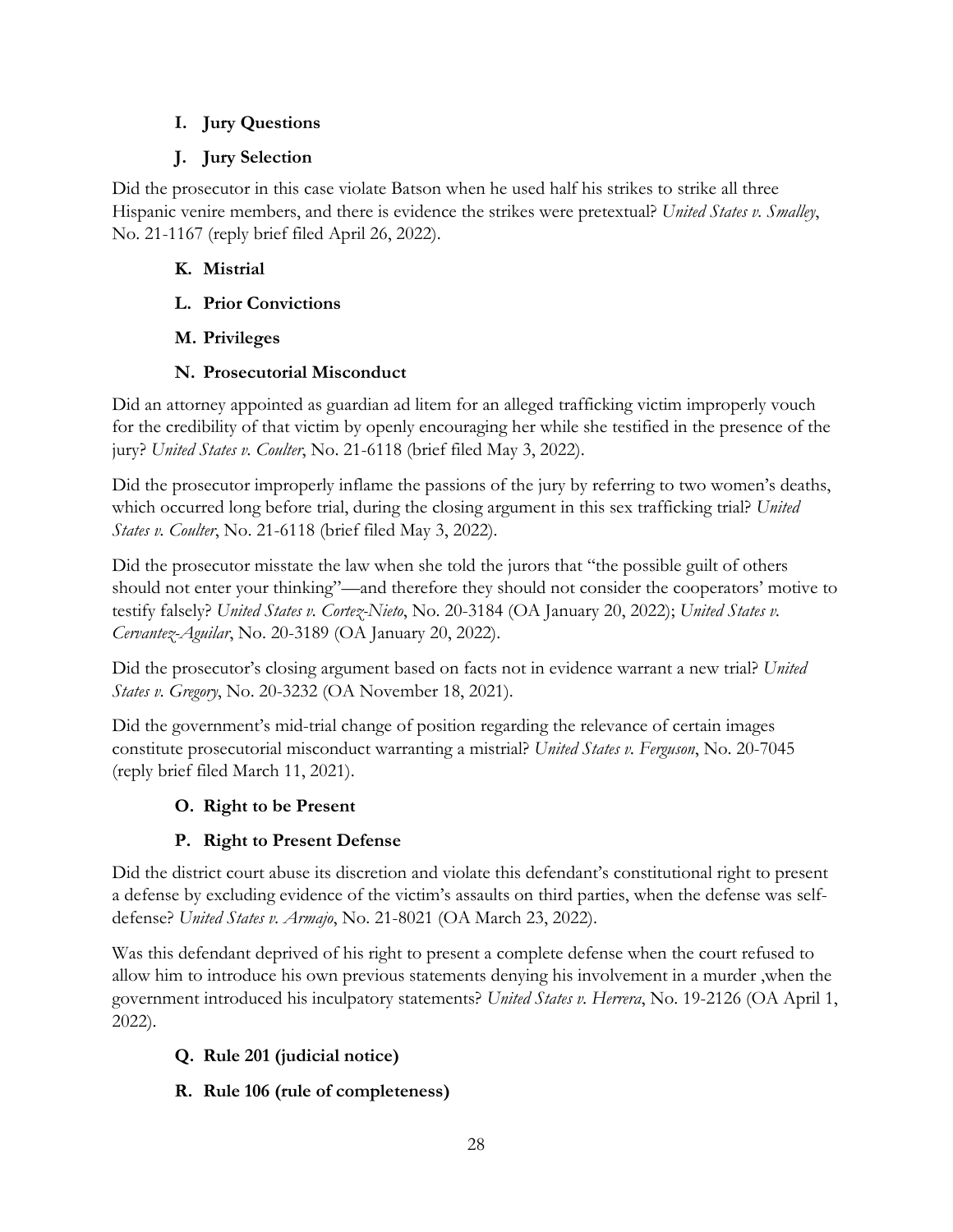#### **S. Rules 401, 402, 403 (relevance & undue prejudice)**

<span id="page-39-0"></span>Did the district court err by allowing testimony that the defendant did not display remorse a month after a murder, because it was irrelevant to proof of guilt? *United States v. Ree*, No. 21-7068 (brief filed May 6, 2022).

Did the district court err by permitting testimony about gang relationships among witnesses? *United States v. Andrew Gallegos*, No. 20-2056 (brief filed July 28, 2021).

Did the district court err by allowing the introduction of images of child pornography, when the defense did not dispute that issue? *United States v. Ferguson*, No. 20-7045 (reply brief filed March 11, 2021).

Did the district court err by allowing the admission of evidence about a victim's risk of death, when there was no evidence she suffered an injury that risked death? *United States v. Wells*, No. 20-1228 (OA May 14, 2021).

# <span id="page-39-1"></span>**T. Rule 404(b)**

Should this defendant's conviction be reversed based on the erroneous admission of Rule 404(b) evidence? *United States v. Veneno*, No. 21-2101 (brief filed March 8, 2022).

In this VICAR trial, did the district court err by admitting testimony that the defendant committed other gang-related assaults nine years earlier? *United States v. Sanchez*, No. 19-2141 (brief filed February 2, 2021); *United States v. Baca,* No. 19-2195 (brief filed February 1, 2021).

In this case involving charges of kidnapping and traveling to engage in sex with a minor, did the district court err in this by admitting evidence that the defendant molested other children? *United States v. Piette*, No. 20-7008 (OA September 21, 2021).

#### <span id="page-39-2"></span>**U. Rules 412, 413 & 414 (Sexual Assault Evidence)**

#### <span id="page-39-3"></span>**V. Rules 601-615 (Witnesses)**

#### **W. Rules 701-706 (Opinions and Expert Testimony)**

<span id="page-39-4"></span>Did the district court err by failing to perform its gatekeeper function and allowing the testimony of two medical experts? *United States v. Pehrson*, No. 21-4133 (gov't brief filed May 16, 2022).

Did the district court violate Rule 702 and the jury's role by allowing experts to testify that they believed the accusations against the defendant? *United States v. Jones*, No. 21-5079 (reply brief filed April 26, 2022).

Did the district court err by allowing expert testimony about firearm toolmark evidence under the *Daubert* standard? *United States v. Hunt*, No. 21-6046 (reply brief filed April 8, 2022).

#### <span id="page-39-5"></span>**X. Rules 801-807 (hearsay)**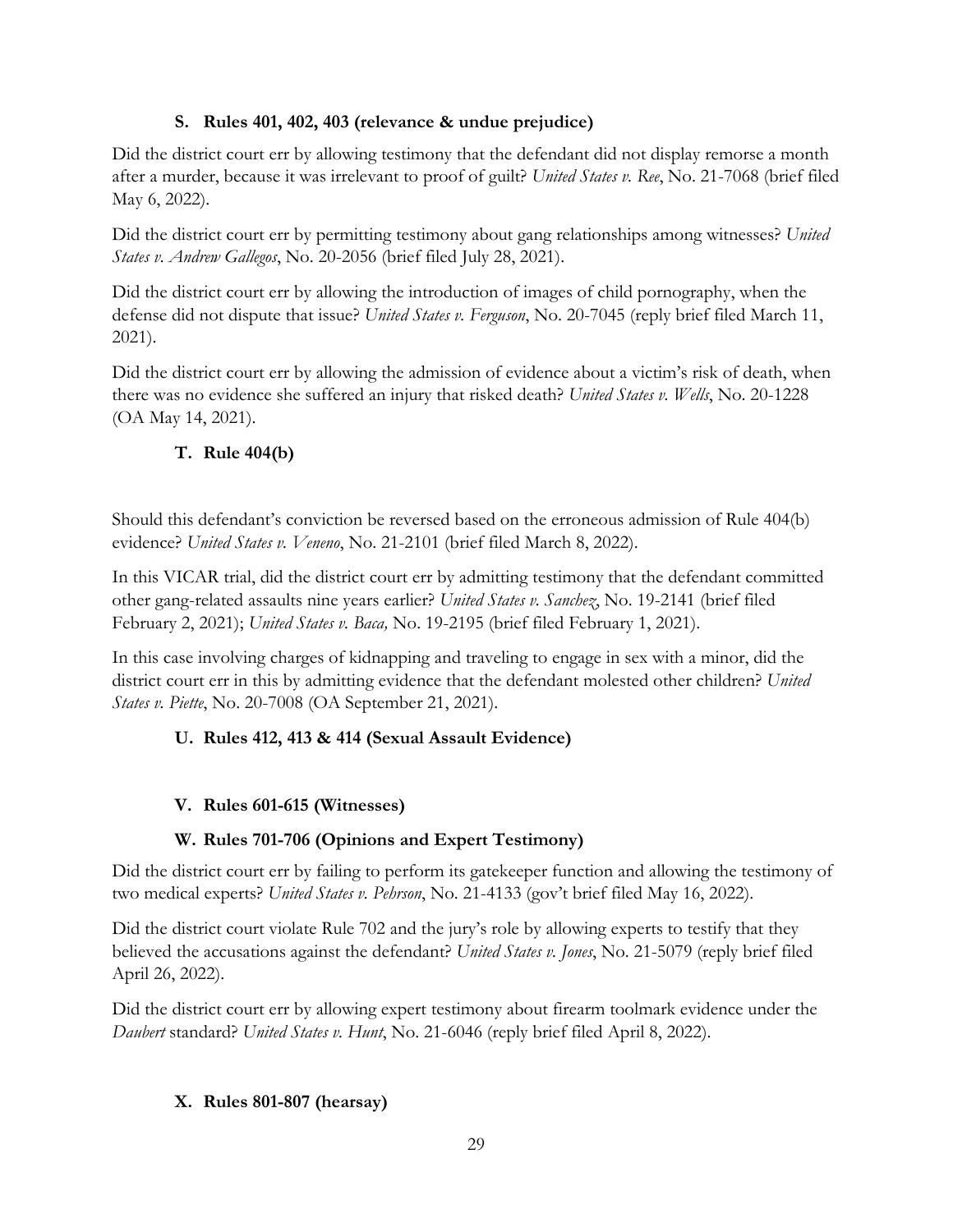Did the district court err by not admitting prior inconsistent statements for the truth of the matter asserted? *United States v. McGirt*, No. 21-7048 (gov't brief filed May 25, 2022).

Did the district court err by admitting a victim's statements made to a doctor during a medical examination related to sexual assault? *United States v. Woody*, No. 21-2007 (OA March 22, 2022).

<span id="page-40-0"></span>Did the district court err by admitting photos from a website because they were hearsay and insufficiently authenticated? *United States v. Shamo*, No. 21-4116 (OA January 19, 2022).

- **Y. Rule 901 (authentication)**
- <span id="page-40-1"></span>**Z. Rule 1002 (Best Evidence Rule)**
- <span id="page-40-2"></span>**AA. Rule 1006 (Summaries)**
- <span id="page-40-3"></span>**BB. Surrebuttal**
- **CC. Voir Dire**

#### <span id="page-40-5"></span><span id="page-40-4"></span>**XXXIV. Vagueness**

#### <span id="page-40-6"></span>**XXXV.Wiretap Issues (18 U.S.C. § 2510-2522 or FISA Section 702)**

Did the district court err by denying the motion to suppress wiretap recordings because the "necessity" finding was not established, and because many intercepted calls originated outside the district and were placed to phones outside the district? *United States v. Portillo-Uranga*, No. 20-3191 (OA November 17, 2021).